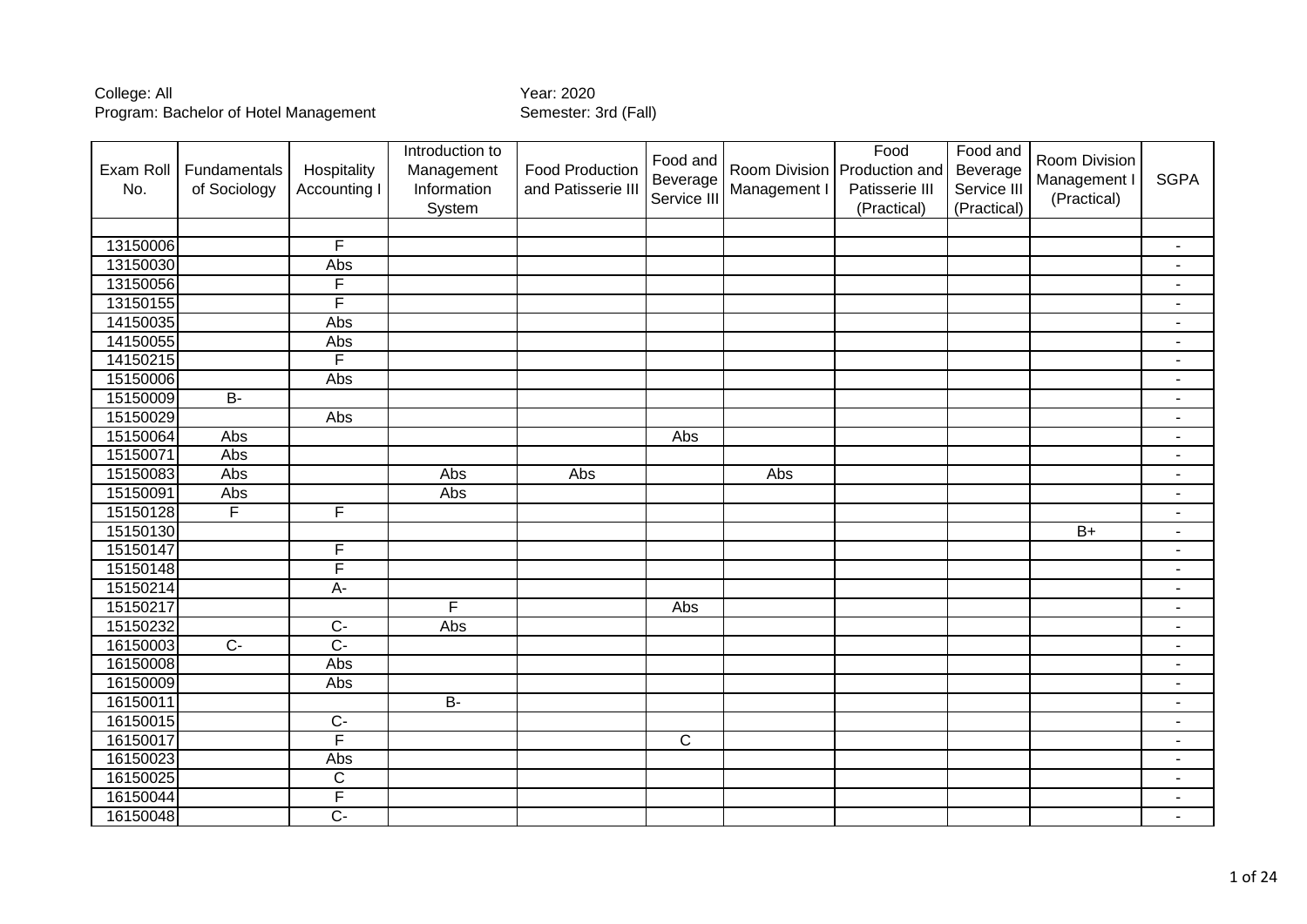| Exam Roll<br>No. | Fundamentals<br>of Sociology | Hospitality<br>Accounting I | Introduction to<br>Management<br>Information<br>System | <b>Food Production</b><br>and Patisserie III | Food and<br>Beverage<br>Service III | Management I | Food<br>Room Division   Production and<br>Patisserie III<br>(Practical) | Food and<br>Beverage<br>Service III<br>(Practical) | Room Division<br>Management I<br>(Practical) | <b>SGPA</b>              |
|------------------|------------------------------|-----------------------------|--------------------------------------------------------|----------------------------------------------|-------------------------------------|--------------|-------------------------------------------------------------------------|----------------------------------------------------|----------------------------------------------|--------------------------|
|                  |                              |                             |                                                        |                                              |                                     |              |                                                                         |                                                    |                                              |                          |
| 16150053         |                              | $\mathsf{C}$                |                                                        |                                              |                                     |              |                                                                         |                                                    |                                              | $\blacksquare$           |
| 16150055         |                              | $\overline{C+}$             |                                                        |                                              |                                     |              |                                                                         |                                                    |                                              | $\blacksquare$           |
| 16150063         |                              | Abs                         |                                                        |                                              |                                     |              |                                                                         |                                                    |                                              |                          |
| 16150063         | Abs                          |                             |                                                        |                                              |                                     |              |                                                                         |                                                    |                                              | $\blacksquare$           |
| 16150091         |                              | $A -$                       |                                                        |                                              |                                     |              |                                                                         |                                                    |                                              | $\overline{\phantom{a}}$ |
| 16150102         |                              | Abs                         |                                                        |                                              |                                     |              |                                                                         |                                                    |                                              | $\blacksquare$           |
| 16150126         |                              | F                           |                                                        |                                              |                                     |              |                                                                         |                                                    |                                              | $\overline{a}$           |
| 16150128         |                              | Abs                         |                                                        |                                              |                                     |              |                                                                         |                                                    |                                              | $\blacksquare$           |
| 16150149         |                              | Abs                         |                                                        |                                              |                                     |              |                                                                         |                                                    |                                              | $\blacksquare$           |
| 16150168         |                              |                             | F                                                      |                                              |                                     |              |                                                                         |                                                    |                                              | $\blacksquare$           |
| 16150182         | Abs                          | Abs                         |                                                        |                                              |                                     |              |                                                                         |                                                    |                                              | $\blacksquare$           |
| 16150185         | $\overline{C}$               | $\overline{C}$              |                                                        |                                              |                                     |              |                                                                         |                                                    |                                              | $\blacksquare$           |
| 16150186         |                              | $B -$                       |                                                        |                                              |                                     |              |                                                                         |                                                    |                                              | $\blacksquare$           |
| 16150187         |                              | Abs                         |                                                        |                                              |                                     |              |                                                                         |                                                    |                                              | $\blacksquare$           |
| 16150198         | $\overline{F}$               |                             | $\overline{C}$                                         |                                              |                                     |              |                                                                         |                                                    |                                              | $\blacksquare$           |
| 16150205         |                              | Abs                         |                                                        |                                              |                                     |              |                                                                         |                                                    |                                              | $\blacksquare$           |
| 16150216         | $\overline{C+}$              | F                           | $\overline{B}$                                         |                                              |                                     |              |                                                                         |                                                    |                                              | $\blacksquare$           |
| 16150226         | Abs                          |                             |                                                        |                                              |                                     |              |                                                                         |                                                    |                                              | ٠                        |
| 16150227         | $\overline{C}$               | F                           |                                                        |                                              | $\overline{F}$                      |              |                                                                         |                                                    |                                              | $\blacksquare$           |
| 16150229         |                              | F                           | $C+$                                                   |                                              |                                     |              |                                                                         |                                                    |                                              |                          |
| 16150247         |                              | Abs                         | Abs                                                    |                                              |                                     |              |                                                                         |                                                    |                                              | $\blacksquare$           |
| 17150020         |                              | Abs                         |                                                        |                                              |                                     |              |                                                                         |                                                    |                                              | $\overline{a}$           |
| 17150022         |                              |                             | Abs                                                    |                                              |                                     |              |                                                                         |                                                    |                                              | $\overline{a}$           |
| 17150029         |                              | $C+$                        |                                                        |                                              |                                     |              |                                                                         |                                                    |                                              | $\blacksquare$           |
| 17150034         |                              |                             | Abs                                                    |                                              |                                     |              |                                                                         |                                                    |                                              | $\blacksquare$           |
| 17150044         |                              | Abs                         |                                                        |                                              |                                     |              |                                                                         |                                                    |                                              | $\blacksquare$           |
| 17150046         |                              |                             |                                                        |                                              | Abs                                 |              |                                                                         |                                                    |                                              | $\blacksquare$           |
| 17150076         |                              |                             | $\mathsf C$                                            |                                              |                                     |              |                                                                         |                                                    |                                              | $\overline{\phantom{a}}$ |
| 17150085         |                              |                             | $C+$                                                   |                                              |                                     |              |                                                                         |                                                    |                                              | $\overline{\phantom{a}}$ |
| 17150101         |                              | Abs                         |                                                        |                                              |                                     |              |                                                                         |                                                    |                                              | $\blacksquare$           |
| 17150108         |                              | F                           |                                                        |                                              |                                     |              |                                                                         |                                                    |                                              | $\blacksquare$           |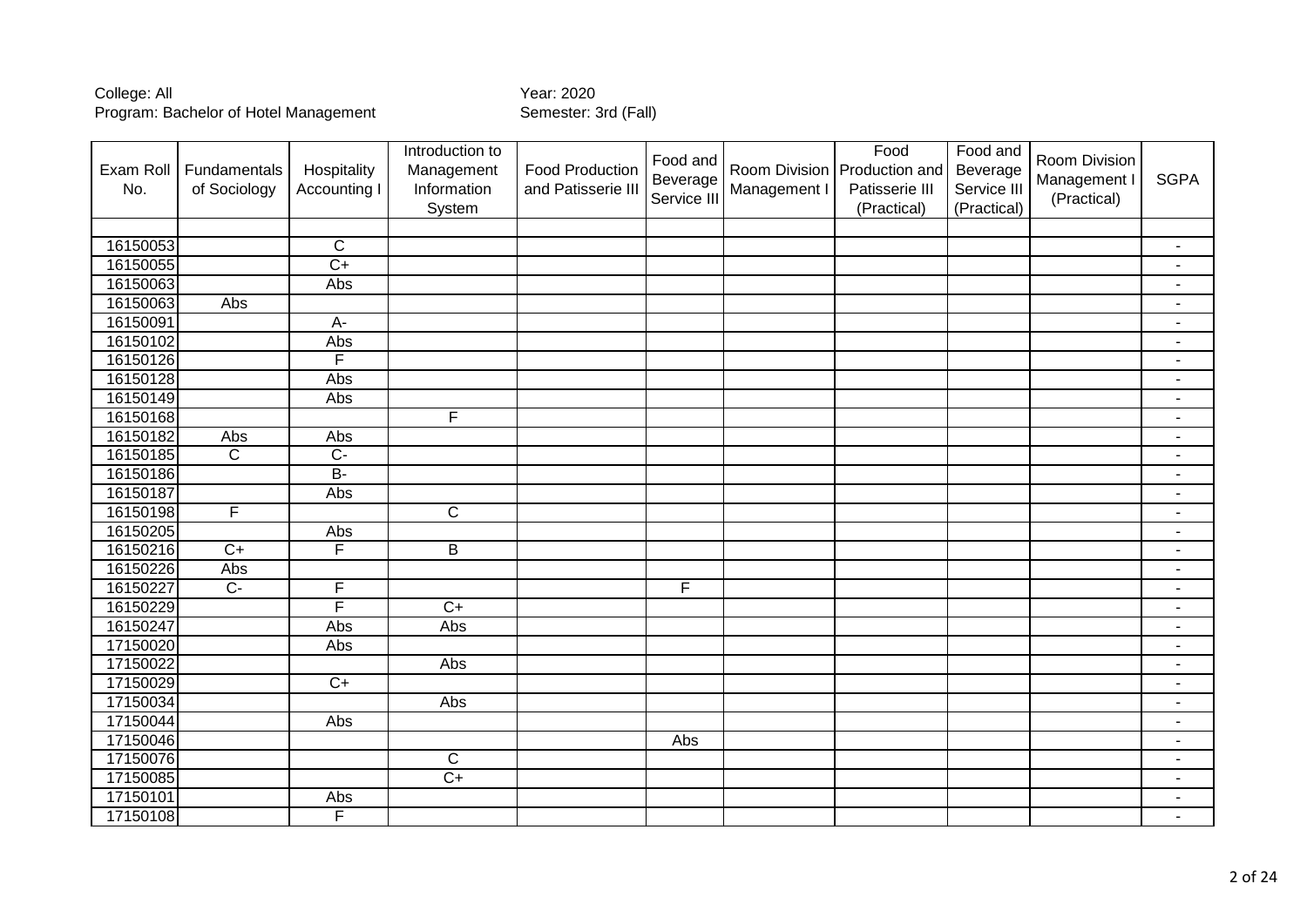| Exam Roll<br>No. | Fundamentals<br>of Sociology | Hospitality<br>Accounting | Introduction to<br>Management<br>Information<br>System | <b>Food Production</b><br>and Patisserie III | Food and<br>Beverage<br>Service III | Management I   | Food<br>Room Division   Production and<br>Patisserie III<br>(Practical) | Food and<br>Beverage<br>Service III<br>(Practical) | Room Division<br>Management I<br>(Practical) | <b>SGPA</b>              |
|------------------|------------------------------|---------------------------|--------------------------------------------------------|----------------------------------------------|-------------------------------------|----------------|-------------------------------------------------------------------------|----------------------------------------------------|----------------------------------------------|--------------------------|
|                  |                              |                           |                                                        |                                              |                                     |                |                                                                         |                                                    |                                              |                          |
| 17150120         |                              | $\mathsf C$               |                                                        |                                              |                                     |                |                                                                         |                                                    |                                              | $\overline{\phantom{a}}$ |
| 17150125         |                              | F                         |                                                        |                                              |                                     |                |                                                                         |                                                    |                                              | $\blacksquare$           |
| 17150129         |                              |                           |                                                        |                                              | Abs                                 |                |                                                                         |                                                    |                                              | ٠                        |
| 17150131         |                              | F                         |                                                        |                                              |                                     |                |                                                                         |                                                    |                                              | $\blacksquare$           |
| 17150141         |                              | Abs                       |                                                        |                                              |                                     |                |                                                                         |                                                    |                                              |                          |
| 17150170         |                              |                           | $B -$                                                  |                                              |                                     |                |                                                                         |                                                    |                                              | $\blacksquare$           |
| 17150177         |                              |                           |                                                        | Abs                                          | Abs                                 |                |                                                                         |                                                    |                                              | $\blacksquare$           |
| 17150188         |                              | Abs                       |                                                        |                                              |                                     |                |                                                                         |                                                    |                                              | $\overline{a}$           |
| 17150190         |                              | F                         |                                                        |                                              |                                     |                |                                                                         |                                                    |                                              | $\blacksquare$           |
| 17150192         |                              | Abs                       |                                                        |                                              |                                     |                |                                                                         |                                                    |                                              | $\overline{\phantom{a}}$ |
| 17150193         |                              | F                         |                                                        |                                              |                                     |                |                                                                         |                                                    |                                              | $\blacksquare$           |
| 17150202         |                              | $\overline{F}$            |                                                        |                                              |                                     |                |                                                                         |                                                    |                                              | $\blacksquare$           |
| 17150214         |                              | F                         |                                                        |                                              |                                     |                |                                                                         |                                                    |                                              | $\blacksquare$           |
| 17150227         |                              | Abs                       |                                                        |                                              |                                     |                |                                                                         |                                                    |                                              | $\blacksquare$           |
| 17150232         | F                            | $\overline{\mathsf{F}}$   |                                                        |                                              |                                     |                |                                                                         |                                                    |                                              | $\blacksquare$           |
| 17150233         |                              | $\overline{\mathsf{F}}$   |                                                        |                                              |                                     |                |                                                                         |                                                    |                                              | $\blacksquare$           |
| 17150235         | F                            |                           | F                                                      |                                              |                                     | Abs            |                                                                         |                                                    |                                              | $\blacksquare$           |
| 17150255         | F                            |                           | $\overline{C}$                                         |                                              |                                     |                |                                                                         |                                                    |                                              | $\blacksquare$           |
| 17150258         | F                            |                           | Abs                                                    |                                              |                                     |                |                                                                         |                                                    |                                              | $\blacksquare$           |
| 18150012         | $\overline{B}$               | F                         | Abs                                                    | $\overline{\text{c}}$                        | $\overline{C}$                      | $\overline{C}$ | $\overline{A}$                                                          | $A -$                                              | $A -$                                        | $\blacksquare$           |
| 18150014         |                              | $\overline{B}$            |                                                        |                                              |                                     |                |                                                                         |                                                    |                                              | $\overline{\phantom{a}}$ |
| 18150028         |                              | $\overline{C}$            |                                                        |                                              |                                     |                |                                                                         |                                                    |                                              | $\blacksquare$           |
| 18150029         |                              | $\overline{D+}$           |                                                        |                                              |                                     |                |                                                                         |                                                    |                                              | $\blacksquare$           |
| 18150085         |                              | $\overline{B}$            |                                                        |                                              |                                     |                |                                                                         |                                                    |                                              | $\overline{a}$           |
| 18150102         | F                            |                           |                                                        |                                              |                                     |                |                                                                         |                                                    |                                              | $\blacksquare$           |
| 18150110         |                              | A-                        |                                                        |                                              |                                     |                |                                                                         |                                                    |                                              | $\blacksquare$           |
| 18150111         |                              | $B -$                     | $\overline{C+}$                                        |                                              |                                     |                |                                                                         |                                                    |                                              | $\blacksquare$           |
| 18150112         |                              |                           |                                                        |                                              | $\overline{C}$                      | $\overline{C}$ |                                                                         |                                                    |                                              | $\blacksquare$           |
| 18150114         |                              | Abs                       |                                                        |                                              |                                     |                |                                                                         |                                                    |                                              | $\overline{\phantom{a}}$ |
| 18150115         |                              | $\overline{B}$            |                                                        |                                              |                                     |                |                                                                         |                                                    |                                              | $\overline{\phantom{a}}$ |
| 18150119         |                              |                           | F                                                      |                                              |                                     |                |                                                                         |                                                    |                                              | $\blacksquare$           |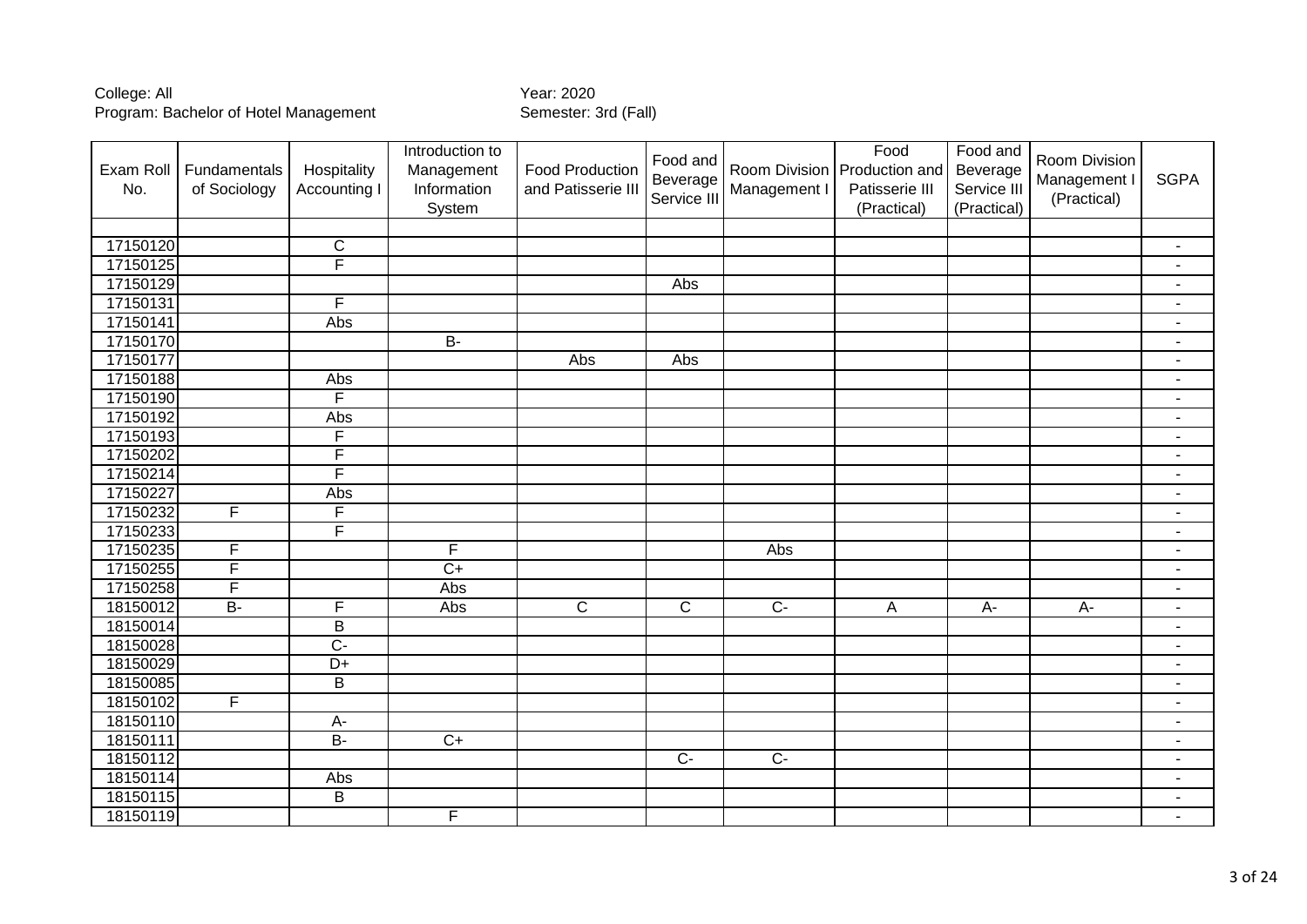| Exam Roll<br>No. | Fundamentals<br>of Sociology | Hospitality<br>Accounting I | Introduction to<br>Management<br>Information<br>System | <b>Food Production</b><br>and Patisserie III | Food and<br>Beverage<br>Service III | Management I | Food<br>Room Division   Production and<br>Patisserie III<br>(Practical) | Food and<br>Beverage<br>Service III<br>(Practical) | Room Division<br>Management I<br>(Practical) | <b>SGPA</b>              |
|------------------|------------------------------|-----------------------------|--------------------------------------------------------|----------------------------------------------|-------------------------------------|--------------|-------------------------------------------------------------------------|----------------------------------------------------|----------------------------------------------|--------------------------|
|                  |                              |                             |                                                        |                                              |                                     |              |                                                                         |                                                    |                                              |                          |
| 18150121         |                              | $\mathsf{C}$                |                                                        |                                              |                                     |              |                                                                         |                                                    |                                              | $\blacksquare$           |
| 18150129         | $B+$                         | $B -$                       | $B+$                                                   |                                              |                                     |              |                                                                         |                                                    |                                              | $\blacksquare$           |
| 18150133         |                              | F                           |                                                        |                                              |                                     |              |                                                                         |                                                    |                                              | $\overline{a}$           |
| 18150137         |                              |                             | $\overline{C}$                                         |                                              |                                     |              |                                                                         |                                                    |                                              | $\blacksquare$           |
| 18150143         |                              | $\overline{B}$              |                                                        |                                              |                                     |              |                                                                         |                                                    |                                              | $\blacksquare$           |
| 18150144         |                              | F                           |                                                        |                                              |                                     |              |                                                                         |                                                    |                                              | $\blacksquare$           |
| 18150145         |                              | F                           | $B -$                                                  |                                              |                                     |              |                                                                         |                                                    |                                              | $\blacksquare$           |
| 18150148         |                              | Abs                         | Abs                                                    |                                              |                                     |              |                                                                         |                                                    |                                              | $\blacksquare$           |
| 18150149         |                              | F                           |                                                        |                                              |                                     |              |                                                                         |                                                    |                                              | $\blacksquare$           |
| 18150152         |                              |                             | <b>B-</b>                                              |                                              |                                     |              |                                                                         |                                                    |                                              | $\overline{\phantom{a}}$ |
| 18150155         |                              | $B -$                       |                                                        |                                              |                                     |              |                                                                         |                                                    |                                              | $\blacksquare$           |
| 18150157         |                              | $\overline{\text{c}}$       |                                                        |                                              |                                     |              |                                                                         |                                                    |                                              | $\blacksquare$           |
| 18150158         |                              | $B+$                        |                                                        |                                              |                                     |              |                                                                         |                                                    |                                              | $\blacksquare$           |
| 18150159         |                              | F                           | $\overline{C}$                                         |                                              |                                     |              |                                                                         |                                                    |                                              | $\blacksquare$           |
| 18150160         |                              |                             | $\overline{\mathsf{c}}$                                |                                              |                                     |              |                                                                         |                                                    |                                              | $\blacksquare$           |
| 18150165         |                              | $\overline{B}$              |                                                        |                                              |                                     |              |                                                                         |                                                    |                                              | $\overline{\phantom{a}}$ |
| 18150166         |                              | $\overline{\text{c}}$       |                                                        |                                              |                                     |              |                                                                         |                                                    |                                              | $\blacksquare$           |
| 18150169         |                              | $\overline{C}$              | $\overline{C+}$                                        |                                              |                                     |              |                                                                         |                                                    |                                              | $\blacksquare$           |
| 18150180         |                              | $\sf B$                     |                                                        |                                              |                                     |              |                                                                         |                                                    |                                              |                          |
| 18150181         |                              | F                           |                                                        |                                              |                                     |              |                                                                         |                                                    |                                              | $\blacksquare$           |
| 18150188         |                              | F                           | $\overline{\mathsf{C}}$                                |                                              |                                     |              |                                                                         |                                                    |                                              | $\blacksquare$           |
| 18150191         |                              | F                           |                                                        |                                              |                                     |              |                                                                         |                                                    |                                              | $\overline{a}$           |
| 18150201         |                              | Abs                         | Abs                                                    |                                              | Abs                                 |              |                                                                         |                                                    |                                              | $\blacksquare$           |
| 18150207         |                              |                             | $\sf B$                                                |                                              |                                     |              |                                                                         |                                                    |                                              | $\blacksquare$           |
| 18150211         |                              | Abs                         |                                                        |                                              |                                     |              |                                                                         |                                                    |                                              | $\blacksquare$           |
| 18150213         | $C+$                         |                             |                                                        |                                              |                                     |              |                                                                         |                                                    |                                              | $\blacksquare$           |
| 18150216         |                              | <b>B-</b>                   |                                                        |                                              |                                     |              |                                                                         |                                                    |                                              | $\blacksquare$           |
| 18150218         |                              | $\overline{B}$              |                                                        |                                              |                                     |              |                                                                         |                                                    |                                              | $\blacksquare$           |
| 18150220         |                              | $B -$                       |                                                        |                                              |                                     |              |                                                                         |                                                    |                                              | $\blacksquare$           |
| 18150224         |                              | $B -$                       |                                                        |                                              |                                     |              |                                                                         |                                                    |                                              | $\blacksquare$           |
| 18150227         |                              | Abs                         |                                                        |                                              |                                     |              |                                                                         |                                                    |                                              | $\blacksquare$           |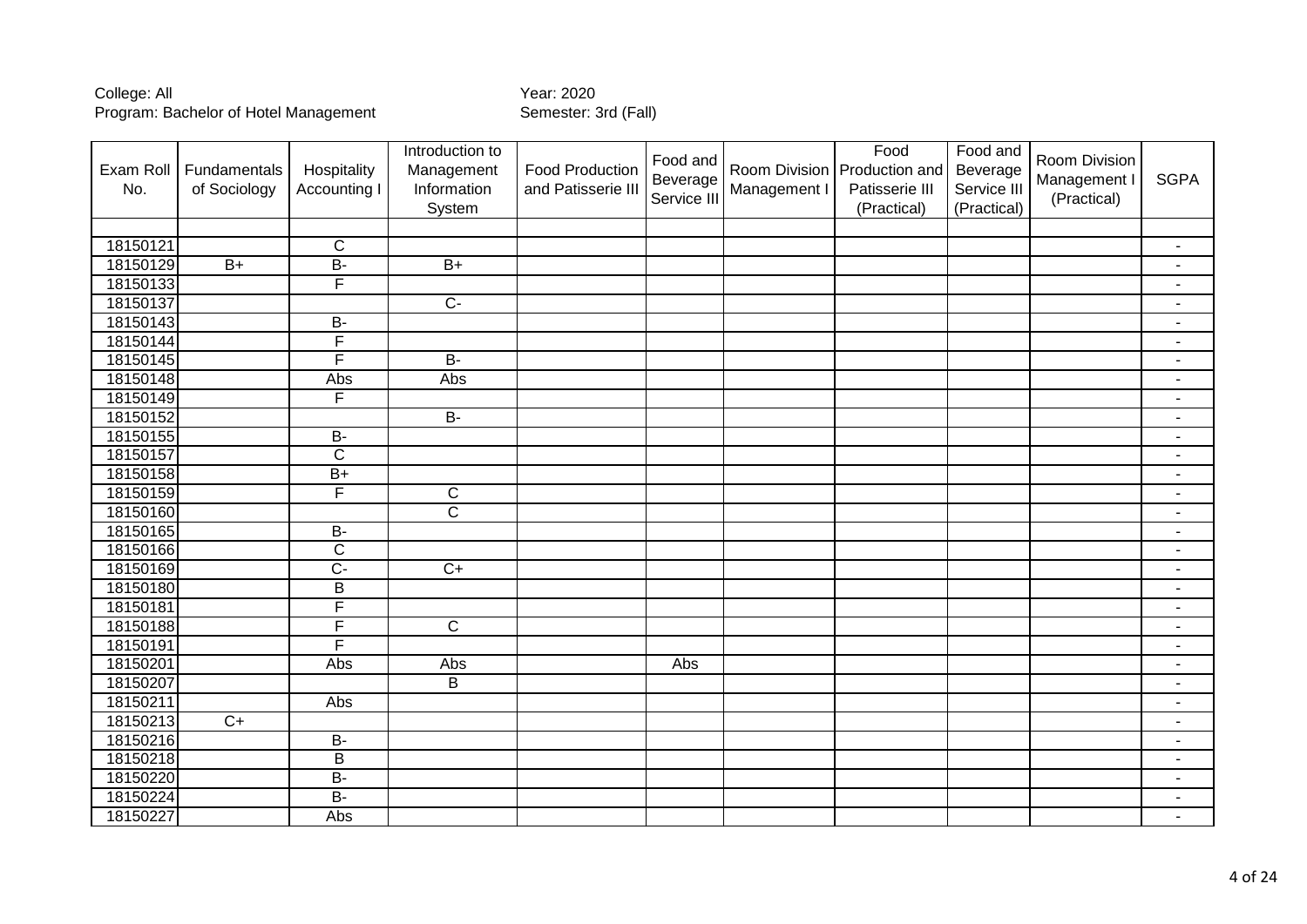| Exam Roll<br>No. | Fundamentals<br>of Sociology | Hospitality<br>Accounting I | Introduction to<br>Management<br>Information<br>System | <b>Food Production</b><br>and Patisserie III | Food and<br>Beverage<br>Service III | Management I   | Food<br>Room Division   Production and<br>Patisserie III<br>(Practical) | Food and<br>Beverage<br>Service III<br>(Practical) | Room Division<br>Management I<br>(Practical) | <b>SGPA</b>              |
|------------------|------------------------------|-----------------------------|--------------------------------------------------------|----------------------------------------------|-------------------------------------|----------------|-------------------------------------------------------------------------|----------------------------------------------------|----------------------------------------------|--------------------------|
|                  |                              |                             |                                                        |                                              |                                     |                |                                                                         |                                                    |                                              |                          |
| 18150228         |                              | Abs                         |                                                        |                                              |                                     |                |                                                                         |                                                    |                                              | $\blacksquare$           |
| 18150231         |                              | $B -$                       |                                                        |                                              |                                     |                |                                                                         |                                                    |                                              | $\blacksquare$           |
| 18150234         |                              | <b>B-</b>                   |                                                        |                                              |                                     |                |                                                                         |                                                    |                                              |                          |
| 18150236         |                              | $\overline{\mathsf{F}}$     |                                                        |                                              |                                     |                |                                                                         |                                                    |                                              | $\overline{\phantom{a}}$ |
| 18150238         |                              | F                           |                                                        |                                              |                                     |                |                                                                         |                                                    |                                              | $\overline{\phantom{a}}$ |
| 18150240         |                              | F                           |                                                        |                                              |                                     |                |                                                                         |                                                    |                                              | $\blacksquare$           |
| 18150243         |                              | F                           |                                                        |                                              |                                     |                |                                                                         |                                                    |                                              | $\overline{a}$           |
| 18150253         |                              | F                           |                                                        |                                              |                                     |                |                                                                         |                                                    |                                              | $\blacksquare$           |
| 18150261         |                              |                             |                                                        |                                              | Abs                                 |                |                                                                         |                                                    |                                              | $\blacksquare$           |
| 18150268         |                              | $\overline{C}$              |                                                        |                                              |                                     |                |                                                                         |                                                    |                                              | $\blacksquare$           |
| 18150270         |                              |                             | $\overline{C+}$                                        |                                              |                                     |                |                                                                         |                                                    |                                              | $\blacksquare$           |
| 18150272         |                              | F                           |                                                        |                                              |                                     | $\overline{C}$ |                                                                         |                                                    |                                              | $\blacksquare$           |
| 18150278         |                              | Abs                         |                                                        |                                              |                                     |                |                                                                         |                                                    |                                              | $\blacksquare$           |
| 18150293         |                              | Abs                         |                                                        |                                              |                                     |                |                                                                         |                                                    |                                              | $\blacksquare$           |
| 18150294         |                              |                             | $\overline{F}$                                         |                                              |                                     | $\overline{F}$ |                                                                         |                                                    |                                              | $\blacksquare$           |
| 18150297         |                              |                             |                                                        |                                              |                                     | <b>NQ</b>      |                                                                         |                                                    |                                              | $\blacksquare$           |
| 18150299         |                              |                             | $\overline{\text{c}}$                                  |                                              |                                     |                |                                                                         |                                                    |                                              | $\blacksquare$           |
| 18150305         |                              | $\overline{C}$              |                                                        |                                              |                                     |                |                                                                         |                                                    |                                              | $\blacksquare$           |
| 18150307         |                              | $\overline{D+}$             |                                                        |                                              |                                     |                |                                                                         |                                                    |                                              | $\blacksquare$           |
| 18150312         |                              | $\overline{C}$              |                                                        |                                              |                                     |                |                                                                         |                                                    |                                              | $\overline{\phantom{a}}$ |
| 18150343         |                              | F                           |                                                        |                                              |                                     |                |                                                                         |                                                    |                                              | $\blacksquare$           |
| 18150347         | $\overline{C}$               | F                           |                                                        |                                              |                                     |                |                                                                         |                                                    |                                              | $\overline{a}$           |
| 18150351         |                              | Abs                         |                                                        |                                              |                                     |                |                                                                         |                                                    |                                              | $\blacksquare$           |
| 18150361         |                              |                             |                                                        | Withheld                                     |                                     |                |                                                                         |                                                    |                                              | $\blacksquare$           |
| 18150362         |                              | F                           | $\overline{C+}$                                        | $C+$                                         |                                     |                |                                                                         |                                                    |                                              | $\blacksquare$           |
| 18150365         |                              | $\overline{\text{c}}$       |                                                        |                                              |                                     |                |                                                                         |                                                    |                                              | $\blacksquare$           |
| 18150366         | $\overline{C}$               |                             |                                                        |                                              |                                     |                |                                                                         |                                                    |                                              | $\blacksquare$           |
| 18150367         |                              | $\mathsf F$                 |                                                        |                                              |                                     |                |                                                                         |                                                    |                                              | $\overline{\phantom{a}}$ |
| 18150370         |                              | F                           |                                                        |                                              |                                     |                |                                                                         |                                                    |                                              | $\overline{\phantom{a}}$ |
| 18150371         |                              |                             | $\overline{B+}$                                        | $\overline{C}$                               | $\mathsf{C}$                        |                |                                                                         |                                                    |                                              | $\blacksquare$           |
| 18150372         |                              | $\overline{F}$              |                                                        |                                              |                                     |                |                                                                         |                                                    |                                              | $\blacksquare$           |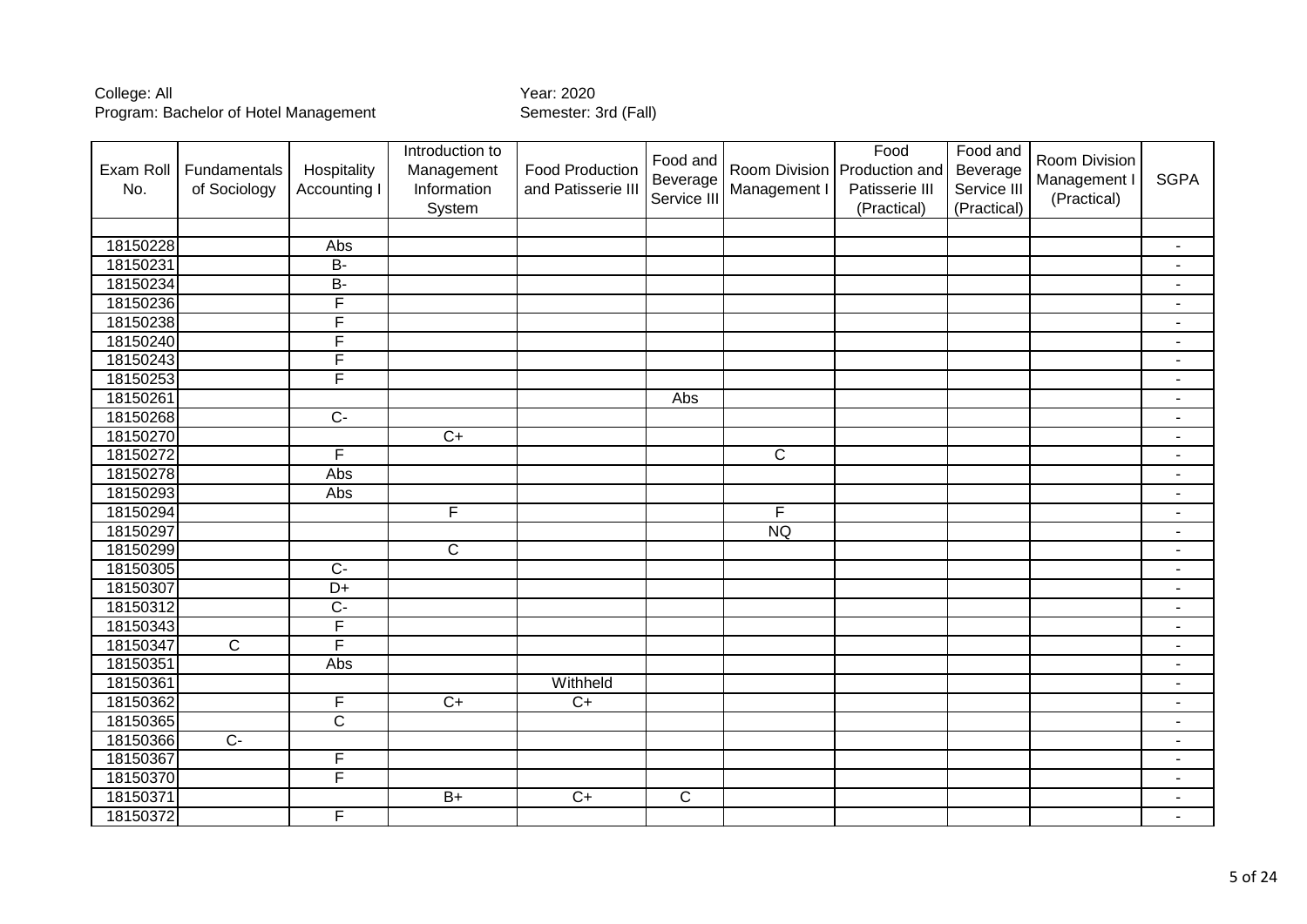| Exam Roll<br>No. | Fundamentals<br>of Sociology | Hospitality<br><b>Accounting I</b> | Introduction to<br>Management<br>Information<br>System | <b>Food Production</b><br>and Patisserie III | Food and<br>Beverage<br>Service III | Management I | Food<br>Room Division   Production and<br>Patisserie III<br>(Practical) | Food and<br>Beverage<br>Service III<br>(Practical) | Room Division<br>Management I<br>(Practical) | <b>SGPA</b>              |
|------------------|------------------------------|------------------------------------|--------------------------------------------------------|----------------------------------------------|-------------------------------------|--------------|-------------------------------------------------------------------------|----------------------------------------------------|----------------------------------------------|--------------------------|
|                  |                              |                                    |                                                        |                                              |                                     |              |                                                                         |                                                    |                                              |                          |
| 18150378         |                              | F                                  |                                                        |                                              |                                     |              |                                                                         |                                                    |                                              | $\blacksquare$           |
| 18150380         | $\overline{C}$ -             |                                    |                                                        |                                              |                                     |              |                                                                         |                                                    |                                              | $\blacksquare$           |
| 18150383         |                              | F                                  |                                                        |                                              |                                     |              |                                                                         |                                                    |                                              | $\overline{\phantom{a}}$ |
| 18150384         |                              |                                    |                                                        |                                              | <b>NQ</b>                           | $B -$        |                                                                         |                                                    |                                              | $\blacksquare$           |
| 18150385         |                              | F                                  |                                                        |                                              |                                     |              |                                                                         |                                                    |                                              |                          |
| 18150389         |                              | B                                  |                                                        |                                              |                                     |              |                                                                         |                                                    |                                              |                          |
| 18150391         |                              | F                                  |                                                        |                                              | $\overline{C}$                      |              |                                                                         |                                                    |                                              | $\blacksquare$           |
| 18150392         |                              | $\overline{B}$                     |                                                        |                                              |                                     |              |                                                                         |                                                    |                                              | $\blacksquare$           |
| 18150394         | <b>NQ</b>                    | <b>NQ</b>                          |                                                        | $\overline{D+}$                              |                                     |              |                                                                         |                                                    |                                              | $\blacksquare$           |
| 18150398         |                              | B                                  |                                                        |                                              |                                     |              |                                                                         |                                                    |                                              | $\blacksquare$           |
| 18150399         |                              | $\overline{C}$                     |                                                        |                                              |                                     |              |                                                                         |                                                    |                                              | $\blacksquare$           |
| 18150408         |                              | $A -$                              |                                                        |                                              |                                     |              |                                                                         |                                                    |                                              | $\blacksquare$           |
| 18150409         |                              | $\overline{\mathsf{F}}$            |                                                        |                                              |                                     |              |                                                                         |                                                    |                                              | $\blacksquare$           |
| 18150417         |                              |                                    | Abs                                                    |                                              |                                     |              |                                                                         |                                                    |                                              | $\blacksquare$           |
| 18150419         |                              | $\overline{C}$                     | $\overline{\mathsf{C}}$                                |                                              |                                     |              |                                                                         |                                                    |                                              | $\blacksquare$           |
| 18150420         | F                            |                                    |                                                        |                                              |                                     |              |                                                                         |                                                    |                                              | $\blacksquare$           |
| 18150424         |                              | $\overline{C}$                     |                                                        |                                              |                                     |              |                                                                         |                                                    |                                              | $\blacksquare$           |
| 18150430         | $B -$                        |                                    |                                                        |                                              |                                     |              |                                                                         |                                                    |                                              | $\blacksquare$           |
| 18150437         |                              | F                                  |                                                        |                                              |                                     |              |                                                                         |                                                    |                                              | $\overline{a}$           |
| 18150446         |                              | F                                  |                                                        |                                              |                                     |              |                                                                         |                                                    |                                              | $\blacksquare$           |
| 18150452         |                              |                                    |                                                        | $\overline{C}$                               |                                     |              |                                                                         |                                                    |                                              |                          |
| 18150454         |                              | Abs                                |                                                        |                                              |                                     |              |                                                                         |                                                    |                                              | $\blacksquare$           |
| 18150458         | F                            |                                    | F                                                      |                                              |                                     |              |                                                                         |                                                    |                                              | $\blacksquare$           |
| 18150469         | $\overline{B}$               |                                    | $B -$                                                  |                                              |                                     |              |                                                                         |                                                    |                                              | $\sim$                   |
| 18150470         |                              | Abs                                |                                                        |                                              |                                     |              |                                                                         |                                                    |                                              | $\overline{\phantom{a}}$ |
| 18150477         |                              |                                    | $B -$                                                  |                                              |                                     |              |                                                                         |                                                    |                                              | $\overline{\phantom{a}}$ |
| 18150479         |                              | Abs                                |                                                        |                                              |                                     |              |                                                                         |                                                    |                                              | $\blacksquare$           |
| 18150481         |                              | $B -$                              |                                                        |                                              |                                     |              |                                                                         |                                                    |                                              | $\blacksquare$           |
| 18150485         |                              |                                    |                                                        |                                              | F                                   |              |                                                                         |                                                    |                                              | $\blacksquare$           |
| 18150488         |                              | Abs                                |                                                        |                                              |                                     |              |                                                                         |                                                    |                                              | $\blacksquare$           |
| 18150494         |                              | Abs                                |                                                        |                                              |                                     |              |                                                                         |                                                    |                                              | $\blacksquare$           |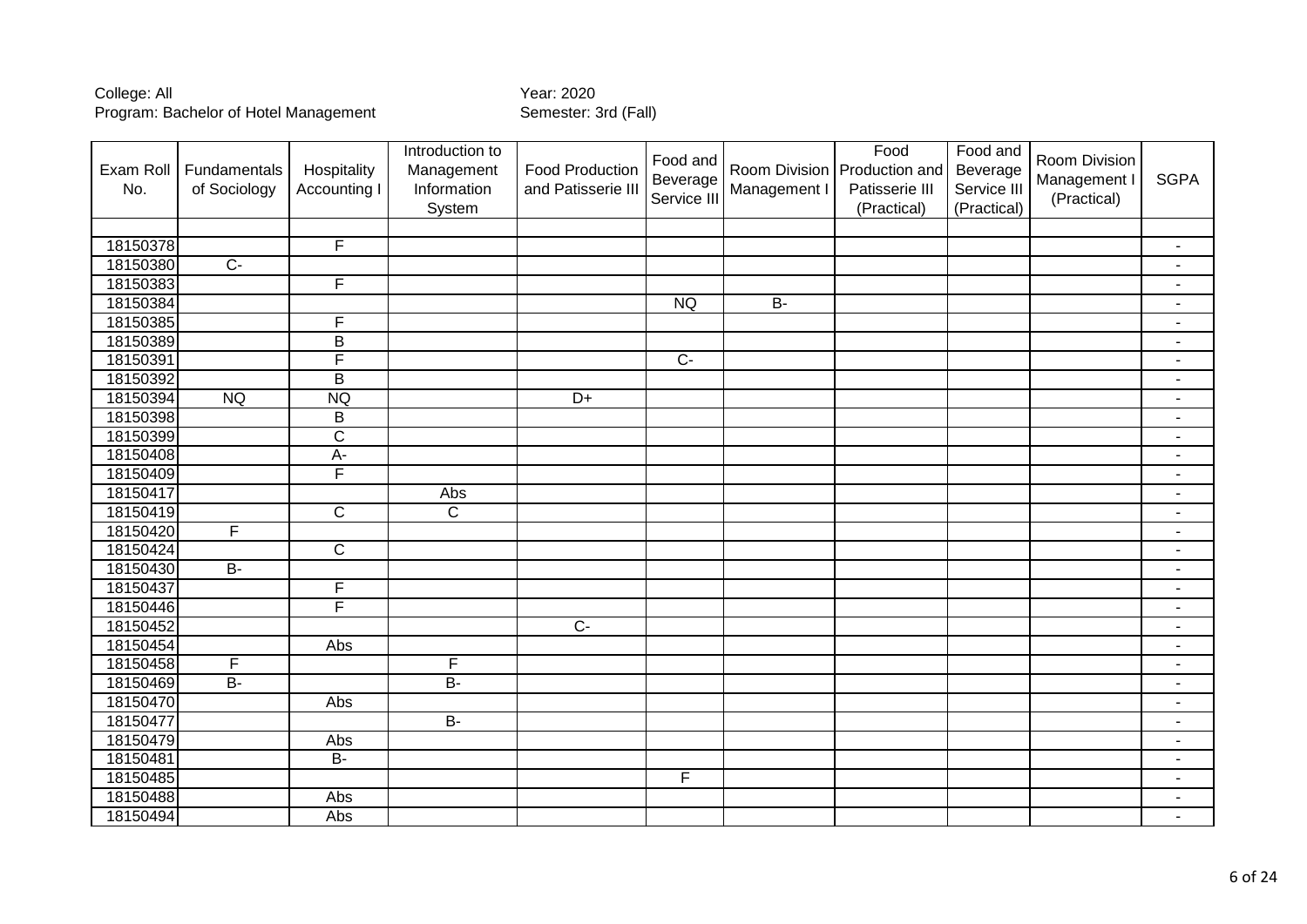| Exam Roll<br>No. | Fundamentals<br>of Sociology | Hospitality<br>Accounting I | Introduction to<br>Management<br>Information<br>System | <b>Food Production</b><br>and Patisserie III | Food and<br>Beverage<br>Service III | Management I | Food<br>Room Division Production and<br>Patisserie III<br>(Practical) | Food and<br>Beverage<br>Service III<br>(Practical) | Room Division<br>Management I<br>(Practical) | <b>SGPA</b>              |
|------------------|------------------------------|-----------------------------|--------------------------------------------------------|----------------------------------------------|-------------------------------------|--------------|-----------------------------------------------------------------------|----------------------------------------------------|----------------------------------------------|--------------------------|
|                  |                              |                             |                                                        |                                              |                                     |              |                                                                       |                                                    |                                              |                          |
| 18150498         | $\overline{F}$               |                             | Abs                                                    | $\overline{C}$                               |                                     |              |                                                                       |                                                    |                                              | $\blacksquare$           |
| 18150502         |                              | B                           |                                                        |                                              |                                     |              |                                                                       |                                                    |                                              | $\blacksquare$           |
| 18150507         |                              | F                           |                                                        |                                              |                                     |              |                                                                       |                                                    |                                              | $\blacksquare$           |
| 18150509         |                              | $\overline{C}$              |                                                        |                                              |                                     |              |                                                                       |                                                    |                                              | $\blacksquare$           |
| 18150510         |                              | F                           |                                                        |                                              |                                     |              |                                                                       |                                                    |                                              | $\blacksquare$           |
| 18150511         |                              | F                           |                                                        |                                              |                                     |              |                                                                       |                                                    |                                              | $\blacksquare$           |
| 18150512         |                              | F                           |                                                        |                                              |                                     |              |                                                                       |                                                    |                                              | $\blacksquare$           |
| 18150516         | $\overline{\text{c}}$        |                             |                                                        |                                              |                                     |              |                                                                       |                                                    |                                              | $\blacksquare$           |
| 18150518         |                              | F                           |                                                        |                                              |                                     |              |                                                                       |                                                    |                                              | $\blacksquare$           |
| 18150520         |                              |                             | $\overline{C}$                                         |                                              | $\mathsf C$                         |              |                                                                       |                                                    |                                              | $\blacksquare$           |
| 18150523         |                              | F                           |                                                        |                                              |                                     |              |                                                                       |                                                    |                                              | $\blacksquare$           |
| 18150538         |                              | F                           |                                                        |                                              |                                     |              |                                                                       |                                                    |                                              | $\blacksquare$           |
| 18150543         |                              | Withheld                    |                                                        |                                              |                                     |              |                                                                       |                                                    |                                              | $\blacksquare$           |
| 18150546         |                              | F                           |                                                        |                                              |                                     |              |                                                                       |                                                    |                                              | $\blacksquare$           |
| 18150551         |                              |                             |                                                        |                                              |                                     | A-           |                                                                       |                                                    |                                              | $\blacksquare$           |
| 18150555         |                              | F                           |                                                        |                                              |                                     |              |                                                                       |                                                    |                                              | $\blacksquare$           |
| 18150557         |                              |                             | F                                                      |                                              | F                                   |              |                                                                       |                                                    |                                              | $\blacksquare$           |
| 18150559         |                              | F                           |                                                        |                                              |                                     |              |                                                                       |                                                    |                                              | $\blacksquare$           |
| 18150560         |                              | F                           |                                                        |                                              |                                     |              |                                                                       |                                                    |                                              | $\blacksquare$           |
| 18150562         |                              | F                           |                                                        |                                              |                                     |              |                                                                       |                                                    |                                              | $\overline{\phantom{a}}$ |
| 18150566         |                              | $\overline{C}$              |                                                        |                                              |                                     |              |                                                                       |                                                    |                                              | $\blacksquare$           |
| 18150568         |                              | $\overline{C+}$             |                                                        |                                              |                                     |              |                                                                       |                                                    |                                              | $\blacksquare$           |
| 18150571         | $\overline{C+}$              |                             |                                                        |                                              |                                     |              |                                                                       |                                                    |                                              | $\blacksquare$           |
| 18150575         |                              |                             |                                                        | F                                            |                                     |              |                                                                       |                                                    |                                              | $\blacksquare$           |
| 18150578         |                              | F                           |                                                        |                                              |                                     |              |                                                                       |                                                    |                                              | $\blacksquare$           |
| 18150582         | $B -$                        |                             |                                                        |                                              |                                     |              |                                                                       |                                                    |                                              | $\blacksquare$           |
| 18150589         |                              |                             |                                                        | $\overline{F}$                               |                                     |              |                                                                       |                                                    |                                              | $\overline{\phantom{a}}$ |
| 18150592         |                              |                             | $\overline{C}$                                         |                                              |                                     |              |                                                                       |                                                    |                                              | $\blacksquare$           |
| 18150596         |                              | <b>Abs</b>                  |                                                        |                                              |                                     |              |                                                                       |                                                    |                                              | $\blacksquare$           |
| 18150598         |                              |                             |                                                        | Abs                                          |                                     |              |                                                                       |                                                    |                                              | $\blacksquare$           |
| 18150599         |                              |                             | Abs                                                    |                                              |                                     |              |                                                                       |                                                    |                                              | $\blacksquare$           |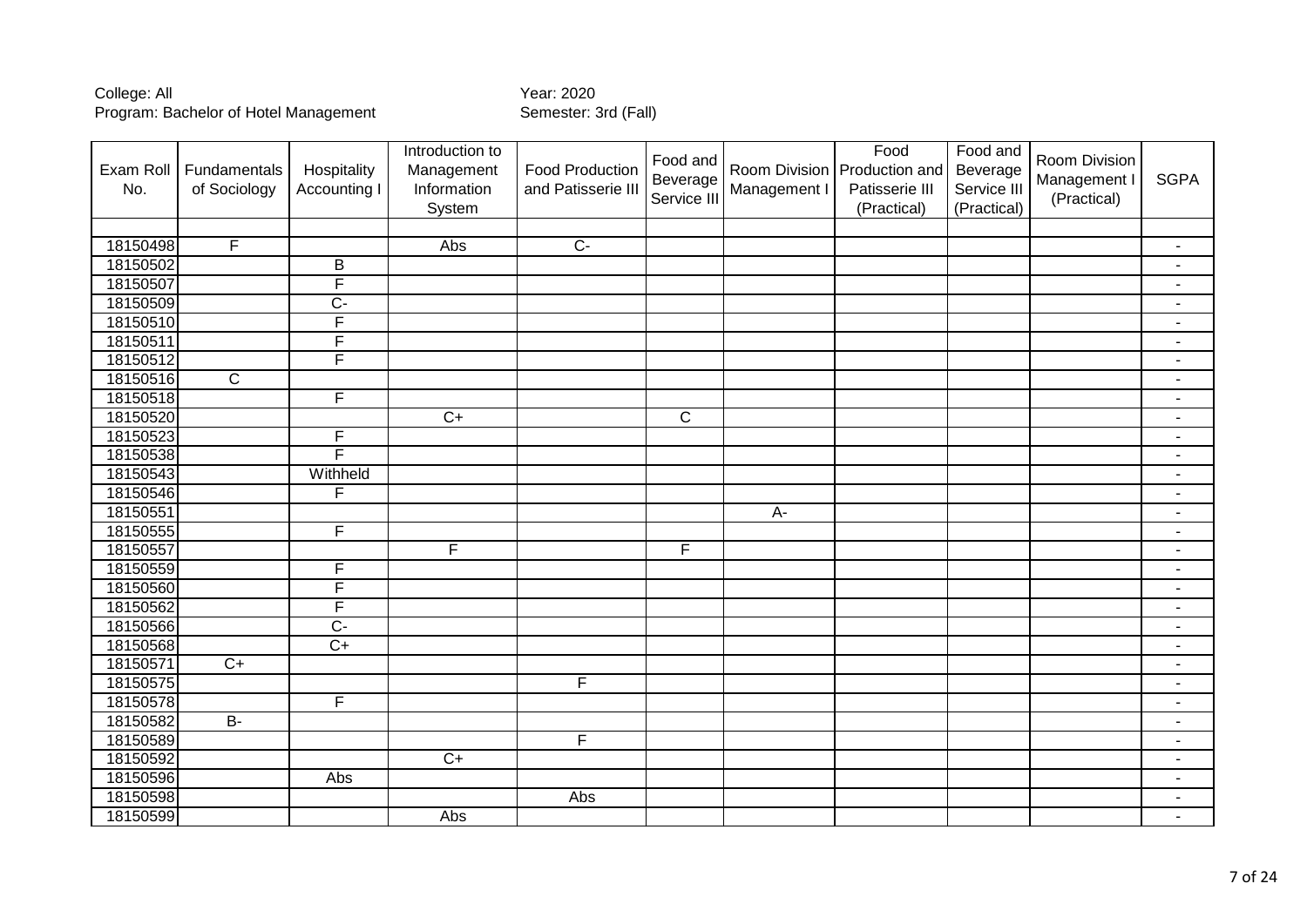| Exam Roll<br>No. | Fundamentals<br>of Sociology | Hospitality<br><b>Accounting I</b> | Introduction to<br>Management<br>Information<br>System | <b>Food Production</b><br>and Patisserie III | Food and<br>Beverage<br>Service III | Management I          | Food<br>Room Division Production and<br>Patisserie III<br>(Practical) | Food and<br>Beverage<br>Service III<br>(Practical) | Room Division<br>Management I<br>(Practical) | <b>SGPA</b>              |
|------------------|------------------------------|------------------------------------|--------------------------------------------------------|----------------------------------------------|-------------------------------------|-----------------------|-----------------------------------------------------------------------|----------------------------------------------------|----------------------------------------------|--------------------------|
|                  |                              |                                    |                                                        |                                              |                                     |                       |                                                                       |                                                    |                                              |                          |
| 18150607         |                              | F                                  |                                                        |                                              |                                     |                       |                                                                       |                                                    |                                              | $\blacksquare$           |
| 18150610         |                              | $\overline{C}$                     |                                                        |                                              |                                     |                       |                                                                       |                                                    |                                              |                          |
| 18150611         |                              | F                                  |                                                        |                                              |                                     |                       |                                                                       |                                                    |                                              |                          |
| 18150615         |                              | A-                                 |                                                        |                                              |                                     |                       |                                                                       |                                                    |                                              | $\blacksquare$           |
| 18150617         |                              | $\overline{C}$                     |                                                        |                                              |                                     |                       |                                                                       |                                                    |                                              | $\blacksquare$           |
| 18150618         |                              | $\overline{C}$                     |                                                        |                                              |                                     |                       |                                                                       |                                                    |                                              | $\blacksquare$           |
| 18150623         |                              | Abs                                |                                                        |                                              |                                     |                       |                                                                       |                                                    |                                              | $\blacksquare$           |
| 18150625         | Abs                          |                                    |                                                        |                                              |                                     |                       |                                                                       |                                                    |                                              | $\blacksquare$           |
| 18150627         |                              | F                                  |                                                        |                                              |                                     |                       |                                                                       |                                                    |                                              | $\overline{\phantom{a}}$ |
| 18150629         | $\overline{C}$               |                                    |                                                        |                                              |                                     |                       |                                                                       |                                                    |                                              | $\blacksquare$           |
| 18150631         |                              | F                                  |                                                        |                                              |                                     |                       |                                                                       |                                                    |                                              | $\blacksquare$           |
| 18150639         |                              | $\overline{C+}$                    |                                                        |                                              |                                     |                       |                                                                       |                                                    |                                              |                          |
| 19150001         | <b>B-</b>                    | A-                                 | A                                                      | B                                            | A-                                  | Α                     | Α                                                                     | Α                                                  | Α                                            | 3.61                     |
| 19150002         | $A-$                         | A                                  | $A -$                                                  | $A -$                                        | $A-$                                | A-                    | A                                                                     | A                                                  | Α                                            | 3.80                     |
| 19150003         | F                            | F                                  | $\overline{C}$                                         | $\overline{C}$                               | $\overline{C+}$                     | $\overline{B}$        | A                                                                     | A                                                  | A                                            | $\blacksquare$           |
| 19150004         | $\mathsf{C}$                 | F                                  | B                                                      | $\overline{C}$                               | $\mathsf C$                         | $\mathsf{C}$          | A-                                                                    | A-                                                 | A-                                           | $\blacksquare$           |
| 19150005         | $B+$                         | A                                  | $\overline{B+}$                                        | $B -$                                        | $\overline{\mathsf{B}}$             | $\overline{\text{c}}$ | A                                                                     | $\overline{A}$                                     | $\overline{A}$                               | 3.24                     |
| 19150006         | Abs                          | Abs                                | Abs                                                    | Abs                                          | Abs                                 | Abs                   | A                                                                     | A                                                  | A                                            |                          |
| 19150007         | F                            | F                                  | $B -$                                                  | $\overline{C}$                               | F                                   | $B -$                 | $\overline{A}$                                                        | A                                                  | A-                                           |                          |
| 19150008         | $\overline{A}$ -             | A-                                 | $\overline{A}$ -                                       | $\overline{A}$                               | $B+$                                | A                     | A                                                                     | A                                                  | A                                            | 3.75                     |
| 19150009         | F                            | F                                  | F                                                      | F                                            | F                                   | F                     | $\overline{B+}$                                                       | $\overline{B+}$                                    | $\overline{B+}$                              | $\blacksquare$           |
| 19150010         | F                            | F                                  | F                                                      | F                                            | $\overline{\text{c}}$               | F                     | A                                                                     | A                                                  | $\overline{B+}$                              | $\blacksquare$           |
| 19150012         | $\overline{\text{c}}$        | F                                  | $\overline{B}$                                         | $\overline{C}$                               | $\overline{\text{c}}$               | $\overline{B}$        | $\overline{B+}$                                                       | $\overline{B+}$                                    | $\overline{B+}$                              |                          |
| 19150013         | $B+$                         | B                                  | $\overline{B}$                                         | $B -$                                        | $\overline{B+}$                     | $\overline{B}$        | A-                                                                    | A-                                                 | A-                                           | 3.18                     |
| 19150014         | $\overline{B}$               | $\overline{\text{c}}$              | A-                                                     | $\overline{C}$                               | $\overline{B+}$                     | A-                    | Α                                                                     | Α                                                  | Α                                            | 3.16                     |
| 19150015         | Abs                          | Abs                                | Abs                                                    | Abs                                          | Abs                                 | Abs                   | $\overline{A}$                                                        | $\overline{A}$                                     | $\overline{A}$                               |                          |
| 19150017         | $\mathsf{C}$                 | F                                  | F                                                      | $\overline{C}$                               | $\overline{F}$                      | $\mathsf{C}$          | A-                                                                    | $A -$                                              | A-                                           |                          |
| 19150018         | $\overline{C}$               | $\overline{C}$                     | $\overline{B}$                                         | $\overline{C+}$                              | $\overline{C+}$                     | $\overline{B+}$       | A                                                                     | Α                                                  | $B+$                                         | 2.66                     |
| 19150019         | F                            | Abs                                | F                                                      | $\overline{D+}$                              | F                                   | $\overline{C+}$       | $\overline{B}$                                                        | $\overline{B+}$                                    | $\overline{\mathsf{B}}$                      | $\overline{\phantom{a}}$ |
| 19150020         | $\overline{C}$               | $\overline{B}$                     | $B -$                                                  | $\overline{B}$                               | $\overline{A}$ -                    | A                     | A                                                                     | A                                                  | A                                            | 3.21                     |
| 19150021         | $\overline{C}$               | A                                  | B                                                      | A-                                           | A                                   | $\overline{A}$        | A                                                                     | A                                                  | A                                            | 3.56                     |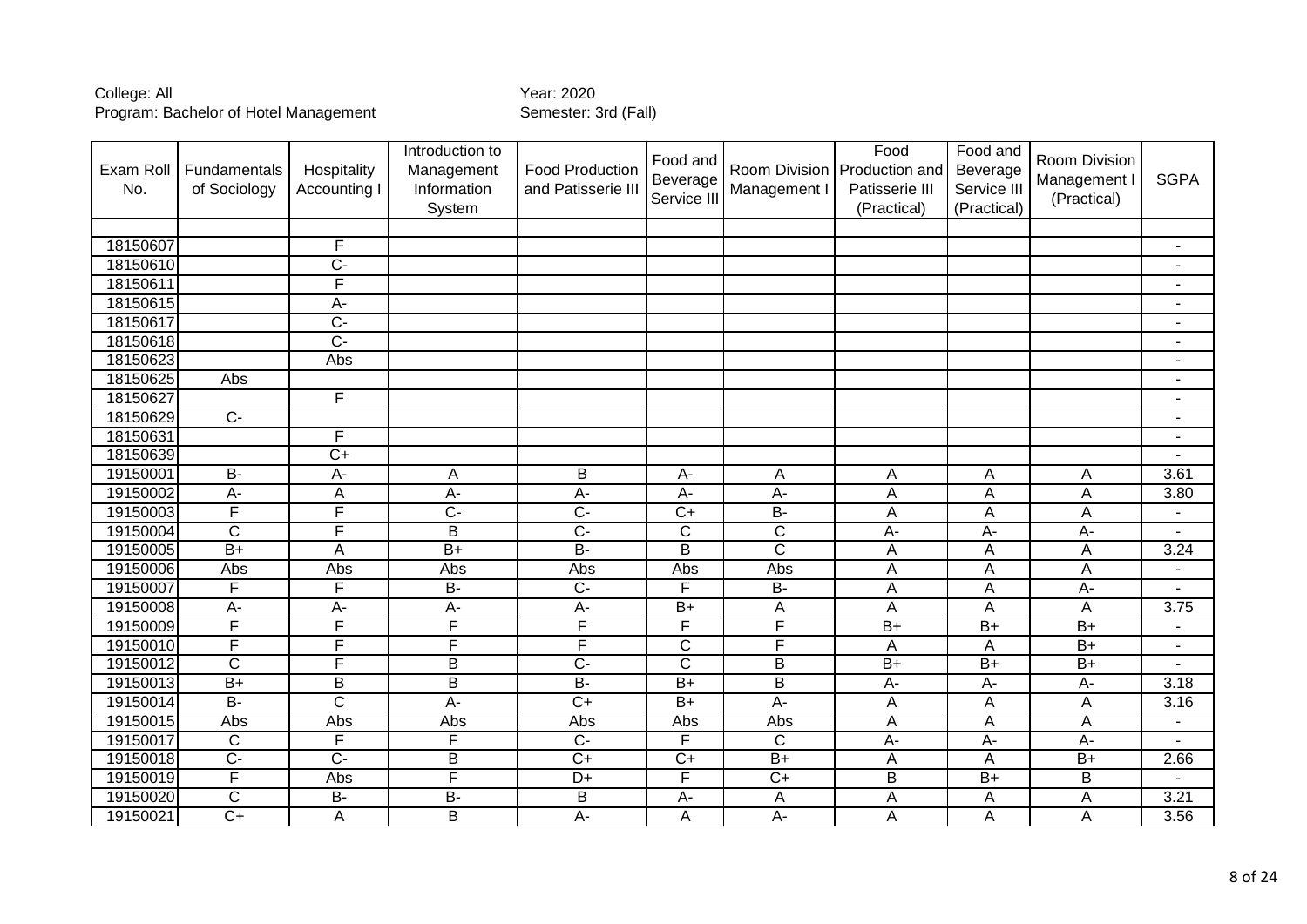| Exam Roll<br>No. | Fundamentals<br>of Sociology | Hospitality<br>Accounting I | Introduction to<br>Management<br>Information<br>System | <b>Food Production</b><br>and Patisserie II | Food and<br>Beverage<br>Service III | Room Division<br>Management I | Food<br>Production and<br>Patisserie III<br>(Practical) | Food and<br>Beverage<br>Service III<br>(Practical) | Room Division<br>Management I<br>(Practical) | <b>SGPA</b>              |
|------------------|------------------------------|-----------------------------|--------------------------------------------------------|---------------------------------------------|-------------------------------------|-------------------------------|---------------------------------------------------------|----------------------------------------------------|----------------------------------------------|--------------------------|
|                  |                              |                             |                                                        |                                             |                                     |                               |                                                         |                                                    |                                              |                          |
| 19150022         | $\mathsf{C}$                 | $B+$                        | $C+$                                                   | $\overline{C}$                              | <b>B-</b>                           | B                             | Α                                                       | A-                                                 | Α                                            | 2.78                     |
| 19150023         | $\overline{\mathsf{C}}$      | B                           | $C+$                                                   | $B+$                                        | $\overline{B}$                      | $\overline{B+}$               | A                                                       | $\overline{A}$                                     | Α                                            | 3.05                     |
| 19150024         | $C+$                         | <b>B-</b>                   | $\overline{C}$                                         | B                                           | $B+$                                | A-                            | A                                                       | A-                                                 | A-                                           | 3.07                     |
| 19150025         | $\overline{C}$               | F                           | $\overline{C}$                                         | $\overline{C}$                              | $C+$                                | B                             | $B+$                                                    | $B+$                                               | A-                                           |                          |
| 19150026         | $\overline{\text{c}}$        | $\overline{C}$              | $B -$                                                  | $B -$                                       | $\overline{B}$                      | $\overline{B+}$               | Α                                                       | A                                                  | A-                                           | 2.83                     |
| 19150027         | F                            | F                           | $\overline{\text{c}}$                                  | $\overline{C}$                              | $\overline{C}$                      | $\overline{C+}$               | $B+$                                                    | $\overline{B+}$                                    | A-                                           | $\blacksquare$           |
| 19150028         | $\overline{C}$               | $\overline{\mathsf{F}}$     | $\overline{C}$                                         | $\overline{C}$                              | $\overline{\text{c}}$               | $\overline{C+}$               | A-                                                      | $A -$                                              | A-                                           | $\blacksquare$           |
| 19150029         | F                            | F                           | F                                                      | $\overline{D+}$                             | F                                   | $\overline{C+}$               | A-                                                      | A-                                                 | A-                                           |                          |
| 19150030         | $B -$                        | $\overline{B}$              | B                                                      | $\overline{C+}$                             | B                                   | A-                            | A                                                       | $A -$                                              | А                                            | 3.10                     |
| 19150032         | $\overline{C}$               | F                           | $\overline{\text{c}}$                                  | $\overline{C}$                              | F                                   | $\overline{C}$                | $B+$                                                    | $A -$                                              | B                                            | $\overline{\phantom{a}}$ |
| 19150033         | Α                            | F                           | $\overline{A}$ -                                       | $\overline{A}$                              | $\overline{A}$ -                    | A                             | Α                                                       | A                                                  | $\overline{A}$                               | $\blacksquare$           |
| 19150034         | <b>B-</b>                    | F                           | $B+$                                                   | B                                           | B                                   | $B -$                         | B                                                       | $A-$                                               | $B+$                                         | $\overline{\phantom{a}}$ |
| 19150035         | $\overline{C}$ -             | F                           | $\overline{C}$                                         | $\overline{C+}$                             | F                                   | $\overline{\text{c}}$         | $\overline{B+}$                                         | $\overline{A}$                                     | $B -$                                        | $\blacksquare$           |
| 19150037         | F                            | F                           | F                                                      | $\overline{C+}$                             | F                                   | F                             | B                                                       | $\overline{B}$                                     | $\overline{B}$                               | $\blacksquare$           |
| 19150039         | B                            | F                           | A                                                      | $\overline{A}$                              | B                                   | A                             | A                                                       | A                                                  | A                                            | $\blacksquare$           |
| 19150040         | $B -$                        | F                           | B                                                      | $\overline{C}$                              | $\overline{B+}$                     | $\overline{B+}$               | Α                                                       | A                                                  | A                                            | $\blacksquare$           |
| 19150041         | $\overline{\text{c}}$        | F                           | $B -$                                                  | $\overline{C+}$                             | $\overline{\text{c}}$               | $\overline{C}$ -              | $\overline{\mathsf{B}}$                                 | $\overline{B}$                                     | $\overline{\mathsf{B}}$                      |                          |
| 19150042         | $B -$                        | $\overline{B}$              | $B+$                                                   | $\overline{B+}$                             | $\overline{C}$                      | B                             | A                                                       | $B+$                                               | B                                            | 2.99                     |
| 19150044         | $C+$                         | А-                          | B                                                      | <b>B-</b>                                   | A-                                  | $B+$                          | Α                                                       | A                                                  | А                                            | 3.29                     |
| 19150045         | F                            | F                           | $\overline{C+}$                                        | F                                           | $\overline{C+}$                     | $\overline{C+}$               | A                                                       | A                                                  | A                                            | $\blacksquare$           |
| 19150046         | $C+$                         | F                           | <b>B-</b>                                              | A                                           | $\overline{C}$                      | $\mathsf{C}$                  | $B+$                                                    | A                                                  | A                                            | $\blacksquare$           |
| 19150047         | Abs                          | Abs                         | Abs                                                    | Abs                                         | Abs                                 | Abs                           | $B+$                                                    | Α                                                  | $B+$                                         | $\overline{a}$           |
| 19150048         | $\overline{B+}$              | $\overline{\mathsf{F}}$     | A-                                                     | A                                           | B                                   | A                             | A                                                       | A                                                  | Α                                            |                          |
| 19150049         | $\overline{C}$               | F                           | B                                                      | $\overline{C+}$                             | $\overline{C}$                      | $\overline{C}$                | $\overline{\mathsf{B}}$                                 | A-                                                 | $B+$                                         |                          |
| 19150050         | $C -$                        | F                           | $\overline{B}$                                         | $\overline{C+}$                             | F                                   | $\overline{C}$                | $\overline{\mathsf{B}}$                                 | $B+$                                               | $B+$                                         | $\blacksquare$           |
| 19150051         | A                            | $\overline{B+}$             | A                                                      | A                                           | A                                   | A                             | Α                                                       | Α                                                  | Α                                            | 3.91                     |
| 19150052         | $B+$                         | B                           | $\overline{\mathsf{B}}$                                | $\overline{A}$                              | A                                   | A                             | Α                                                       | A                                                  | A                                            | 3.60                     |
| 19150053         | $C+$                         | $\overline{\mathsf{F}}$     | $\overline{C+}$                                        | $A -$                                       | A-                                  | A-                            | A                                                       | A                                                  | A                                            |                          |
| 19150054         | $\overline{B}$               | A                           | $\overline{A}$ -                                       | $\overline{A}$                              | A                                   | A                             | A                                                       | A                                                  | A                                            | 3.83                     |
| 19150055         | $\overline{C}$               | $\overline{B}$              | $A-$                                                   | B                                           | А-                                  | $B+$                          | Α                                                       | A                                                  | $B+$                                         | 3.17                     |
| 19150056         | F                            | F                           | $\overline{C}$                                         | $\overline{C+}$                             | $\overline{C+}$                     | $\mathsf{C}$                  | $B+$                                                    | $A -$                                              | B                                            |                          |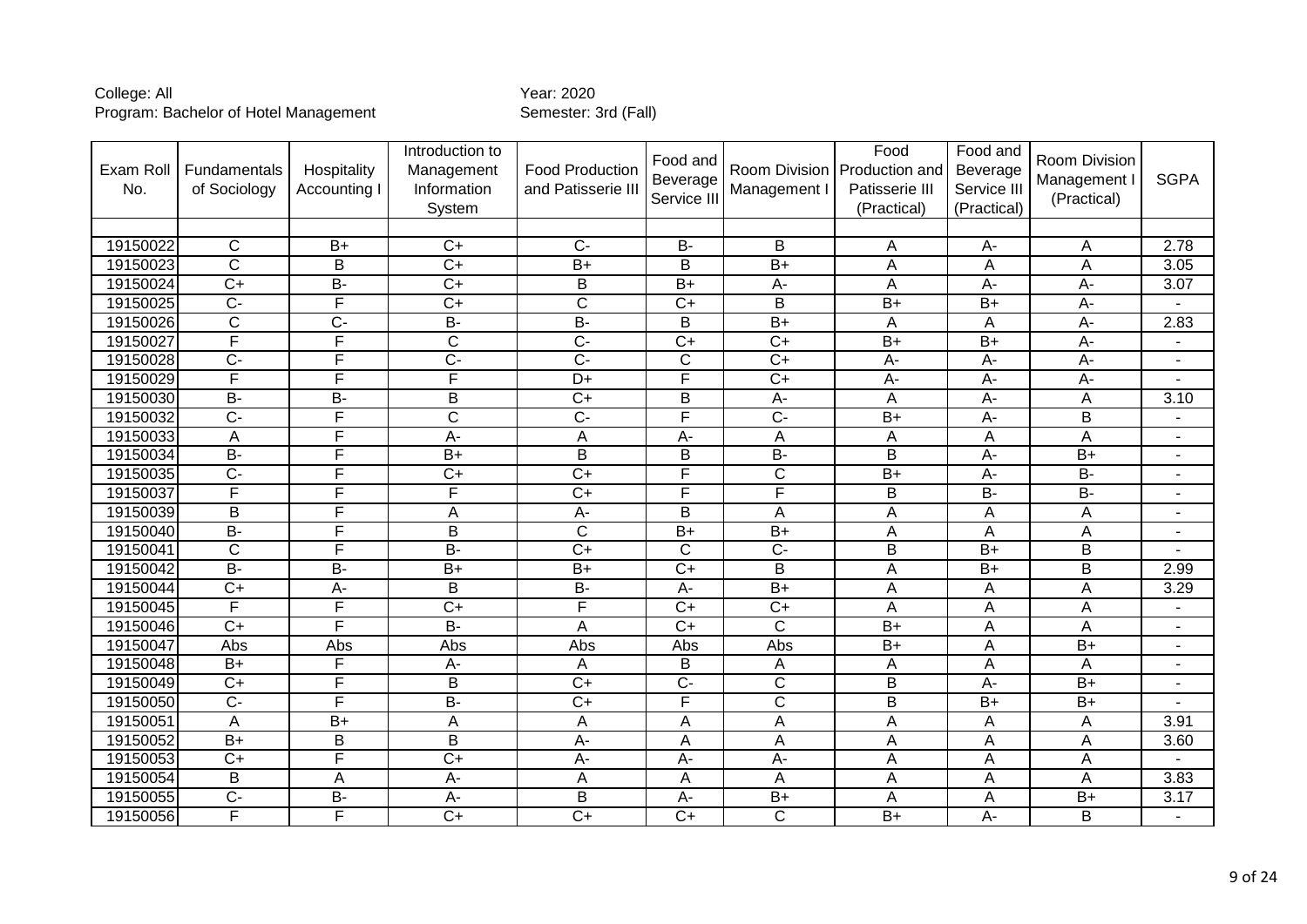| Exam Roll<br>No. | Fundamentals<br>of Sociology | Hospitality<br>Accounting I | Introduction to<br>Management<br>Information<br>System | <b>Food Production</b><br>and Patisserie III | Food and<br>Beverage<br>Service III | Management I            | Food<br>Room Division Production and<br>Patisserie III<br>(Practical) | Food and<br>Beverage<br>Service III<br>(Practical) | Room Division<br>Management<br>(Practical) | <b>SGPA</b>              |
|------------------|------------------------------|-----------------------------|--------------------------------------------------------|----------------------------------------------|-------------------------------------|-------------------------|-----------------------------------------------------------------------|----------------------------------------------------|--------------------------------------------|--------------------------|
|                  |                              |                             |                                                        |                                              |                                     |                         |                                                                       |                                                    |                                            |                          |
| 19150057         | $B -$                        | $C+$                        | $B+$                                                   | A                                            | $A -$                               | $A -$                   | $B+$                                                                  | A-                                                 | B                                          | 3.29                     |
| 19150058         | Abs                          | Abs                         | Abs                                                    | F                                            | Abs                                 | Abs                     | A                                                                     | A                                                  | A                                          |                          |
| 19150059         | $B+$                         | B                           | A-                                                     | $A -$                                        | A-                                  | A-                      | Α                                                                     | Α                                                  | Α                                          | 3.61                     |
| 19150060         | $\overline{C}$               | F                           | B                                                      | $\overline{B}$                               | $\overline{C}$                      | $\overline{\mathsf{F}}$ | $\overline{\mathsf{B}}$                                               | $A -$                                              | $\overline{B+}$                            |                          |
| 19150061         | $\overline{C}$               | $\overline{B}$              | $\overline{B}$                                         | $\overline{B}$                               | B                                   | $\overline{B}$          | $B+$                                                                  | A                                                  | $\overline{B+}$                            | 2.89                     |
| 19150063         | $\overline{C}$               | B                           | $\overline{B+}$                                        | $\overline{B}$                               | $\overline{\text{c}}$               | $\overline{B+}$         | A                                                                     | A                                                  | A                                          | 3.05                     |
| 19150064         | $\overline{B}$               | $\overline{C}$              | $\overline{B}$                                         | $B+$                                         | $\overline{\text{c}}$               | $\overline{C+}$         | A                                                                     | A                                                  | A                                          | 2.84                     |
| 19150065         | $\overline{C+}$              | F                           | $\overline{B+}$                                        | $\overline{B}$                               | $\overline{\text{c}}$               | $\overline{B}$          | Abs                                                                   | Abs                                                | Abs                                        |                          |
| 19150066         | A                            | $C+$                        | A                                                      | A                                            | А-                                  | A-                      | A-                                                                    | Α                                                  | A                                          | 3.67                     |
| 19150067         | $\overline{\text{c}}$        | $\overline{F}$              | $\overline{C+}$                                        | $\overline{\mathsf{F}}$                      | F                                   | $\overline{C}$          | B                                                                     | $A -$                                              | $B+$                                       |                          |
| 19150068         | $B -$                        | $\overline{B}$              | $\overline{C}$                                         | $\overline{C}$                               | $\overline{\text{c}}$               | $\overline{C}$          | Ā                                                                     | A                                                  | A                                          | 2.75                     |
| 19150070         | $\overline{C}$               | $\overline{C}$              | F                                                      | $\overline{C+}$                              | F                                   | $\mathsf C$             | A                                                                     | A                                                  | A                                          | $\overline{\phantom{a}}$ |
| 19150071         | $\overline{C}$               | F                           | $\overline{C}$                                         | $\overline{C}$                               | F                                   | $\overline{C+}$         | $B+$                                                                  | $A -$                                              | A-                                         | $\blacksquare$           |
| 19150072         | $\overline{A}$               | A                           | A-                                                     | $A -$                                        | $\overline{B}$                      | $A -$                   | Α                                                                     | A                                                  | A                                          | 3.71                     |
| 19150073         | $\overline{B+}$              | $\overline{C}$              | A-                                                     | $\overline{B+}$                              | $\overline{\text{c}}$               | B                       | A                                                                     | A                                                  | A                                          | 3.11                     |
| 19150074         | B                            | B                           | $\overline{B+}$                                        | <b>B-</b>                                    | $\overline{C}$                      | $\overline{B}$          | A                                                                     | A                                                  | A                                          | 3.11                     |
| 19150075         | $A -$                        | $A -$                       | $\overline{B}$                                         | $A -$                                        | $\overline{C+}$                     | $A -$                   | Ā                                                                     | $\overline{\mathsf{A}}$                            | $\overline{A}$                             | 3.48                     |
| 19150076         | Α                            | A                           | A                                                      | $\overline{A}$                               | A-                                  | A                       | A                                                                     | A                                                  | A                                          | 3.96                     |
| 19150077         | $B+$                         | $\overline{B}$              | B                                                      | $\overline{B}$                               | $B -$                               | $\overline{B+}$         | A                                                                     | A                                                  | A                                          | 3.16                     |
| 19150078         | $\overline{C}$               | F                           | $B -$                                                  | $\overline{C+}$                              | F                                   | $B -$                   | A-                                                                    | A                                                  | A                                          | ٠                        |
| 19150079         | $\overline{C}$               | F                           | $\overline{C+}$                                        | $\overline{C}$                               | $\overline{\text{c}}$               | $\overline{\text{c}}$   | $\overline{\mathsf{B}}$                                               | $\overline{A}$                                     | $\overline{A}$                             | $\mathbf{r}$             |
| 19150080         | $\overline{C}$               | F                           | $\overline{B}$                                         | $\mathsf{C}$                                 | $\overline{\text{c}}$               | $\overline{C}$          | A-                                                                    | A                                                  | A                                          |                          |
| 19150081         | $\overline{C}$               | $A -$                       | $\overline{A}$ -                                       | $\overline{B}$                               | $\overline{C+}$                     | $\overline{B}$          | A-                                                                    | Α                                                  | A                                          | 3.10                     |
| 19150082         | $\overline{C}$ -             | F                           | $\overline{C}$                                         | $\overline{\mathsf{F}}$                      | $\overline{C}$                      | $\overline{C+}$         | B                                                                     | $A -$                                              | A-                                         |                          |
| 19150083         | $B -$                        | A                           | A-                                                     | $A -$                                        | B                                   | A-                      | A                                                                     | A                                                  | A                                          | 3.57                     |
| 19150084         | $\overline{C}$               | F                           | $\overline{C}$                                         | $\overline{C}$                               | $\overline{\text{c}}$               | $\overline{C+}$         | Α                                                                     | A                                                  | A                                          |                          |
| 19150085         | $B+$                         | B                           | $B+$                                                   | $\overline{A}$ -                             | B                                   | $\overline{B+}$         | A                                                                     | A                                                  | A                                          | 3.41                     |
| 19150087         | <b>B-</b>                    | B                           | A-                                                     | B                                            | <b>B-</b>                           | $B+$                    | Α                                                                     | A                                                  | A                                          | 3.25                     |
| 19150088         | $\overline{B}$               | F                           | $B -$                                                  | $\overline{C+}$                              | $\overline{\text{c}}$               | $\overline{C+}$         | A                                                                     | A                                                  | A                                          | $\blacksquare$           |
| 19150089         | $B+$                         | F                           | $B+$                                                   | $A -$                                        | <b>B-</b>                           | $B+$                    | Α                                                                     | A                                                  | A                                          | $\blacksquare$           |
| 19150090         | $\overline{C}$               | F                           | $B+$                                                   | $\overline{\text{C}}$                        | B                                   | $\overline{B+}$         | B                                                                     | $A -$                                              | $B+$                                       |                          |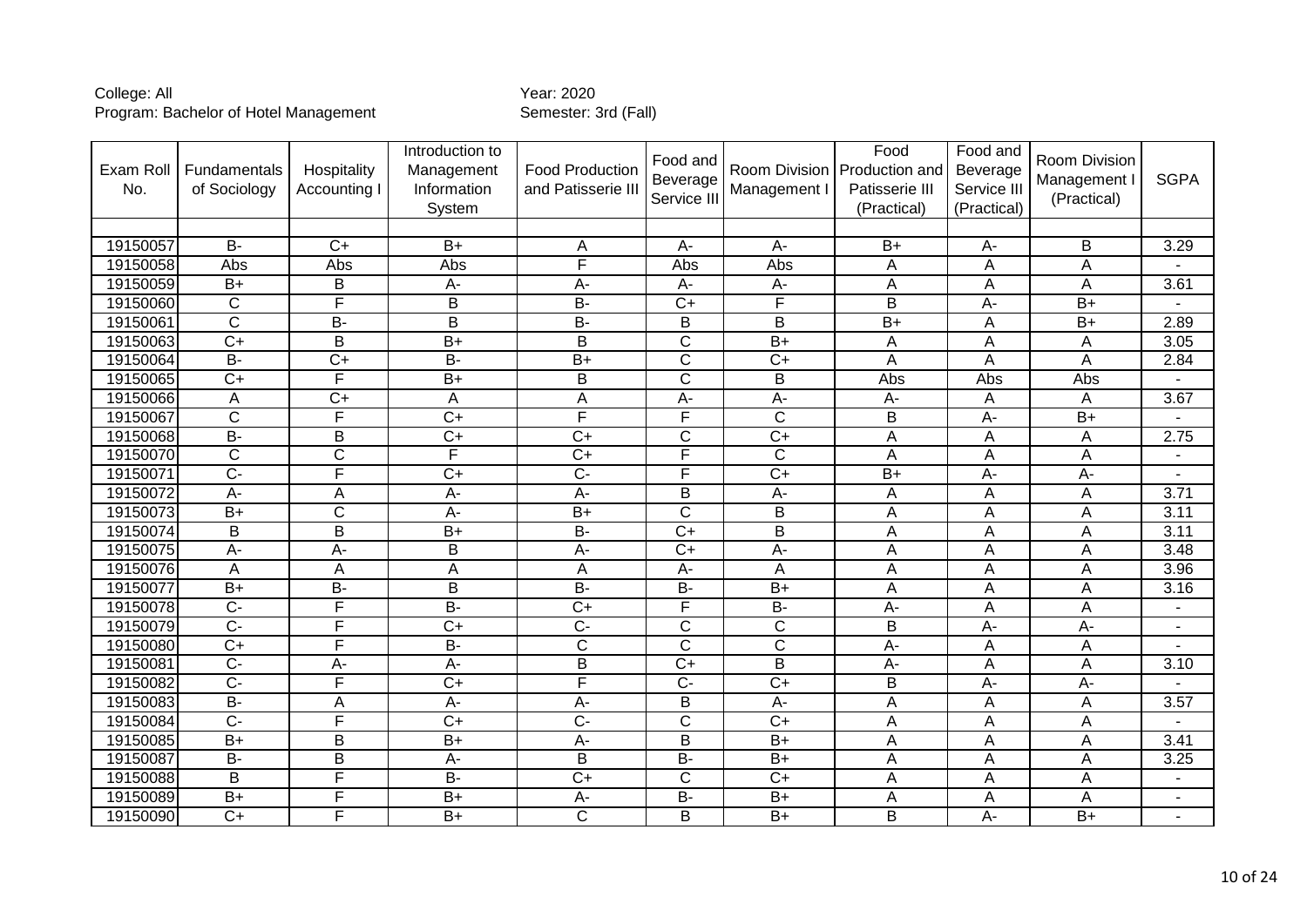| Exam Roll<br>No. | Fundamentals<br>of Sociology | Hospitality<br>Accounting I | Introduction to<br>Management<br>Information<br>System | <b>Food Production</b><br>and Patisserie III | Food and<br>Beverage<br>Service II | Room Division<br>Management I | Food<br>Production and<br>Patisserie III<br>(Practical) | Food and<br>Beverage<br>Service III<br>(Practical) | <b>Room Division</b><br>Management I<br>(Practical) | <b>SGPA</b>              |
|------------------|------------------------------|-----------------------------|--------------------------------------------------------|----------------------------------------------|------------------------------------|-------------------------------|---------------------------------------------------------|----------------------------------------------------|-----------------------------------------------------|--------------------------|
|                  |                              |                             |                                                        |                                              |                                    |                               |                                                         |                                                    |                                                     |                          |
| 19150091         | <b>B-</b>                    | A                           | $B+$                                                   | $B+$                                         | <b>B-</b>                          | A                             | $B+$                                                    | A-                                                 | $A -$                                               | 3.38                     |
| 19150092         | $\overline{B}$               | B                           | $B+$                                                   | $B+$                                         | B                                  | $B+$                          | A                                                       | A                                                  | А                                                   | 3.28                     |
| 19150093         | C                            | F                           | $B+$                                                   | C                                            | $B -$                              | $\overline{B}$                | A                                                       | A                                                  | A                                                   |                          |
| 19150094         | $\overline{C}$               | F                           | $\overline{B+}$                                        | $\overline{C}$                               | $\overline{C+}$                    | B                             | A-                                                      | A                                                  | A-                                                  |                          |
| 19150095         | $\overline{B}$               | $\overline{B}$              | $\overline{A}$ -                                       | $\overline{A}$                               | $\overline{\mathsf{B}}$            | $\overline{\mathsf{B}}$       | A                                                       | $\overline{A}$                                     | A                                                   | 3.39                     |
| 19150096         | A-                           | A-                          | A                                                      | $A -$                                        | $\overline{C}$                     | $B+$                          | A                                                       | A                                                  | A                                                   | 3.56                     |
| 19150097         | A                            | $\overline{B}$              | A-                                                     | A                                            | $\overline{C}$                     | A                             | A                                                       | A                                                  | Α                                                   | 3.56                     |
| 19150098         | $\overline{C}$               | F                           | B-                                                     | $\overline{C}$                               | $\overline{C}$                     | $\overline{C}$                | A                                                       | A                                                  | А                                                   | ٠                        |
| 19150099         | $\overline{B+}$              | F                           | A-                                                     | $\mathsf A$                                  | $\overline{B+}$                    | $A -$                         | A                                                       | A                                                  | A                                                   |                          |
| 19150100         | Α                            | A                           | Α                                                      | A                                            | A                                  | Α                             | A                                                       | A                                                  | А                                                   | 4.00                     |
| 19150102         | $\overline{\mathsf{C}}$      | $C+$                        | $A -$                                                  | $\overline{\mathsf{B}}$                      | $C+$                               | $A -$                         | $\overline{A}$                                          | $\overline{A}$                                     | $\overline{A}$                                      | $\overline{3.07}$        |
| 19150103         | B                            | A                           | A                                                      | $A -$                                        | $B+$                               | A-                            | A                                                       | A                                                  | A                                                   | 3.69                     |
| 19150104         | A                            | A                           | Α                                                      | A                                            | Α                                  | A                             | A                                                       | Α                                                  | Α                                                   | 4.00                     |
| 19150105         | $B+$                         | $A -$                       | $\overline{A}$                                         | $A -$                                        | $\overline{B}$                     | $\overline{A}$                | $\overline{A}$                                          | $\overline{A}$                                     | $\overline{A}$                                      | 3.65                     |
| 19150106         | <b>B-</b>                    | $\mathsf F$                 | $B+$                                                   | A-                                           | $C+$                               | A-                            | A                                                       | A                                                  | A                                                   | $\blacksquare$           |
| 19150107         | $\overline{C}$               | F                           | $\overline{A}$ -                                       | $\overline{A}$                               | $B -$                              | $B -$                         | A                                                       | A                                                  | A                                                   | ٠                        |
| 19150108         | $\overline{C}$               | $\overline{B}$              | $\overline{B+}$                                        | $\overline{A}$                               | $\overline{C+}$                    | $A -$                         | $\overline{A}$                                          | $\overline{A}$                                     | $\overline{A}$                                      | 3.20                     |
| 19150109         | $\overline{B}$               | $\overline{B}$              | A-                                                     | A                                            | $\overline{C+}$                    | $\overline{A}$                | A                                                       | A                                                  | A                                                   | 3.39                     |
| 19150110         | B                            | $B -$                       | $B+$                                                   | $A -$                                        | $B+$                               | $A-$                          | A                                                       | A                                                  | A                                                   | 3.43                     |
| 19150111         | $\overline{\mathsf{B}}$      | Abs                         | $\overline{B}$                                         | $\overline{A}$                               | $\overline{B}$                     | $\overline{\mathsf{B}}$       | A                                                       | A                                                  | Α                                                   | $\blacksquare$           |
| 19150112         | $\overline{B}$               | F                           | $B+$                                                   | $\overline{B}$                               | $\overline{\text{c}}$              | $\overline{C+}$               | A                                                       | A                                                  | A                                                   | $\overline{a}$           |
| 19150113         | $\overline{C}$               | F                           | $B -$                                                  | $\overline{B+}$                              | $\overline{C}$                     | $\overline{C}$                | A                                                       | A                                                  | A                                                   | $\blacksquare$           |
| 19150114         | F                            | F                           | $B -$                                                  | $\overline{C}$                               | F                                  | $\overline{C+}$               | A                                                       | A                                                  | Α                                                   | $\blacksquare$           |
| 19150115         | $B -$                        | F                           | $\overline{B}$                                         | $\overline{B+}$                              | $B+$                               | B                             | A                                                       | A                                                  | A                                                   | $\overline{\phantom{a}}$ |
| 19150116         | A-                           | F                           | $B -$                                                  | $B+$                                         | $\overline{C}$                     | $\overline{C}$                | A                                                       | A                                                  | A                                                   | ٠                        |
| 19150117         | $\overline{\mathsf{C}}$      | F                           | $\overline{B}$                                         | $\overline{\mathsf{B}}$                      | F                                  | $B -$                         | A                                                       | Α                                                  | Α                                                   | $\blacksquare$           |
| 19150118         | $B+$                         | $B+$                        | A                                                      | A-                                           | B                                  | A                             | A                                                       | A                                                  | A                                                   | 3.64                     |
| 19150119         | <b>B-</b>                    | F                           | A                                                      | B                                            | $\overline{C}$                     | B                             | A                                                       | A                                                  | A                                                   |                          |
| 19150120         | $B -$                        | $\overline{C}$              | $\overline{A}$ -                                       | $\overline{A}$                               | $\overline{B}$                     | $\overline{\mathsf{B}}$       | Ā                                                       | $\overline{A}$                                     | A                                                   | 3.17                     |
| 19150121         | C                            | F                           | B-                                                     | B                                            | C                                  | $C+$                          | A                                                       | A                                                  | Α                                                   |                          |
| 19150122         | $\overline{\text{c}}$        | B                           | B                                                      | B                                            | $\overline{\text{c}}$              | $\overline{B}$                | A                                                       | A                                                  | A                                                   | 2.89                     |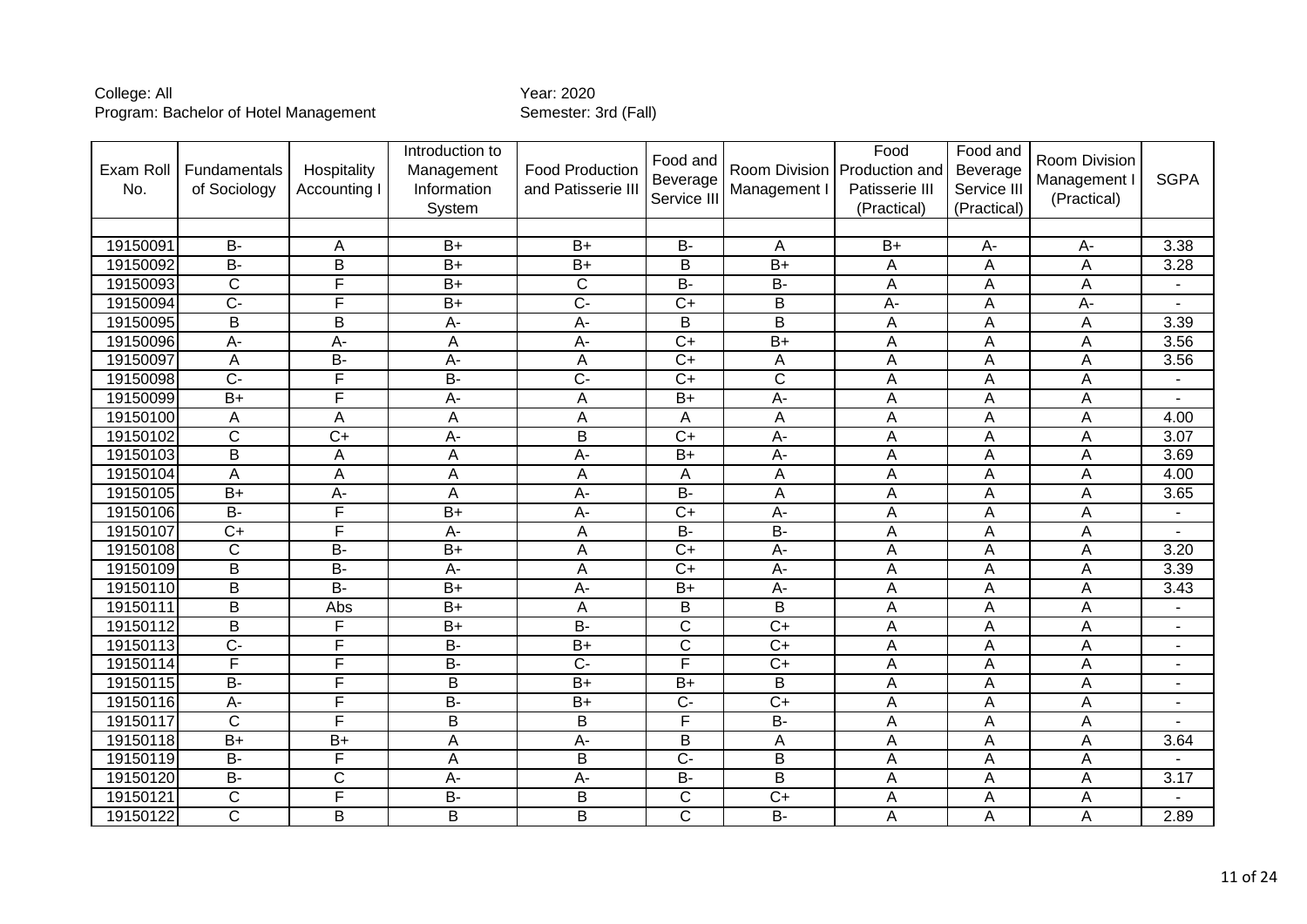| Exam Roll<br>No. | Fundamentals<br>of Sociology | Hospitality<br>Accounting I | Introduction to<br>Management<br>Information<br>System | <b>Food Production</b><br>and Patisserie III | Food and<br>Beverage<br>Service III | Room Division<br>Management I | Food<br>Production and<br>Patisserie III<br>(Practical) | Food and<br>Beverage<br>Service III<br>(Practical) | Room Division<br>Management I<br>(Practical) | <b>SGPA</b>    |
|------------------|------------------------------|-----------------------------|--------------------------------------------------------|----------------------------------------------|-------------------------------------|-------------------------------|---------------------------------------------------------|----------------------------------------------------|----------------------------------------------|----------------|
|                  |                              |                             |                                                        |                                              |                                     |                               |                                                         |                                                    |                                              |                |
| 19150124         | B                            | F                           | B                                                      | A                                            | $C-$                                | $\overline{B}$                | A                                                       | A                                                  | A                                            | $\blacksquare$ |
| 19150125         | F                            | F                           | $\overline{C+}$                                        | F                                            | F                                   | F                             | A-                                                      | A-                                                 | A                                            | $\blacksquare$ |
| 19150126         | A-                           | $\overline{F}$              | A                                                      | F                                            | $\overline{C}$                      | A-                            | $A -$                                                   | A                                                  | A                                            |                |
| 19150127         | $\mathsf{C}$                 | C                           | B                                                      | <b>B-</b>                                    | $C -$                               | A-                            | A                                                       | A                                                  | A                                            | 2.81           |
| 19150128         | $B+$                         | F                           | $B+$                                                   | $\overline{B}$                               | $A -$                               | $B+$                          | A                                                       | A                                                  | A                                            | $\blacksquare$ |
| 19150129         | $\mathsf{C}$                 | F                           | <b>B-</b>                                              | <b>B-</b>                                    | $\mathsf{C}$                        | B                             | Α                                                       | A                                                  | A                                            | $\blacksquare$ |
| 19150130         | $\overline{C}$               | F                           | $\overline{B}$                                         | $\overline{B}$                               | $\overline{\text{c}}$               | $\overline{C+}$               | A-                                                      | A                                                  | A                                            | $\blacksquare$ |
| 19150131         | $B -$                        | F                           | $\overline{B}$                                         | $\overline{\mathsf{B}}$                      | $\overline{C+}$                     | $\overline{C+}$               | Α                                                       | A                                                  | A                                            | ٠              |
| 19150132         | $\overline{\text{c}}$        | $\overline{\mathsf{F}}$     | B                                                      | $\overline{C+}$                              | $\overline{C+}$                     | B                             | A                                                       | A                                                  | A                                            |                |
| 19150133         | $\overline{A}$ -             | B                           | $\overline{B}$                                         | $\overline{A}$                               | A                                   | A-                            | A                                                       | $A -$                                              | A-                                           | 3.61           |
| 19150134         | F                            | $B+$                        | $\overline{C+}$                                        | $\overline{A}$                               | $\overline{B}$                      | $B -$                         | A-                                                      | $A -$                                              | A-                                           |                |
| 19150136         | $\overline{C+}$              | $A -$                       | B                                                      | $A -$                                        | A                                   | $\overline{C+}$               | A-                                                      | $A -$                                              | A                                            | 3.29           |
| 19150137         | $\overline{C}$               | $\overline{B+}$             | A-                                                     | A                                            | A                                   | B                             | A-                                                      | $B+$                                               | A-                                           | 3.42           |
| 19150138         | $\overline{A}$ -             | A                           | $\overline{A}$ -                                       | A                                            | Α                                   | A                             | Α                                                       | A                                                  | А                                            | 3.92           |
| 19150139         | $\overline{C}$               | F                           | $B -$                                                  | $\overline{B}$                               | B                                   | $\overline{C}$                | $B -$                                                   | B                                                  | B                                            | $\overline{a}$ |
| 19150140         | $\overline{C}$               | $\overline{C+}$             | F                                                      | $\overline{C}$                               | $\overline{B}$                      | $\overline{C}$                | B                                                       | $\overline{\text{C}}$                              | B                                            | $\blacksquare$ |
| 19150141         | $\overline{C+}$              | F                           | F                                                      | $A -$                                        | $\overline{B}$                      | $\overline{C}$                | $\overline{\mathsf{B}}$                                 | $\overline{\mathsf{B}}$                            | $\overline{\mathsf{B}}$                      |                |
| 19150142         | $\overline{C+}$              | A-                          | $B -$                                                  | A-                                           | A-                                  | $\overline{B}$                | $B+$                                                    | $\overline{B+}$                                    | B                                            | 3.15           |
| 19150144         | $\mathsf{C}$                 | A                           | B                                                      | A-                                           | A-                                  | $\overline{\text{c}}$         | $B+$                                                    | $B+$                                               | B                                            | 3.09           |
| 19150145         | $\overline{C+}$              | $\overline{B}$              | $\overline{\text{c}}$                                  | $A -$                                        | A-                                  | $\overline{C}$                | $\overline{\mathsf{B}}$                                 | $\overline{B}$                                     | B                                            | 2.75           |
| 19150146         | $\overline{\text{c}}$        | $\overline{B}$              | $\overline{C+}$                                        | $B -$                                        | B                                   | $\overline{C}$                | $\overline{\text{c}}$                                   | $\overline{B}$                                     | $\overline{\mathsf{B}}$                      | 2.43           |
| 19150147         | $\overline{C}$               | $\sf B$                     | $\overline{C+}$                                        | $\overline{B+}$                              | $B -$                               | $\overline{C}$                | $\overline{\mathsf{B}}$                                 | $\overline{\text{C}}$                              | B                                            | 2.53           |
| 19150148         | $\overline{C+}$              | $\overline{B}$              | F                                                      | $B+$                                         | $\overline{C+}$                     | $B+$                          | Α                                                       | $\overline{B}$                                     | $\overline{\mathsf{B}}$                      | $\blacksquare$ |
| 19150149         | $\overline{C}$               | $B -$                       | F                                                      | F                                            | F                                   | F                             | B                                                       | $B -$                                              | B                                            |                |
| 19150150         | $\overline{C}$               | A                           | $\overline{B}$                                         | $B+$                                         | $B+$                                | A-                            | A                                                       | B                                                  | B                                            | 3.24           |
| 19150151         | $\overline{\text{c}}$        | $\overline{B}$              | $C+$                                                   | $\overline{A}$                               | A                                   | $\overline{C+}$               | A-                                                      | $B+$                                               | $\overline{A}$ -                             | 3.06           |
| 19150152         | $C+$                         | $A-$                        | $C+$                                                   | A                                            | A-                                  | $B+$                          | Α                                                       | A-                                                 | $A -$                                        | 3.33           |
| 19150153         | $\overline{\mathsf{F}}$      | F                           | F                                                      | $\overline{B}$                               | $\overline{B}$                      | $\overline{C+}$               | $\overline{B+}$                                         | $\overline{B+}$                                    | $\overline{A}$                               | $\blacksquare$ |
| 19150154         | F                            | F                           | F                                                      | $A -$                                        | $\overline{C+}$                     | B                             | $B+$                                                    | $A-$                                               | A-                                           | $\blacksquare$ |
| 19150155         | $\overline{C}$               | F                           | $B -$                                                  | $\overline{C}$                               | F                                   | $\overline{\text{c}}$         | C                                                       | $\overline{\text{C}}$                              | $\overline{C}$                               |                |
| 19150156         | $\overline{C+}$              | $\overline{C}$              | $\overline{B}$                                         | A                                            | $B+$                                | А-                            | A-                                                      | $\overline{A}$                                     | $B+$                                         | 3.07           |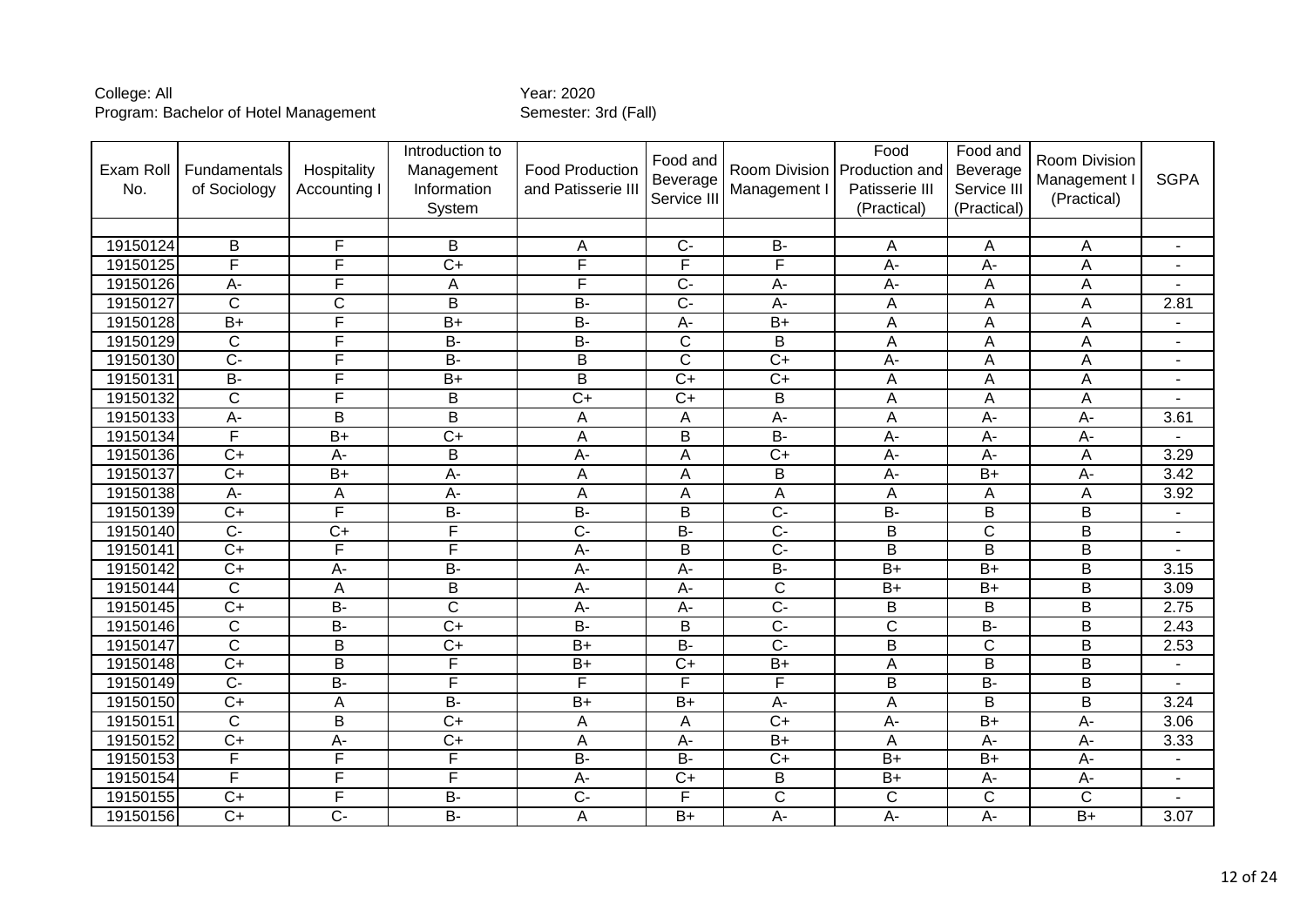| Exam Roll<br>No. | Fundamentals<br>of Sociology | Hospitality<br>Accounting I | Introduction to<br>Management<br>Information<br>System | <b>Food Production</b><br>and Patisserie III | Food and<br>Beverage<br>Service III | Management I            | Food<br>Room Division Production and<br>Patisserie III<br>(Practical) | Food and<br>Beverage<br>Service III<br>(Practical) | Room Division<br>Management<br>(Practical) | <b>SGPA</b>              |
|------------------|------------------------------|-----------------------------|--------------------------------------------------------|----------------------------------------------|-------------------------------------|-------------------------|-----------------------------------------------------------------------|----------------------------------------------------|--------------------------------------------|--------------------------|
|                  |                              |                             |                                                        |                                              |                                     |                         |                                                                       |                                                    |                                            |                          |
| 19150157         | B                            | F                           | <b>B-</b>                                              | <b>NQ</b>                                    | <b>NQ</b>                           | <b>NQ</b>               | Abs                                                                   | Abs                                                | Abs                                        | Ξ.                       |
| 19150158         | $\overline{\text{c}}$        | F                           | $\overline{\text{c}}$                                  | $\overline{B}$                               | F                                   | $B -$                   | $B+$                                                                  | A                                                  | A                                          |                          |
| 19150159         | $B+$                         | B                           | <b>B-</b>                                              | A-                                           | C                                   | A-                      | $B+$                                                                  | A-                                                 | Α                                          | 3.19                     |
| 19150160         | $\overline{F}$               | F                           | $\overline{C}$                                         | $\mathsf B$                                  | $\overline{\text{c}}$               | $\overline{B}$          | B                                                                     | $\overline{B+}$                                    | $\overline{B+}$                            | $\blacksquare$           |
| 19150161         | $\overline{C}$               | F                           | $\overline{C}$                                         | $\overline{B}$                               | $\overline{C}$                      | $\overline{C}$          | $B+$                                                                  | $\overline{B}$                                     | $\overline{\text{C}}$                      | $\blacksquare$           |
| 19150162         | Abs                          | F                           | F                                                      | <b>NQ</b>                                    | <b>NQ</b>                           | <b>NQ</b>               | Abs                                                                   | Abs                                                | Abs                                        | $\blacksquare$           |
| 19150163         | F                            | F                           | F                                                      | $\overline{B}$                               | F                                   | $\overline{B}$          | B                                                                     | $B+$                                               | A-                                         | $\blacksquare$           |
| 19150164         | $\overline{C}$               | F                           | $\overline{C+}$                                        | $B+$                                         | F                                   | $\overline{B+}$         | В                                                                     | $A-$                                               | $\overline{A}$ -                           |                          |
| 19150165         | $\overline{C}$               | D+                          | $\overline{C}$                                         | $B+$                                         | C                                   | $\overline{C+}$         | B                                                                     | B                                                  | B                                          | 2.28                     |
| 19150166         | Abs                          | $\overline{F}$              | Abs                                                    | F                                            | $\overline{\text{c}}$               | $\overline{C}$          | $\overline{B+}$                                                       | $B+$                                               | $B+$                                       |                          |
| 19150167         | $\overline{C}$               | F                           | B-                                                     | F                                            | F                                   | F                       | $\overline{\mathsf{B}}$                                               | $\overline{B}$                                     | $\overline{B+}$                            | $\blacksquare$           |
| 19150168         | B                            | F                           | $\overline{B}$                                         | $\mathsf B$                                  | F                                   | $\overline{C}$          | $\overline{\mathsf{B}}$                                               | $B+$                                               | B                                          | $\blacksquare$           |
| 19150169         | Abs                          | $B+$                        | A-                                                     | A                                            | A-                                  | A                       | A                                                                     | A                                                  | A                                          | $\blacksquare$           |
| 19150170         | $\overline{B}$               | F                           | $\overline{\mathsf{C}}$                                | $B+$                                         | $\overline{\text{c}}$               | $\overline{B}$          | $B+$                                                                  | $B+$                                               | $\overline{B+}$                            | $\overline{\phantom{a}}$ |
| 19150171         | $\overline{C}$               | F                           | $\overline{C+}$                                        | B                                            | $\overline{C+}$                     | $\overline{A}$          | B                                                                     | B                                                  | B                                          | $\blacksquare$           |
| 19150172         | B                            | $\overline{B}$              | $\overline{B}$                                         | $A -$                                        | Abs                                 | A-                      | $B+$                                                                  | $\overline{B+}$                                    | A-                                         | $\blacksquare$           |
| 19150173         | $C+$                         | F                           | $B -$                                                  | $B+$                                         | $B -$                               | $\overline{B}$          | $B+$                                                                  | $\overline{A}$                                     | $A -$                                      | $\blacksquare$           |
| 19150175         | $C+$                         | F                           | B                                                      | B                                            | C                                   | $B+$                    | B                                                                     | A                                                  | A-                                         | $\blacksquare$           |
| 19150176         | $\overline{C}$               | F                           | $\overline{C}$                                         | $\overline{B}$                               | F                                   | B                       | $\overline{\mathsf{B}}$                                               | $\overline{B+}$                                    | B                                          | $\blacksquare$           |
| 19150177         | $\overline{C}$               | F                           | $\overline{\text{c}}$                                  | $\overline{C+}$                              | F                                   | $\overline{\mathsf{C}}$ | $\overline{\text{c}}$                                                 | $\overline{C+}$                                    | $\overline{\text{c}}$                      | $\blacksquare$           |
| 19150178         | $\overline{c}$               | $\overline{C+}$             | $B -$                                                  | $\overline{A}$                               | F                                   | $\overline{B}$          | $\overline{B+}$                                                       | A                                                  | $\overline{B+}$                            |                          |
| 19150179         | A-                           | A                           | A-                                                     | $\overline{A}$                               | B                                   | A                       | Α                                                                     | A                                                  | A                                          | 3.79                     |
| 19150180         | B                            | F                           | B                                                      | $\overline{A}$                               | $\overline{\text{c}}$               | A                       | Α                                                                     | Α                                                  | A                                          |                          |
| 19150181         | F                            | F                           | $\overline{\text{c}}$                                  | $\overline{B}$                               | $\overline{\text{c}}$               | $\overline{C}$          | $B+$                                                                  | A-                                                 | A                                          | $\blacksquare$           |
| 19150182         | $\overline{C}$               | $\overline{\mathsf{F}}$     | F                                                      | $\overline{C+}$                              | B                                   | $\overline{C}$          | Α                                                                     | B                                                  | B                                          | $\blacksquare$           |
| 19150183         | $\overline{C}$               | F                           | $\overline{C}$                                         | $\overline{C}$                               | B                                   | $\overline{C}$          | Α                                                                     | B                                                  | A                                          | $\blacksquare$           |
| 19150184         | $\overline{C}$               | F                           | $\overline{C}$                                         | $\overline{C}$                               | B                                   | $\overline{C}$          | A-                                                                    | $\overline{B+}$                                    | B                                          | $\blacksquare$           |
| 19150186         | $B+$                         | A                           | A-                                                     | $A -$                                        | A-                                  | <b>B-</b>               | Α                                                                     | $B+$                                               | A                                          | 3.57                     |
| 19150187         | $\overline{B}$               | A                           | $\overline{A}$                                         | $\overline{A}$                               | A                                   | $\overline{C+}$         | A                                                                     | A                                                  | A                                          | 3.56                     |
| 19150189         | C                            | <b>B-</b>                   | <b>B-</b>                                              | <b>B-</b>                                    | B                                   | $C+$                    | $B+$                                                                  | B                                                  | A-                                         | 2.72                     |
| 19150190         | $\overline{C}$               | $\overline{B}$              | $B -$                                                  | $\overline{\mathrm{C}}$                      | $B -$                               | $\overline{C}$          | $B+$                                                                  | $A -$                                              | B                                          | 2.55                     |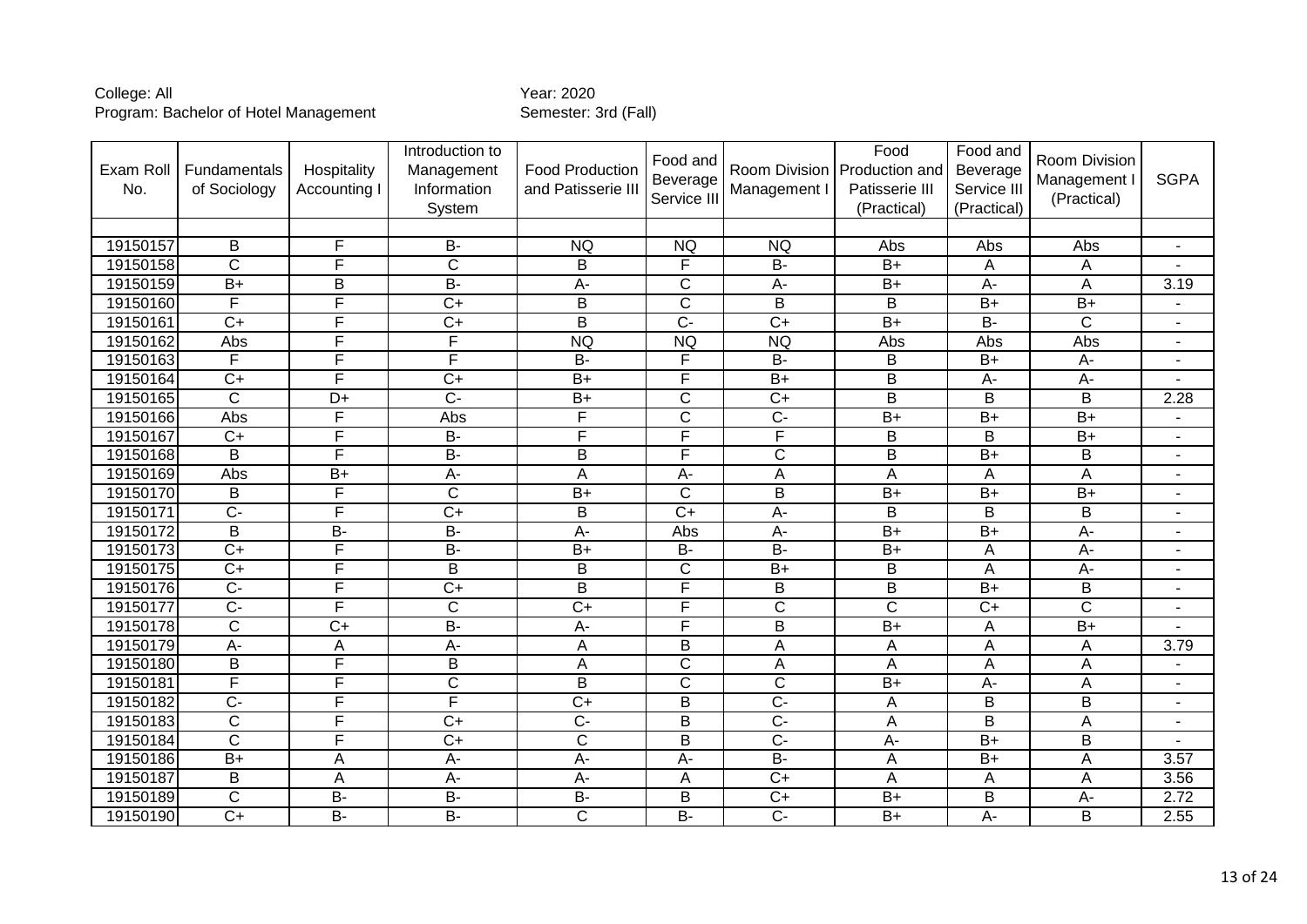| Exam Roll<br>No. | Fundamentals<br>of Sociology | Hospitality<br>Accounting | Introduction to<br>Management<br>Information<br>System | <b>Food Production</b><br>and Patisserie III | Food and<br>Beverage<br>Service III | Management I          | Food<br>Room Division   Production and<br>Patisserie III<br>(Practical) | Food and<br>Beverage<br>Service III<br>(Practical) | Room Division<br>Management I<br>(Practical) | <b>SGPA</b>    |
|------------------|------------------------------|---------------------------|--------------------------------------------------------|----------------------------------------------|-------------------------------------|-----------------------|-------------------------------------------------------------------------|----------------------------------------------------|----------------------------------------------|----------------|
|                  |                              |                           |                                                        |                                              |                                     |                       |                                                                         |                                                    |                                              |                |
| 19150191         | $\mathsf{C}$                 | B                         | $B -$                                                  | <b>B-</b>                                    | $B+$                                | <b>B-</b>             | Α                                                                       | Α                                                  | A-                                           | 2.97           |
| 19150192         | Abs                          | Abs                       | Abs                                                    | Abs                                          | Abs                                 | Abs                   | A                                                                       | A                                                  | $\overline{A}$ -                             |                |
| 19150193         | $C -$                        | F                         | F                                                      | F                                            | <b>B-</b>                           | $\overline{C}$        | Α                                                                       | A                                                  | A-                                           | $\blacksquare$ |
| 19150194         | $\overline{\text{c}}$        | $\overline{\mathsf{F}}$   | F                                                      | $\overline{C}$                               | F                                   | F                     | A                                                                       | A                                                  | A-                                           |                |
| 19150195         | $\overline{C}$               | $\overline{B}$            | $\overline{C+}$                                        | $\overline{B}$                               | $A -$                               | $\overline{C+}$       | Α                                                                       | A                                                  | A-                                           | 2.91           |
| 19150196         | $\overline{\mathsf{C}}$      | F                         | $\overline{C+}$                                        | <b>B-</b>                                    | B                                   | $\overline{B}$        | Α                                                                       | A                                                  | A-                                           |                |
| 19150199         | $\overline{C}$               | $\overline{C}$            | $\overline{C+}$                                        | $\overline{\mathsf{C}}$                      | $\overline{B}$                      | $\overline{B+}$       | A                                                                       | A                                                  | $\overline{A}$                               | 2.69           |
| 19150200         | $\overline{B}$               | $\overline{C}$            | $\overline{C+}$                                        | $\overline{\mathsf{C}}$                      | $\overline{B}$                      | $\overline{C+}$       | Α                                                                       | A                                                  | $\overline{A}$ -                             | 2.65           |
| 19150201         | B                            | A-                        | $B -$                                                  | $\overline{B+}$                              | A-                                  | A-                    | A                                                                       | A                                                  | A-                                           | 3.46           |
| 19150202         | $B -$                        | $\overline{B+}$           | $\overline{C+}$                                        | $B -$                                        | B                                   | $\overline{B}$        | A                                                                       | A                                                  | $A-$                                         | 3.01           |
| 19150203         | $\overline{C}$               | $B -$                     | $\overline{C+}$                                        | $\overline{B}$                               | $\overline{\text{c}}$               | $\overline{C}$        | A                                                                       | $A -$                                              | A-                                           | 2.55           |
| 19150204         | $\overline{C}$               | A-                        | B                                                      | $\overline{B+}$                              | B                                   | $\overline{B+}$       | A                                                                       | A                                                  | A                                            | 3.28           |
| 19150205         | $\mathsf{C}$                 | $B -$                     | $\overline{C+}$                                        | $\overline{C+}$                              | $\overline{C+}$                     | $\overline{C+}$       | A                                                                       | $A -$                                              | A-                                           | 2.61           |
| 19150207         | $\overline{B}$               | A                         | $\overline{\mathsf{B}}$                                | A                                            | A                                   | $A -$                 | Α                                                                       | A                                                  | А                                            | 3.69           |
| 19150208         | F                            | $B -$                     | F                                                      | $\overline{C}$                               | $\overline{C+}$                     | $\overline{C+}$       | A                                                                       | A                                                  | A-                                           |                |
| 19150209         | Abs                          | $\overline{F}$            | F                                                      | $\overline{C}$                               | F                                   | $\overline{C}$        | Α                                                                       | A                                                  | A-                                           | $\blacksquare$ |
| 19150210         | $\overline{C}$               | F                         | $\overline{\text{C}}$                                  | $C+$                                         | $\overline{C+}$                     | $\overline{D+}$       | Ā                                                                       | $A -$                                              | $A -$                                        | $\blacksquare$ |
| 19150211         | Abs                          | F                         | F                                                      | $\overline{F}$                               | F                                   | F                     | A                                                                       | $A -$                                              | $B+$                                         |                |
| 19150212         | $\overline{C}$               | $\overline{\text{c}}$     | $\overline{C+}$                                        | $\overline{C}$                               | $B -$                               | $\overline{C}$        | Α                                                                       | A                                                  | А-                                           | 2.39           |
| 19150213         | $\overline{B}$               | $\overline{A}$            | $B -$                                                  | $A -$                                        | $\overline{A}$                      | $\overline{B}$        | A                                                                       | A                                                  | A                                            | 3.52           |
| 19150214         | $\overline{\text{c}}$        | $\overline{F}$            | F                                                      | $\overline{C}$                               | $B -$                               | $\overline{C}$        | A                                                                       | A                                                  | A                                            | ٠              |
| 19150215         | F                            | F                         | $\overline{C+}$                                        | $\overline{B}$                               | $\overline{C+}$                     | $\overline{C}$        | Α                                                                       | A                                                  | A-                                           | ٠              |
| 19150216         | $B -$                        | F                         | $\overline{C+}$                                        | $B+$                                         | B                                   | $\overline{C+}$       | A                                                                       | Α                                                  | $A-$                                         |                |
| 19150217         | $\overline{B}$               | $\overline{C}$            | $\overline{C+}$                                        | A-                                           | A-                                  | B                     | A                                                                       | A                                                  | A                                            | 3.16           |
| 19150218         | $B+$                         | $B -$                     | <b>B-</b>                                              | $\overline{B}$                               | A-                                  | $\overline{B}$        | A                                                                       | A                                                  | A                                            | 3.17           |
| 19150219         | F                            | Abs                       | F                                                      | $\overline{C+}$                              | <b>B-</b>                           | B                     | Α                                                                       | Α                                                  | $A -$                                        |                |
| 19150220         | $\overline{B}$               | B                         | $\overline{C+}$                                        | B                                            | B                                   | B                     | A                                                                       | $A -$                                              | A-                                           | 3.03           |
| 19150221         | <b>B-</b>                    | $C+$                      | F                                                      | <b>B-</b>                                    | $C+$                                | C                     | Α                                                                       | $A -$                                              | A                                            | $\blacksquare$ |
| 19150222         | $\overline{\text{c}}$        | F                         | $\overline{C+}$                                        | $\overline{B}$                               | A-                                  | $\overline{\text{c}}$ | A                                                                       | $\overline{A}$                                     | A                                            |                |
| 19150223         | <b>B-</b>                    | A-                        | <b>B-</b>                                              | $B+$                                         | B-                                  | B                     | Α                                                                       | $A -$                                              | А-                                           | 3.17           |
| 19150224         | $\overline{C}$               | $\overline{\mathsf{F}}$   | F                                                      | B                                            | $\overline{\text{c}}$               | $\overline{\text{c}}$ | A                                                                       | $A -$                                              | A                                            |                |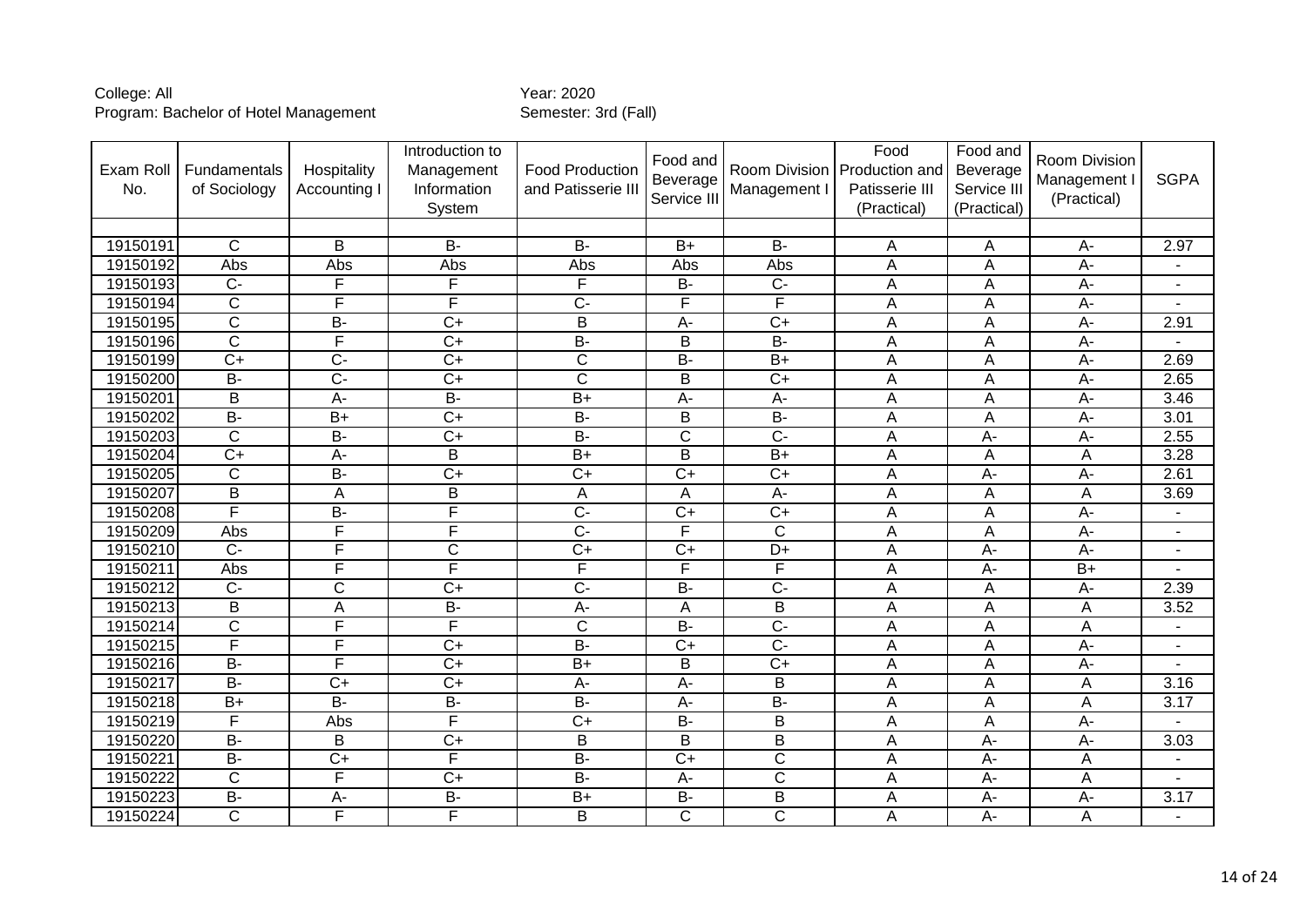| Exam Roll<br>No. | Fundamentals<br>of Sociology | Hospitality<br>Accounting I | Introduction to<br>Management<br>Information<br>System | <b>Food Production</b><br>and Patisserie III | Food and<br>Beverage<br>Service III | Management I            | Food<br>Room Division   Production and<br>Patisserie III<br>(Practical) | Food and<br>Beverage<br>Service III<br>(Practical) | Room Division<br>Management I<br>(Practical) | <b>SGPA</b>              |
|------------------|------------------------------|-----------------------------|--------------------------------------------------------|----------------------------------------------|-------------------------------------|-------------------------|-------------------------------------------------------------------------|----------------------------------------------------|----------------------------------------------|--------------------------|
|                  |                              |                             |                                                        |                                              |                                     |                         |                                                                         |                                                    |                                              |                          |
| 19150225         | $\mathsf{C}$                 | B                           | $C+$                                                   | <b>B-</b>                                    | B                                   | $C -$                   | A                                                                       | $A -$                                              | A-                                           | 2.72                     |
| 19150226         | $\overline{C+}$              | $\overline{C+}$             | $\overline{C+}$                                        | $\overline{C+}$                              | $\overline{C+}$                     | $\overline{\text{c}}$   | $\overline{A}$                                                          | $A -$                                              | A                                            | 2.58                     |
| 19150227         | F                            | $\overline{F}$              | F                                                      | $\mathsf C$                                  | $\mathsf{C}$                        | $D+$                    | A                                                                       | A                                                  | А-                                           |                          |
| 19150228         | F                            | $\overline{\mathsf{F}}$     | F                                                      | $D+$                                         | $\overline{C+}$                     | $\overline{C}$          | A                                                                       | $\overline{A}$                                     | A-                                           | $\overline{\phantom{a}}$ |
| 19150229         | F                            | Abs                         | F                                                      | D+                                           | $\overline{C}$                      | $\overline{C}$          | A                                                                       | $A -$                                              | A                                            |                          |
| 19150230         | $C+$                         | B                           | $B -$                                                  | $B -$                                        | $\overline{B}$                      | $\overline{B}$          | A                                                                       | A                                                  | A-                                           | 2.97                     |
| 19150231         | $\overline{C}$               | $\overline{C}$              | $\overline{C}$                                         | F                                            | $\overline{B}$                      | $\overline{C}$          | A                                                                       | Α                                                  | Α                                            |                          |
| 19150232         | $\overline{\mathsf{C}}$      | $\overline{C+}$             | $B -$                                                  | $\overline{\text{C}}$                        | $\overline{C+}$                     | $\overline{C}$ -        | A                                                                       | Α                                                  | $\overline{A}$ -                             | 2.51                     |
| 19150233         | $\overline{C}$               | $\overline{C+}$             | $\overline{C}$                                         | F                                            | $\overline{B+}$                     | $\overline{C+}$         | A                                                                       | A                                                  | A                                            | $\blacksquare$           |
| 19150234         | $\overline{C}$               | $\overline{\mathsf{F}}$     | $\overline{C+}$                                        | $\overline{C}$                               | B                                   | $\overline{C}$          | A                                                                       | A                                                  | А                                            | $\blacksquare$           |
| 19150236         | $\overline{C}$               | Abs                         | F                                                      | $C+$                                         | $\overline{\text{c}}$               | $\overline{D+}$         | A                                                                       | $A-$                                               | A-                                           | $\overline{\phantom{a}}$ |
| 19150237         | $\overline{C}$               | $\overline{F}$              | F                                                      | $\overline{C}$                               | $\overline{C}$                      | F                       | A                                                                       | $A -$                                              | A-                                           |                          |
| 19150238         | $C+$                         | $\mathsf C$                 | $\overline{B}$                                         | $\overline{C}$                               | Α                                   | B                       | Α                                                                       | A                                                  | А                                            | 2.89                     |
| 19150239         | $\overline{\text{c}}$        | F                           | $\overline{C+}$                                        | $\overline{B}$                               | $\overline{B}$                      | $\overline{B}$          | $\overline{A}$                                                          | $\overline{A}$ -                                   | $\overline{A}$                               |                          |
| 19150240         | $\overline{C}$               | F                           | F                                                      | $\overline{C+}$                              | B                                   | $\overline{C}$          | A                                                                       | $A-$                                               | А                                            | $\overline{a}$           |
| 19150241         | $\overline{C}$               | B                           | $\overline{C+}$                                        | $\overline{C}$                               | $\overline{B}$                      | $\overline{C+}$         | A                                                                       | $\overline{A}$                                     | A                                            | 2.77                     |
| 19150242         | $\overline{\text{c}}$        | F                           | $\overline{C+}$                                        | $\overline{C}$                               | $\overline{\text{c}}$               | $\overline{C}$          | $\overline{A}$                                                          | $A -$                                              | Α                                            |                          |
| 19150243         | $\overline{B}$               | $B -$                       | $B -$                                                  | $\overline{C+}$                              | $A -$                               | $\overline{A}$          | $\overline{A}$                                                          | A                                                  | $\overline{A}$                               | 3.19                     |
| 19150244         | $\overline{\text{C}}$        | B                           | $\overline{C+}$                                        | $\overline{C}$                               | Expelled                            | B                       | A                                                                       | A                                                  | A                                            |                          |
| 19150245         | $\overline{C+}$              | $B -$                       | $B -$                                                  | $\overline{\mathsf{B}}$                      | A-                                  | $\overline{\mathsf{B}}$ | A                                                                       | A                                                  | A                                            | 3.12                     |
| 19150246         | $\overline{B}$               | $A -$                       | $\overline{\mathsf{B}}$                                | $\overline{B}$                               | A                                   | $\overline{A}$ -        | A                                                                       | Α                                                  | A                                            | 3.52                     |
| 19150247         | $\overline{C}$               | $\overline{B}$              | $\overline{C+}$                                        | $\overline{B}$                               | $\overline{B+}$                     | $\overline{C+}$         | A                                                                       | A                                                  | A                                            | 2.92                     |
| 19150248         | $\overline{C+}$              | $B -$                       | $B -$                                                  | $B -$                                        | $\overline{B}$                      | $\overline{C+}$         | A                                                                       | $A -$                                              | A                                            | 2.87                     |
| 19150249         | $B+$                         | $\overline{A}$              | $B -$                                                  | $A -$                                        | $\overline{B+}$                     | B                       | A                                                                       | A                                                  | A                                            | 3.47                     |
| 19150250         | F                            | Abs                         | F                                                      | B                                            | $\mathsf{C}$                        | $\overline{C}$          | A                                                                       | $A -$                                              | А                                            |                          |
| 19150251         | $\overline{C}$ -             | $\overline{A}$              | $\overline{\mathsf{C}}$                                | $\overline{C+}$                              | $B -$                               | $\overline{C}$ -        | A                                                                       | $A -$                                              | A                                            | 2.66                     |
| 19150252         | Expelled                     | <b>B-</b>                   | $C+$                                                   | B                                            | B                                   | $\overline{C+}$         | Α                                                                       | $A-$                                               | Α                                            |                          |
| 19150253         | A-                           | $\overline{\text{c}}$       | $\overline{\mathsf{B}}$                                | $\overline{A}$                               | $\overline{B+}$                     | $B+$                    | A                                                                       | A                                                  | $\mathsf{A}$                                 | 3.33                     |
| 19150254         | A                            | $A -$                       | $\overline{A}$ -                                       | $B+$                                         | A                                   | A                       | A                                                                       | Α                                                  | A                                            | 3.83                     |
| 19150255         | $\overline{B+}$              | B                           | $B -$                                                  | $\overline{C}$                               | $\overline{A}$ -                    | $A -$                   | A                                                                       | A                                                  | A-                                           | 3.19                     |
| 19150256         | Abs                          | $\overline{C}$              | Abs                                                    | Abs                                          | Abs                                 | Abs                     | A                                                                       | Α                                                  | $B+$                                         | $\blacksquare$           |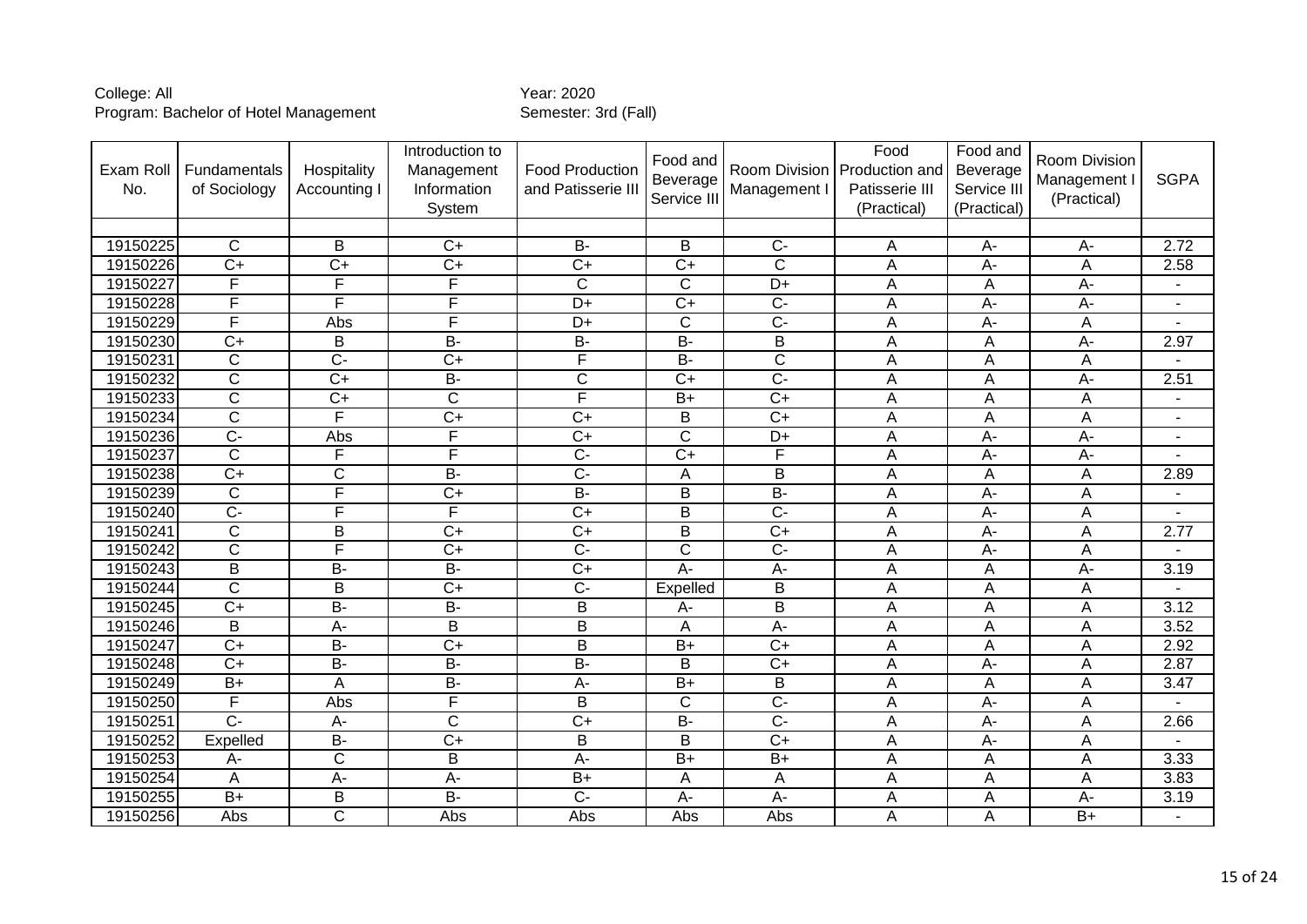| Exam Roll<br>No. | Fundamentals<br>of Sociology | Hospitality<br>Accounting I | Introduction to<br>Management<br>Information<br>System | <b>Food Production</b><br>and Patisserie II | Food and<br>Beverage<br>Service III | Room Division<br>Management I | Food<br>Production and<br>Patisserie III<br>(Practical) | Food and<br>Beverage<br>Service III<br>(Practical) | Room Division<br>Management I<br>(Practical) | <b>SGPA</b>              |
|------------------|------------------------------|-----------------------------|--------------------------------------------------------|---------------------------------------------|-------------------------------------|-------------------------------|---------------------------------------------------------|----------------------------------------------------|----------------------------------------------|--------------------------|
|                  |                              |                             |                                                        |                                             |                                     |                               |                                                         |                                                    |                                              |                          |
| 19150257         | $C-$                         | Abs                         | $C+$                                                   | $\overline{C}$                              | B                                   | $\overline{C+}$               | Α                                                       | Α                                                  | А-                                           | ٠                        |
| 19150259         | $C+$                         | $B -$                       | F                                                      | $B -$                                       | $\overline{A}$ -                    | $\overline{C}$                | Ā                                                       | $\overline{A}$ -                                   | Α                                            | $\mathbf{r}$             |
| 19150260         | $C+$                         | F                           | $\overline{\text{C}}$                                  | $\overline{B}$                              | B                                   | $\overline{C}$                | A                                                       | $A -$                                              | A-                                           |                          |
| 19150261         | $C+$                         | <b>B-</b>                   | $\overline{C}$                                         | $\overline{B}$                              | A-                                  | B                             | Α                                                       | $A -$                                              | Α                                            | 3.01                     |
| 19150262         | $B -$                        | F                           | $B -$                                                  | $\overline{B+}$                             | A-                                  | $A -$                         | Α                                                       | $\overline{A}$                                     | A                                            | $\blacksquare$           |
| 19150263         | $\overline{B}$               | F                           | $\overline{B}$                                         | $\overline{B}$                              | A-                                  | $\overline{B}$                | A                                                       | $A -$                                              | A                                            | $\blacksquare$           |
| 19150264         | $\overline{C+}$              | $\overline{\mathsf{F}}$     | $B -$                                                  | $\overline{C+}$                             | $B -$                               | $\overline{C}$                | A                                                       | $A -$                                              | A                                            | $\blacksquare$           |
| 19150265         | F                            | F                           | F                                                      | $\overline{C}$                              | $\overline{\text{c}}$               | $\overline{C}$                | A                                                       | A-                                                 | $\overline{B+}$                              |                          |
| 19150267         | $B+$                         | $\overline{C}$              | $B -$                                                  | B                                           | $\overline{B+}$                     | $\overline{C+}$               | Α                                                       | $A -$                                              | A-                                           | 3.01                     |
| 19150268         | C                            | $\overline{C}$              | $\overline{\text{C}}$                                  | $\overline{B+}$                             | $C+$                                | $\overline{C+}$               | Α                                                       | $A -$                                              | A-                                           | 2.65                     |
| 19150269         | $C+$                         | Abs                         | $\overline{\text{c}}$                                  | $\overline{C+}$                             | $B -$                               | $\overline{\mathsf{C}}$       | A                                                       | $\overline{A}$                                     | A                                            |                          |
| 19150270         | B                            | $\mathsf{F}$                | $\overline{C}$                                         | <b>B-</b>                                   | $B+$                                | $B -$                         | Α                                                       | $A-$                                               | A-                                           | $\blacksquare$           |
| 19150272         | $\overline{B}$               | B                           | $B -$                                                  | $B -$                                       | $\overline{A}$ -                    | $\overline{B}$                | A                                                       | $\overline{A}$                                     | A                                            | 3.15                     |
| 19150273         | $\overline{\text{C}}$        | $\overline{C}$              | F                                                      | $\overline{C+}$                             | $\overline{B}$                      | $\overline{C}$                | Α                                                       | $A -$                                              | $\overline{A}$ -                             |                          |
| 19150274         | $\overline{B}$               | B                           | $\overline{B}$                                         | $\overline{A}$ -                            | A                                   | $B -$                         | A                                                       | $\overline{A}$                                     | A                                            | 3.37                     |
| 19150277         | $\overline{C}$               | F                           | F                                                      | B                                           | $\overline{B+}$                     | $\overline{C+}$               | A                                                       | A                                                  | Α                                            | $\overline{\phantom{a}}$ |
| 19150278         | $\overline{C}$               | F                           | $\overline{\mathsf{B}}$                                | $\overline{B}$                              | $\overline{B}$                      | $\overline{B+}$               | Ā                                                       | $\overline{A}$                                     | $\overline{A}$ -                             | $\blacksquare$           |
| 19150279         | B                            | F                           | A-                                                     | $\overline{B+}$                             | A-                                  | B                             | A                                                       | A                                                  | A                                            | $\blacksquare$           |
| 19150280         | Abs                          | <b>B-</b>                   | A-                                                     | A                                           | A-                                  | B                             | Α                                                       | A                                                  | А                                            |                          |
| 19150282         | $\overline{B}$               | $A -$                       | $\overline{B}$                                         | $\overline{B}$                              | A                                   | $\overline{B}$                | A                                                       | A                                                  | Α                                            | 3.47                     |
| 19150283         | $B+$                         | F                           | $B+$                                                   | $B+$                                        | А-                                  | B                             | Α                                                       | A-                                                 | A                                            |                          |
| 19150284         | $B -$                        | $\sf B$                     | $B+$                                                   | $A -$                                       | C                                   | А-                            | A-                                                      | Α                                                  | A-                                           | 3.21                     |
| 19150285         | B                            | $\overline{B}$              | $\overline{A}$ -                                       | $\overline{B}$                              | $\overline{\text{c}}$               | $\overline{B}$                | Α                                                       | A                                                  | A                                            | 3.16                     |
| 19150287         | $\overline{B}$               | A                           | A-                                                     | A-                                          | $\overline{B}$                      | A                             | A                                                       | A                                                  | A                                            | 3.65                     |
| 19150288         | $C+$                         | B                           | $B+$                                                   | B                                           | B                                   | B                             | A-                                                      | Α                                                  | A                                            | 3.13                     |
| 19150289         | $\overline{B}$               | $\overline{\mathsf{C}}$     | $B+$                                                   | $\overline{C+}$                             | $\overline{C}$                      | $B -$                         | A-                                                      | Α                                                  | A                                            | 2.82                     |
| 19150290         | $\overline{B}$               | F                           | $B+$                                                   | $\overline{C}$                              | C                                   | $\overline{C}$                | A-                                                      | A                                                  | A-                                           | $\overline{\phantom{a}}$ |
| 19150292         | <b>B-</b>                    | F                           | A-                                                     | $\mathsf C$                                 | $\overline{C}$                      | $\overline{C}$                | A-                                                      | $A -$                                              | A-                                           | $\blacksquare$           |
| 19150294         | B                            | F                           | $\overline{C+}$                                        | $\overline{C+}$                             | $B -$                               | $B -$                         | A                                                       | A                                                  | A                                            |                          |
| 19150295         | B                            | $\overline{B}$              | B                                                      | $\overline{C}$                              | C                                   | $\overline{C+}$               | $A-$                                                    | $A -$                                              | A-                                           | 2.70                     |
| 19150296         | $\overline{B+}$              | A                           | A                                                      | $A -$                                       | A-                                  | A                             | A                                                       | A                                                  | A                                            | 3.83                     |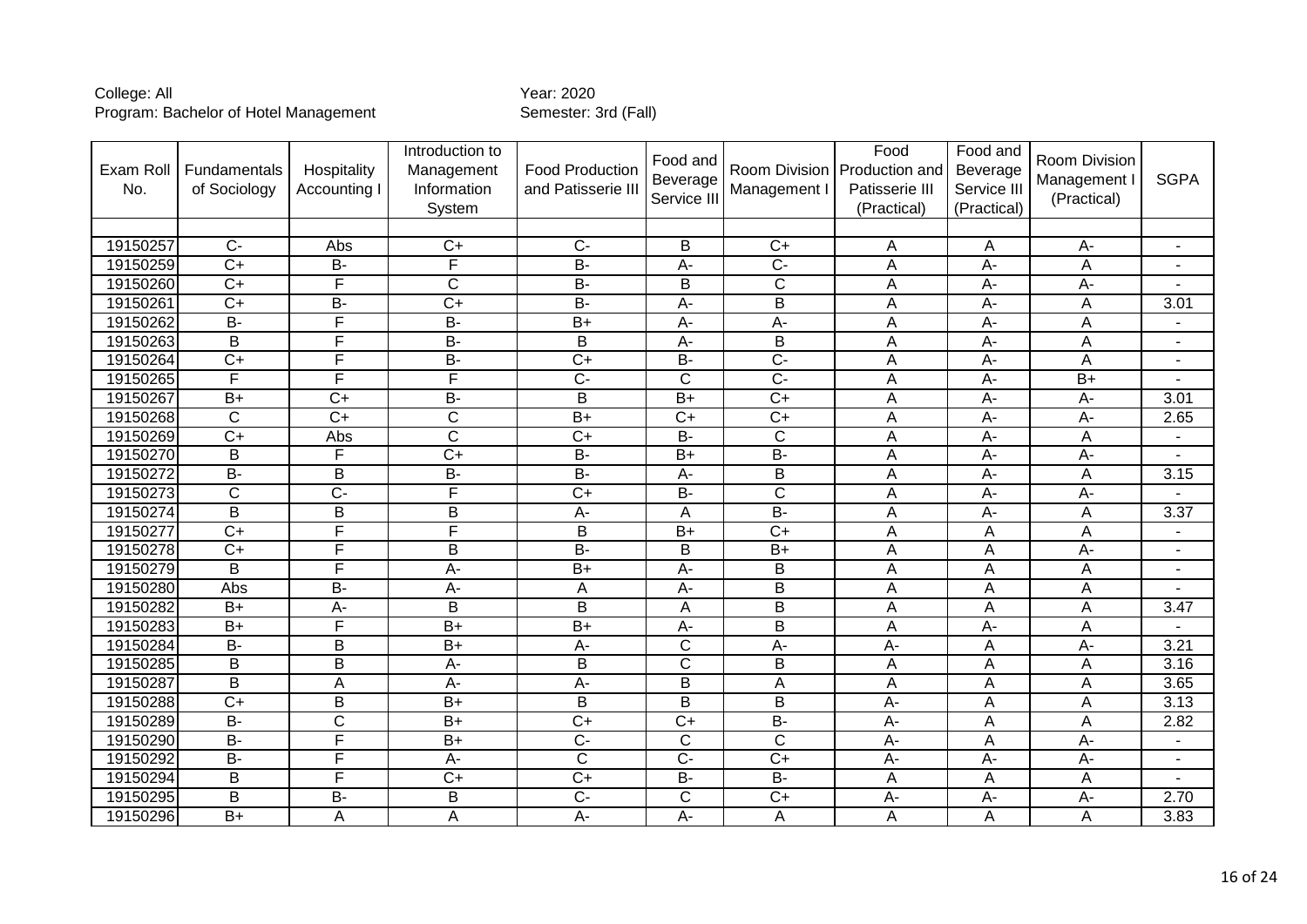| Exam Roll<br>No. | Fundamentals<br>of Sociology | Hospitality<br>Accounting I | Introduction to<br>Management<br>Information<br>System | <b>Food Production</b><br>and Patisserie III | Food and<br>Beverage<br>Service III | Room Division<br>Management I | Food<br>Production and<br>Patisserie III<br>(Practical) | Food and<br>Beverage<br>Service III<br>(Practical) | Room Division<br>Management I<br>(Practical) | <b>SGPA</b>       |
|------------------|------------------------------|-----------------------------|--------------------------------------------------------|----------------------------------------------|-------------------------------------|-------------------------------|---------------------------------------------------------|----------------------------------------------------|----------------------------------------------|-------------------|
|                  |                              |                             |                                                        |                                              |                                     |                               |                                                         |                                                    |                                              |                   |
| 19150297         | $\overline{B}$               | <b>B-</b>                   | B                                                      | $B+$                                         | B                                   | B                             | Α                                                       | A                                                  | A                                            | 3.16              |
| 19150298         | $\overline{C}$               | B                           | B                                                      | B+                                           | $\overline{C+}$                     | B                             | Α                                                       | A                                                  | A-                                           | 3.03              |
| 19150299         | $\overline{C}$               | F                           | F                                                      | $\overline{C+}$                              | C                                   | $\overline{C+}$               | A-                                                      | $A -$                                              | A-                                           |                   |
| 19150300         | $B+$                         | A-                          | A-                                                     | B                                            | A                                   | A-                            | A                                                       | $A -$                                              | A                                            | 3.63              |
| 19150301         | $\overline{B}$               | $\overline{B}$              | $\overline{B}$                                         | $\overline{B}$                               | $\overline{\text{c}}$               | $\overline{C+}$               | $\overline{A}$ -                                        | $\overline{A}$                                     | $\overline{A}$                               | 2.89              |
| 19150303         | F                            | $\overline{\mathsf{F}}$     | B                                                      | $C+$                                         | F                                   | $C+$                          | A-                                                      | A                                                  | A-                                           |                   |
| 19150304         | $\overline{B+}$              | $B -$                       | $\overline{A}$                                         | $\overline{A}$                               | A                                   | $B+$                          | A                                                       | A                                                  | A                                            | 3.56              |
| 19150305         | $\overline{C+}$              | $\overline{B}$              | $\overline{B}$                                         | $\overline{B}$                               | $\overline{A}$ -                    | $B+$                          | A                                                       | A                                                  | A                                            | $\overline{3.16}$ |
| 19150306         | $B -$                        | F                           | $B -$                                                  | $\overline{C+}$                              | $\overline{C+}$                     | $B -$                         | A                                                       | A                                                  | А                                            |                   |
| 19150307         | $\overline{C}$               | $\overline{\mathsf{F}}$     | B                                                      | $\overline{C+}$                              | F                                   | $\overline{C}$                | A-                                                      | A                                                  | A                                            | $\blacksquare$    |
| 19150308         | $B -$                        | A                           | $\overline{A}$ -                                       | $\overline{C+}$                              | $B -$                               | $B+$                          | A                                                       | A                                                  | A                                            | 3.29              |
| 19150309         | $B -$                        | $\overline{B}$              | A-                                                     | $\overline{B}$                               | $\overline{\text{c}}$               | B                             | A-                                                      | A                                                  | A-                                           | 3.00              |
| 19150310         | B                            | F                           | $B+$                                                   | $\overline{C}$                               | $\overline{\text{c}}$               | $\overline{C+}$               | $A -$                                                   | A                                                  | A-                                           |                   |
| 19150311         | $B+$                         | A                           | $\overline{\mathsf{B}}$                                | $\overline{A}$                               | $A -$                               | A                             | Α                                                       | A                                                  | A                                            | 3.69              |
| 19150312         | $\overline{B}$               | C                           | $\overline{B+}$                                        | B                                            | B                                   | $\overline{B+}$               | A                                                       | A                                                  | A                                            | 3.11              |
| 19150313         | F                            | F                           | $\overline{C+}$                                        | F                                            | F                                   | $\overline{C}$                | $\overline{B+}$                                         | $\overline{B+}$                                    | $\overline{B+}$                              |                   |
| 19150314         | F                            | F                           | F                                                      | $\overline{C}$                               | F                                   | F                             | A                                                       | A                                                  | A                                            | $\overline{a}$    |
| 19150315         | $\overline{B+}$              | $B -$                       | $B+$                                                   | B                                            | $\overline{B}$                      | B                             | Α                                                       | A                                                  | A                                            | 3.20              |
| 19150316         | B                            | F                           | A-                                                     | $\overline{B}$                               | F                                   | $\overline{\text{c}}$         | Α                                                       | A                                                  | A-                                           | $\blacksquare$    |
| 19150317         | F                            | F                           | A-                                                     | $A -$                                        | $\overline{B}$                      | $B -$                         | Α                                                       | $A -$                                              | А                                            |                   |
| 19150318         | B                            | A                           | A                                                      | $\overline{A}$                               | A-                                  | $\overline{A}$                | Α                                                       | A                                                  | A                                            | 3.75              |
| 19150319         | $B -$                        | $\overline{F}$              | $\mathsf B$                                            | F                                            | $\mathsf C$                         | $\overline{C+}$               | A                                                       | A                                                  | A                                            | $\blacksquare$    |
| 19150320         | F                            | F                           | $B -$                                                  | $\overline{C}$                               | $\overline{C}$                      | $\overline{C}$                | Α                                                       | $\overline{A}$                                     | $B+$                                         | ٠                 |
| 19150321         | B                            | F                           | A                                                      | $\overline{B+}$                              | B                                   | $\overline{B+}$               | A                                                       | A                                                  | Α                                            |                   |
| 19150322         | $\overline{B}$               | B                           | A-                                                     | A-                                           | $B+$                                | Α                             | Α                                                       | A                                                  | A                                            | 3.52              |
| 19150324         | F                            | F                           | $B -$                                                  | $\overline{C+}$                              | $\overline{C+}$                     | $\overline{C+}$               | A                                                       | A                                                  | A                                            |                   |
| 19150325         | <b>B-</b>                    | <b>B-</b>                   | $B+$                                                   | $C+$                                         | <b>B-</b>                           | $C+$                          | Α                                                       | Α                                                  | Α                                            | 2.93              |
| 19150326         | $\overline{B}$               | $\overline{\mathsf{F}}$     | $\overline{B}$                                         | $\overline{C}$                               | $\overline{\text{c}}$               | $\overline{C+}$               | A-                                                      | A                                                  | $\mathsf{A}$                                 |                   |
| 19150327         | C                            | B                           | $\overline{A}$ -                                       | $B+$                                         | $\overline{C+}$                     | B                             | Α                                                       | A                                                  | A-                                           | 3.09              |
| 19150328         | $\overline{C}$               | $\overline{B+}$             | $B -$                                                  | $\overline{A}$                               | B                                   | $\overline{B+}$               | A                                                       | A                                                  | A                                            | 3.28              |
| 19150329         | $B -$                        | A-                          | A-                                                     | A-                                           | $\overline{B+}$                     | $\overline{B+}$               | Α                                                       | A                                                  | A                                            | 3.52              |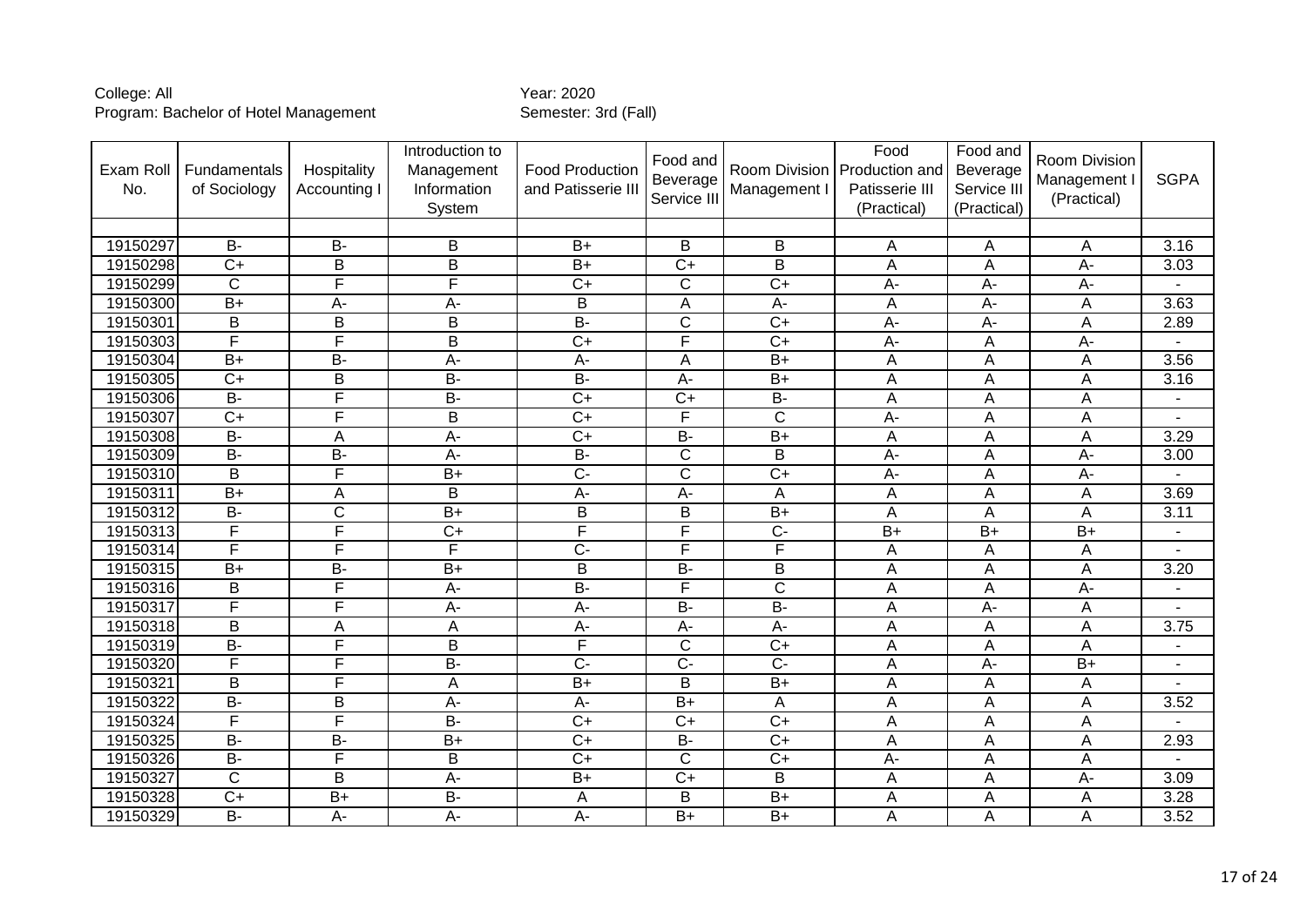| Exam Roll<br>No. | Fundamentals<br>of Sociology | Hospitality<br>Accounting I | Introduction to<br>Management<br>Information<br>System | <b>Food Production</b><br>and Patisserie III | Food and<br>Beverage<br>Service III | Management I              | Food<br>Room Division Production and<br>Patisserie III<br>(Practical) | Food and<br>Beverage<br>Service III<br>(Practical) | Room Division<br>Management I<br>(Practical) | <b>SGPA</b>    |
|------------------|------------------------------|-----------------------------|--------------------------------------------------------|----------------------------------------------|-------------------------------------|---------------------------|-----------------------------------------------------------------------|----------------------------------------------------|----------------------------------------------|----------------|
|                  |                              |                             |                                                        |                                              |                                     |                           |                                                                       |                                                    |                                              |                |
| 19150330         | F                            | F                           | $C+$                                                   | F                                            | $\mathsf{C}$                        | F                         | A-                                                                    | Α                                                  | $A-$                                         | $\blacksquare$ |
| 19150331         | $\overline{\mathsf{C}}$      | $\overline{B}$              | $\overline{B+}$                                        | $B -$                                        | $\overline{C+}$                     | $\overline{C+}$           | Α                                                                     | A                                                  | A                                            | 2.84           |
| 19150332         | <b>B-</b>                    | F                           | $B+$                                                   | A-                                           | B-                                  | $B -$                     | Α                                                                     | A                                                  | А                                            |                |
| 19150333         | $\overline{B}$               | $\overline{A}$              | $\overline{A}$ -                                       | $\overline{A}$                               | $\overline{A}$                      | $\overline{A}$            | A                                                                     | A                                                  | $\overline{A}$                               | 3.69           |
| 19150334         | $\overline{C}$               | A                           | $\overline{B}$                                         | $\overline{B}$                               | $\overline{B+}$                     | $\overline{B+}$           | A                                                                     | A                                                  | A                                            | 3.32           |
| 19150335         | $\overline{C}$               | B                           | $\overline{B+}$                                        | $A -$                                        | $B+$                                | $\overline{B}$            | Α                                                                     | A                                                  | A                                            | 3.32           |
| 19150336         | $\overline{C}$               | $\overline{B}$              | $\overline{B}$                                         | $B -$                                        | A-                                  | $\overline{B+}$           | A                                                                     | A                                                  | A                                            | 3.20           |
| 19150337         | $C+$                         | $\overline{B}$              | $\overline{B+}$                                        | $\overline{C+}$                              | $B -$                               | $\overline{A}$            | $\overline{A}$ -                                                      | $\overline{A}$                                     | $\overline{A}$ -                             | 3.01           |
| 19150338         | $\overline{C+}$              | A-                          | A-                                                     | $A -$                                        | $\overline{B+}$                     | $\overline{B+}$           | A                                                                     | A                                                  | A                                            | 3.47           |
| 19150339         | $\overline{C}$               | $\overline{\mathsf{F}}$     | B                                                      | $\overline{C}$                               | $\overline{B}$                      | $\overline{C+}$           | Α                                                                     | Α                                                  | А                                            |                |
| 19150341         | $C+$                         | $\overline{\mathsf{C}}$     | $\overline{B+}$                                        | $B -$                                        | $\overline{C+}$                     | $\overline{C+}$           | A                                                                     | A                                                  | A                                            | 2.79           |
| 19150342         | B                            | $B -$                       | A-                                                     | $A -$                                        | $\overline{C}$                      | $\overline{B}$            | A-                                                                    | A                                                  | A-                                           | 3.17           |
| 19150343         | <b>B-</b>                    | $\overline{\mathsf{F}}$     | $\overline{B}$                                         | $A -$                                        | C                                   | $\overline{C+}$           | A-                                                                    | $A-$                                               | А-                                           | Ĭ.             |
| 19150344         | $\overline{B}$               | $\overline{\mathsf{C}}$     | $A -$                                                  | $\overline{B+}$                              | $\overline{\text{c}}$               | $\overline{B}$            | Ā                                                                     | $A -$                                              | $A -$                                        | 2.99           |
| 19150345         | B                            | $\overline{C}$              | A-                                                     | $\overline{B}$                               | $\overline{\text{c}}$               | $\overline{C+}$           | A-                                                                    | A                                                  | A-                                           | 2.85           |
| 19150346         | $\overline{B+}$              | $\overline{B}$              | A                                                      | A                                            | $\overline{B+}$                     | $\boldsymbol{\mathsf{A}}$ | A                                                                     | A                                                  | A                                            | 3.64           |
| 19150347         | $\overline{C+}$              | F                           | $\overline{B}$                                         | $\overline{C+}$                              | F                                   | $\overline{\mathsf{C}}$   | $\overline{A}$ -                                                      | $\overline{A}$                                     | $\overline{A}$ -                             |                |
| 19150348         | $\overline{C}$               | F                           | $\overline{\text{c}}$                                  | $\overline{\mathsf{F}}$                      | $\overline{C}$                      | $\overline{A}$            | $\overline{B+}$                                                       | $\overline{A}$                                     | $\overline{B+}$                              |                |
| 19150349         | $\overline{C}$               | $\overline{C}$              | $\overline{C}$                                         | $\overline{C+}$                              | $\overline{C}$                      | $\boldsymbol{\mathsf{A}}$ | $B+$                                                                  | $B+$                                               | $B+$                                         | 2.61           |
| 19150350         | $\overline{\text{c}}$        | F                           | $\overline{\text{c}}$                                  | $\overline{\text{c}}$                        | $\overline{B}$                      | $\overline{B+}$           | $A -$                                                                 | $\overline{A}$                                     | A-                                           |                |
| 19150351         | $B -$                        | $\overline{C}$              | $\overline{C}$                                         | $\overline{B}$                               | $\overline{\text{c}}$               | $A -$                     | A-                                                                    | $A -$                                              | A-                                           | 2.67           |
| 19150352         | $\overline{C}$               | $\overline{C+}$             | $\overline{B+}$                                        | B                                            | B                                   | A                         | A-                                                                    | $A -$                                              | A-                                           | 3.13           |
| 19150353         | $\overline{\text{c}}$        | $\overline{C}$              | $\overline{C+}$                                        | $\overline{\text{c}}$                        | $\overline{B}$                      | $A -$                     | $B+$                                                                  | $A -$                                              | $\overline{A}$ -                             | 2.67           |
| 19150354         | $\overline{C}$               | F                           | F                                                      | F                                            | F                                   | $\overline{C+}$           | $A -$                                                                 | $A -$                                              | A-                                           |                |
| 19150355         | $\overline{C}$               | A-                          | $\overline{B}$                                         | $\overline{B+}$                              | $\overline{C}$                      | $B+$                      | A-                                                                    | $A-$                                               | $B+$                                         | 3.10           |
| 19150356         | $\overline{C}$               | F                           | $\overline{\text{c}}$                                  | $\overline{C}$                               | $\overline{C+}$                     | $\overline{B}$            | A-                                                                    | A                                                  | $\overline{A}$ -                             |                |
| 19150357         | C                            | F                           | $\overline{C}$                                         | $B -$                                        | $C+$                                | A                         | A-                                                                    | $A-$                                               | A-                                           | $\blacksquare$ |
| 19150358         | F                            | F                           | $\overline{\text{c}}$                                  | $\overline{D+}$                              | B                                   | $B -$                     | $\overline{A}$ -                                                      | $\overline{A}$                                     | $\overline{A}$                               | L.             |
| 19150359         | $\overline{C}$               | $\overline{D+}$             | $\overline{\mathsf{C}}$                                | $\overline{B}$                               | $\overline{\text{c}}$               | $\overline{B}$            | A-                                                                    | Α                                                  | А-                                           | 2.49           |
| 19150361         | Abs                          | Abs                         | Abs                                                    | Abs                                          | Abs                                 | Abs                       | $A -$                                                                 | $A -$                                              | A-                                           | $\blacksquare$ |
| 19150362         | $B -$                        | F                           | $\overline{C+}$                                        | $\overline{C}$                               | C                                   | А-                        | A-                                                                    | $A -$                                              | А-                                           | $\blacksquare$ |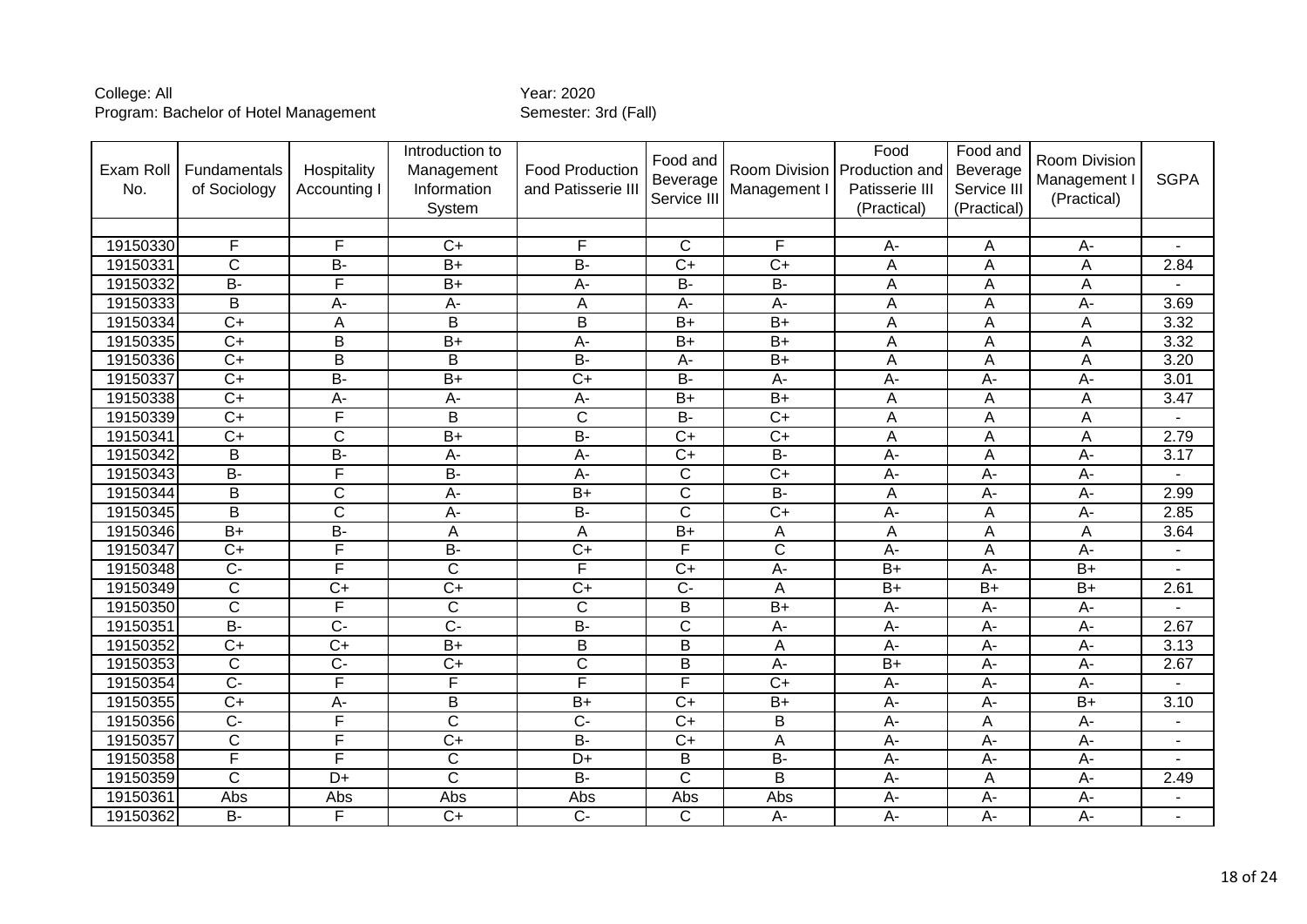| Exam Roll<br>No. | <b>Fundamentals</b><br>of Sociology | Hospitality<br>Accounting I | Introduction to<br>Management<br>Information<br>System | <b>Food Production</b><br>and Patisserie III | Food and<br>Beverage<br>Service III | Management I     | Food<br>Room Division Production and<br>Patisserie III<br>(Practical) | Food and<br><b>Beverage</b><br>Service III<br>(Practical) | Room Division<br>Management I<br>(Practical) | <b>SGPA</b>    |
|------------------|-------------------------------------|-----------------------------|--------------------------------------------------------|----------------------------------------------|-------------------------------------|------------------|-----------------------------------------------------------------------|-----------------------------------------------------------|----------------------------------------------|----------------|
| 19150363         | $\overline{C}$                      | $\overline{C}$              | $\mathsf{C}$                                           | $\overline{C}$                               | $C+$                                | $\overline{B}$   | $A -$                                                                 |                                                           | A-                                           | 2.49           |
| 19150364         | $\overline{C}$                      |                             | $\overline{B}$                                         | $\overline{B}$                               |                                     |                  |                                                                       | A                                                         | $\overline{B+}$                              | 3.19           |
|                  | $\overline{B}$                      | A                           |                                                        |                                              | A-                                  | $\overline{A}$   | $B+$                                                                  | $\overline{A}$                                            |                                              |                |
| 19150365         |                                     | A-                          | A                                                      | B                                            | B                                   | $A-$             | A-                                                                    | A                                                         | A-                                           | 3.44           |
| 19150366         | Abs                                 | F                           | Abs                                                    | D+                                           | F                                   | $\overline{C}$   | $\overline{B+}$                                                       | $A -$                                                     | $B+$                                         |                |
| 19150367         | $\overline{C}$                      | $\overline{B}$              | $B -$                                                  | $\overline{C+}$                              | $B -$                               | $\overline{C+}$  | $\overline{B+}$                                                       | $B+$                                                      | $\overline{B+}$                              | 2.62           |
| 19150368         | <b>B-</b>                           | $\mathsf{C}$                | <b>B-</b>                                              | <b>B-</b>                                    | $\overline{C}$                      | А-               | Α                                                                     | A                                                         | A                                            | 2.93           |
| 19150369         | F                                   | $\overline{C+}$             | $\overline{C+}$                                        | $\overline{C}$                               | $\overline{C}$                      | $B -$            | A-                                                                    | $A -$                                                     | $\overline{A}$                               | $\blacksquare$ |
| 19150371         | $\overline{C}$                      | F                           | F                                                      | $\overline{\mathsf{C}}$                      | F                                   | $\overline{B}$   | A-                                                                    | $\overline{A}$                                            | A-                                           |                |
| 19150372         | $\overline{B+}$                     | B                           | $\overline{C}$                                         | $A -$                                        | C                                   | A-               | $B+$                                                                  | $B+$                                                      | $B+$                                         | 3.06           |
| 19150373         | $\overline{B}$                      | $\sf B$                     | $B+$                                                   | $\mathsf B$                                  | $B -$                               | A                | Α                                                                     | A                                                         | Α                                            | 3.29           |
| 19150374         | $\overline{C}$                      | F                           | F                                                      | F                                            | F                                   | A-               | $\overline{B+}$                                                       | $B+$                                                      | A-                                           |                |
| 19150375         | A-                                  | A-                          | A-                                                     | $\overline{B}$                               | $B+$                                | A                | Α                                                                     | A                                                         | А                                            | 3.61           |
| 19150376         | B                                   | $\overline{B}$              | A-                                                     | $\overline{B}$                               | <b>B-</b>                           | А-               | A                                                                     | A                                                         | A                                            | 3.27           |
| 19150377         | $B -$                               | $\overline{B+}$             | $\overline{C}$                                         | $B -$                                        | $\overline{B}$                      | $\overline{B}$   | A-                                                                    | A-                                                        | A                                            | 3.03           |
| 19150378         | $\overline{C}$                      | F                           | $\overline{C}$                                         | $\overline{A}$ -                             | B                                   | $\overline{C}$   | A-                                                                    | $\overline{A}$                                            | A-                                           |                |
| 19150379         | $C+$                                | $\mathsf C$                 | $\overline{B}$                                         | $B+$                                         | <b>B-</b>                           | А-               | $A-$                                                                  | $A -$                                                     | А-                                           | 2.97           |
| 19150380         | $A -$                               | $A -$                       | $\overline{\mathsf{B}}$                                | $\overline{A}$                               | $\overline{A}$                      | $A -$            | Ā                                                                     | $A -$                                                     | $\overline{A}$                               | 3.73           |
| 19150381         | C                                   | <b>B-</b>                   | <b>B-</b>                                              | $\mathsf C$                                  | C                                   | A-               | A-                                                                    | $A -$                                                     | A                                            | 2.77           |
| 19150383         | $\overline{\text{c}}$               | $\overline{B}$              | $\overline{C}$                                         | $\overline{C}$                               | F                                   | $\overline{C}$   | A-                                                                    | $A-$                                                      | А-                                           | $\blacksquare$ |
| 19150384         | F                                   | Abs                         | $\overline{C+}$                                        | Abs                                          | Abs                                 | $\overline{C}$ - | Ā                                                                     | $A -$                                                     | $\overline{A}$                               |                |
| 19150385         | $B+$                                | $C-$                        | <b>B-</b>                                              | <b>B-</b>                                    | B                                   | $\overline{C+}$  | A-                                                                    | A-                                                        | A                                            | 2.85           |
| 19150387         | F                                   | F                           | $\overline{C}$                                         | F                                            | F                                   | $\overline{C+}$  | $A -$                                                                 | $A -$                                                     | A-                                           |                |
| 19150388         | $\overline{\text{c}}$               | $\overline{D+}$             | $B -$                                                  | $A -$                                        | $\overline{C}$                      | B                | A-                                                                    | A-                                                        | А-                                           | 2.66           |
| 19150389         | $B -$                               | F                           | B                                                      | $\overline{B}$                               | $\overline{B+}$                     | $\overline{B+}$  | A-                                                                    | $B+$                                                      | A-                                           |                |
| 19150390         | $\mathsf{C}$                        | F                           | $\overline{\text{c}}$                                  | $A -$                                        | F                                   | $B+$             | $A -$                                                                 | $B+$                                                      | $A-$                                         | $\blacksquare$ |
| 19150391         | $B+$                                | А-                          | $\overline{\mathsf{B}}$                                | $\overline{A}$                               | B                                   | $\overline{B}$   | Α                                                                     | A-                                                        | А-                                           | 3.43           |
| 19150392         | $\overline{B}$                      | F                           | $\overline{\text{c}}$                                  | $\overline{C+}$                              | $\overline{B+}$                     | $\overline{C+}$  | A-                                                                    | $\overline{B+}$                                           | A-                                           |                |
| 19150393         | $C -$                               | B                           | $\overline{B}$                                         | B                                            | B                                   | B                | Α                                                                     | $A -$                                                     | Α                                            | 2.97           |
| 19150394         | F                                   | F                           | $\overline{C}$                                         | F                                            | $\overline{\text{c}}$               | $\overline{C+}$  | Α                                                                     | $A -$                                                     | A                                            |                |
| 19150395         | $\overline{C}$                      | $\overline{\text{c}}$       | $B -$                                                  | B                                            | $B+$                                | $B -$            | A                                                                     | $A -$                                                     | A-                                           | 2.81           |
| 19150396         | B                                   | B                           | B                                                      | $B+$                                         | B                                   | A                | $A -$                                                                 | $A -$                                                     | A-                                           | 3.31           |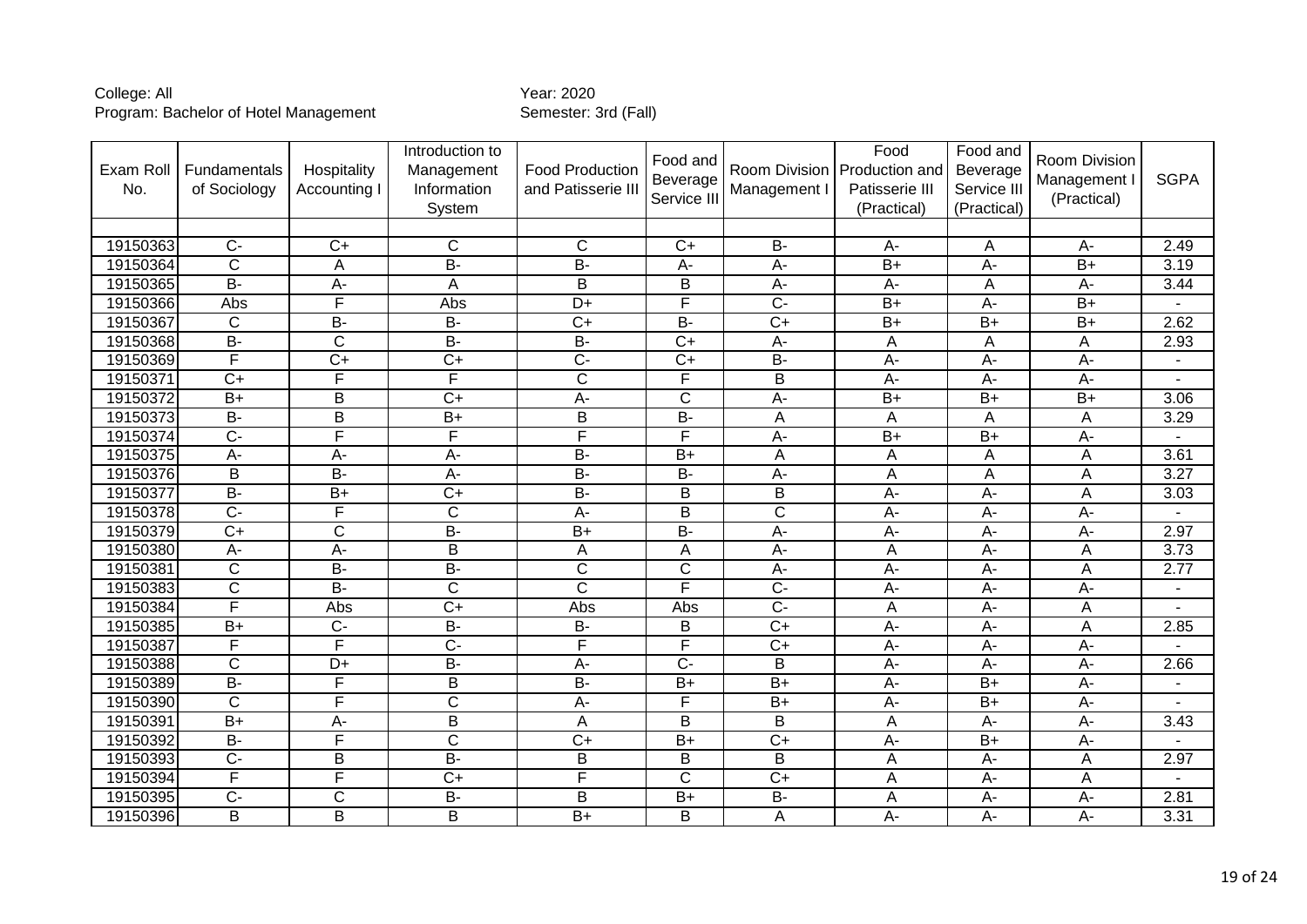| Exam Roll<br>No. | Fundamentals<br>of Sociology | Hospitality<br>Accounting I | Introduction to<br>Management<br>Information<br>System | <b>Food Production</b><br>and Patisserie III | Food and<br>Beverage<br>Service III | Room Division<br>Management I | Food<br>Production and<br>Patisserie III<br>(Practical) | Food and<br>Beverage<br>Service III<br>(Practical) | Room Division<br>Management I<br>(Practical) | <b>SGPA</b>              |
|------------------|------------------------------|-----------------------------|--------------------------------------------------------|----------------------------------------------|-------------------------------------|-------------------------------|---------------------------------------------------------|----------------------------------------------------|----------------------------------------------|--------------------------|
|                  |                              |                             |                                                        |                                              |                                     |                               |                                                         |                                                    |                                              |                          |
| 19150399         | $C+$                         | $C+$                        | $C -$                                                  | $C -$                                        | F                                   | $C+$                          | A-                                                      | $B+$                                               | $B+$                                         | $\blacksquare$           |
| 19150400         | F                            | F                           | $\overline{\text{c}}$                                  | $\overline{C}$                               | F                                   | $\overline{\text{c}}$         | $\overline{A}$                                          | $\overline{A}$                                     | $\overline{A}$ -                             |                          |
| 19150401         | B                            | <b>B-</b>                   | $\overline{C+}$                                        | C                                            | $\mathsf{C}$                        | B                             | A-                                                      | $A-$                                               | $B+$                                         | 2.71                     |
| 19150402         | Abs                          | Abs                         | Abs                                                    | Abs                                          | Abs                                 | Abs                           | $\overline{B+}$                                         | $\overline{B+}$                                    | $\overline{B+}$                              |                          |
| 19150403         | $\overline{C}$               | $\overline{B+}$             | A-                                                     | $\overline{C}$                               | A                                   | $\overline{B+}$               | A                                                       | A-                                                 | А                                            | 3.26                     |
| 19150404         | Α                            | A                           | A                                                      | Α                                            | A                                   | Α                             | A                                                       | A                                                  | A                                            | 3.98                     |
| 19150405         | B                            | $\overline{C}$              | $B -$                                                  | $\overline{\text{C}}$                        | $\overline{B+}$                     | $\overline{C+}$               | $\overline{B+}$                                         | $\overline{A}$                                     | $B+$                                         | 2.69                     |
| 19150406         | $\overline{B}$               | $\overline{C}$              | $\overline{B}$                                         | $\overline{C}$                               | $\overline{C}$                      | $\overline{C}$                | $\overline{B+}$                                         | $B+$                                               | $\overline{B+}$                              | 2.41                     |
| 19150407         | $\overline{C}$               | F                           | $\overline{C+}$                                        | $\overline{C}$                               | $\overline{\text{c}}$               | $\overline{C}$                | $B+$                                                    | $B+$                                               | A-                                           |                          |
| 19150408         | B                            | $\overline{B}$              | А-                                                     | B                                            | $\overline{C+}$                     | $\overline{B}$                | $A-$                                                    | $A-$                                               | $A-$                                         | 3.10                     |
| 19150409         | $\overline{C}$               | F                           | $\overline{B}$                                         | $\overline{C+}$                              | $\overline{C+}$                     | $\overline{C}$                | A-                                                      | A                                                  | A                                            | $\overline{\phantom{a}}$ |
| 19150410         | $\overline{C+}$              | F                           | $\overline{\mathsf{C}}$                                | $\overline{C+}$                              | F                                   | $\overline{C}$                | $B+$                                                    | $A-$                                               | $A -$                                        | $\blacksquare$           |
| 19150411         | F                            | F                           | $\overline{\text{c}}$                                  | $D+$                                         | F                                   | $\overline{C}$                | A-                                                      | A-                                                 | A-                                           | $\blacksquare$           |
| 19150413         | $\overline{C}$               | Abs                         | $B -$                                                  | $\overline{C}$                               | F                                   | $\overline{\mathsf{C}}$       | $\overline{A}$ -                                        | $A -$                                              | $\overline{A}$ -                             | $\blacksquare$           |
| 19150415         | $\overline{C}$               | F                           | $\overline{C}$                                         | $\overline{C}$                               | $\overline{C}$                      | $\overline{C}$                | A-                                                      | A-                                                 | $\overline{A}$                               | ٠                        |
| 19150417         | B                            | F                           | $\overline{C+}$                                        | $\overline{B+}$                              | A-                                  | $\overline{C+}$               | A                                                       | A                                                  | A                                            | $\blacksquare$           |
| 19150418         | F                            | $\overline{B}$              | $B -$                                                  | $\overline{B+}$                              | $A -$                               | $\overline{C}$                | $\overline{A}$                                          | $\overline{A}$                                     | Ā                                            | $\blacksquare$           |
| 19150419         | F                            | F                           | $\overline{\mathsf{F}}$                                | F                                            | F                                   | F                             | A                                                       | A                                                  | A                                            | ٠                        |
| 19150421         | $B -$                        | F                           | $B -$                                                  | $A -$                                        | A                                   | $B -$                         | $B+$                                                    | $B+$                                               | A                                            |                          |
| 19150422         | $B -$                        | $\overline{A}$              | $B -$                                                  | $\overline{A}$                               | $B+$                                | $\overline{B}$                | A                                                       | A                                                  | A                                            | 3.31                     |
| 19150423         | F                            | $B -$                       | $\overline{C+}$                                        | F                                            | $\overline{A}$ -                    | F                             | A                                                       | A                                                  | A                                            | $\blacksquare$           |
| 19150424         | F                            | B                           | $\overline{C+}$                                        | $\overline{C}$                               | A-                                  | $\overline{C}$                | A                                                       | A                                                  | A                                            |                          |
| 19150425         | $B -$                        | F                           | $\overline{\text{C}}$                                  | $\overline{B}$                               | Abs                                 | $\overline{C+}$               | A                                                       | Α                                                  | Α                                            | $\blacksquare$           |
| 19150426         | $\overline{C}$               | F                           | $\overline{\text{c}}$                                  | A                                            | A-                                  | $\overline{C}$                | A                                                       | A                                                  | A                                            | ٠                        |
| 19150427         | <b>B-</b>                    | F                           | $\overline{C}$                                         | B                                            | A-                                  | $\overline{C}$                | $B+$                                                    | $B+$                                               | $B+$                                         | ٠                        |
| 19150428         | $\overline{C}$               | F                           | $\overline{C}$                                         | $\overline{B}$                               | B                                   | $\overline{C}$                | A                                                       | Α                                                  | Α                                            | $\blacksquare$           |
| 19150429         | B                            | $\overline{B}$              | F                                                      | $\overline{B}$                               | A-                                  | $\overline{C}$                | A                                                       | A                                                  | A                                            | $\blacksquare$           |
| 19150431         | F                            | F                           | F                                                      | F                                            | B                                   | F                             | $B+$                                                    | $B+$                                               | A                                            | $\blacksquare$           |
| 19150432         | $\overline{\mathsf{C}}$      | $B -$                       | $\overline{\text{C}}$                                  | $\overline{A}$                               | $A -$                               | $\overline{\mathsf{B}}$       | A                                                       | A                                                  | A                                            | 3.08                     |
| 19150433         | F                            | $C+$                        | $C+$                                                   | A-                                           | A                                   | <b>B-</b>                     | A                                                       | A                                                  | A                                            | $\blacksquare$           |
| 19150434         | F                            | Abs                         | F                                                      | $\overline{\text{C}}$                        | F                                   | $D+$                          | A                                                       | A                                                  | A                                            | $\blacksquare$           |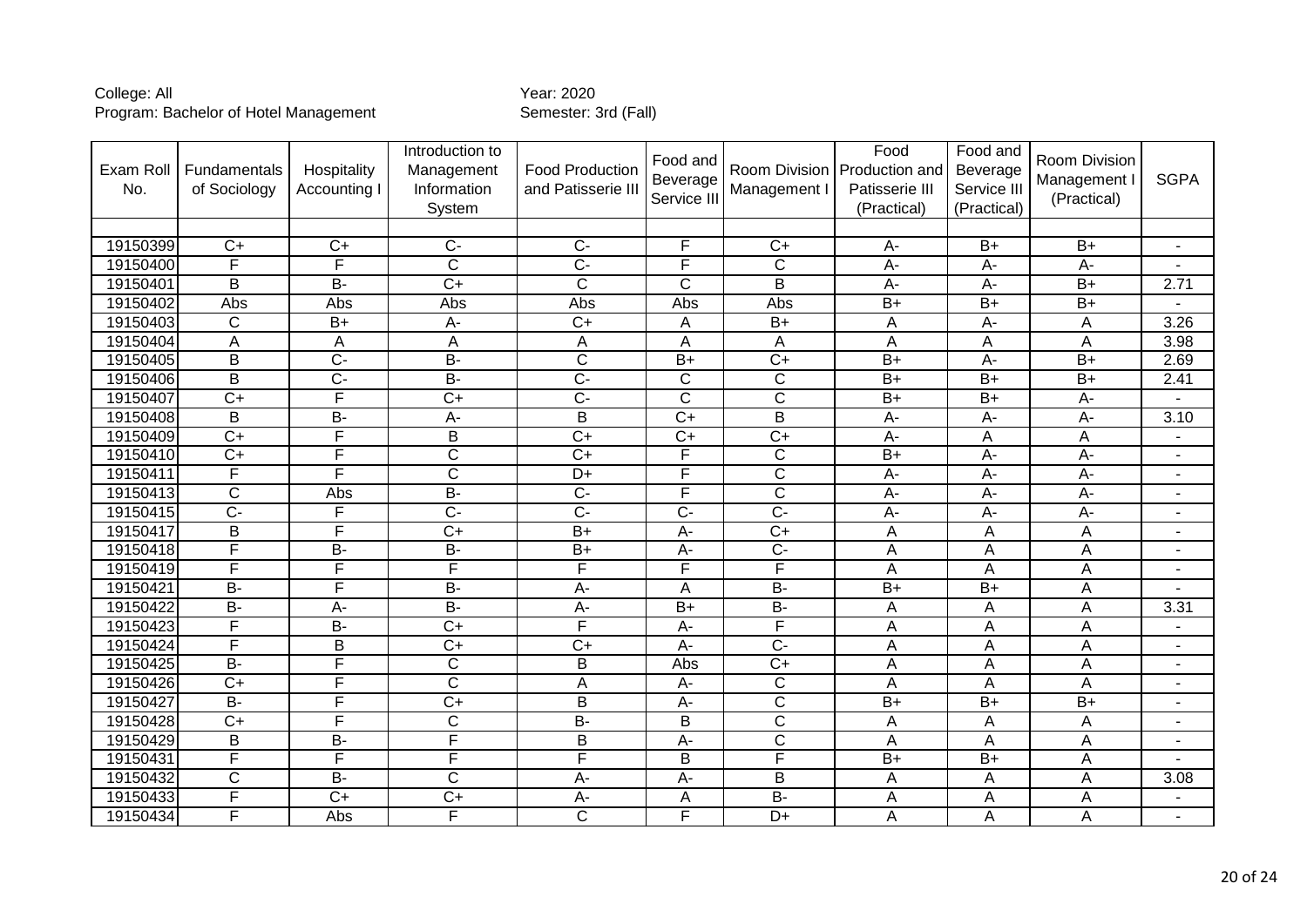| Exam Roll<br>No. | Fundamentals<br>of Sociology | Hospitality<br>Accounting I | Introduction to<br>Management<br>Information<br>System | <b>Food Production</b><br>and Patisserie II | Food and<br>Beverage<br>Service III | Room Division<br>Management I | Food<br>Production and<br>Patisserie III<br>(Practical) | Food and<br>Beverage<br>Service III<br>(Practical) | Room Division<br>Management I<br>(Practical) | <b>SGPA</b>              |
|------------------|------------------------------|-----------------------------|--------------------------------------------------------|---------------------------------------------|-------------------------------------|-------------------------------|---------------------------------------------------------|----------------------------------------------------|----------------------------------------------|--------------------------|
|                  |                              |                             |                                                        |                                             |                                     |                               |                                                         |                                                    |                                              |                          |
| 19150435         | F                            | $C -$                       | F                                                      | $\mathsf{C}$                                | F                                   | F                             | Α                                                       | A                                                  | A                                            | $\blacksquare$           |
| 19150437         | $B -$                        | F                           | $\overline{C+}$                                        | A                                           | $\overline{A}$ -                    | $\overline{C+}$               | A                                                       | A                                                  | A                                            |                          |
| 19150438         | B                            | A                           | $B+$                                                   | $A -$                                       | $C+$                                | $A-$                          | A                                                       | A                                                  | A                                            | 3.47                     |
| 19150439         | F                            | $\overline{\mathsf{F}}$     | $\overline{C}$                                         | $\overline{\text{C}}$                       | F                                   | $\overline{B}$                | A                                                       | A                                                  | A                                            | $\blacksquare$           |
| 19150440         | F                            | F                           | F                                                      | F                                           | F                                   | F                             | Α                                                       | A                                                  | A                                            |                          |
| 19150441         | $\overline{B}$               | $\overline{C+}$             | $B+$                                                   | $\overline{C+}$                             | $\overline{C}$                      | A                             | A-                                                      | $A -$                                              | A-                                           | 2.99                     |
| 19150444         | $\overline{C}$               | $\sf B$                     | $\overline{B+}$                                        | $\overline{\text{C}}$                       | F                                   | $\overline{B}$                | Α                                                       | A                                                  | A                                            | $\overline{\phantom{a}}$ |
| 19150445         | $\overline{B}$               | F                           | $\overline{B}$                                         | $\overline{C}$                              | $\overline{C}$                      | $\overline{B+}$               | A                                                       | A                                                  | A                                            |                          |
| 19150446         | A                            | $\overline{C+}$             | B                                                      | $\overline{A}$                              | B                                   | A                             | A                                                       | A                                                  | A                                            | 3.51                     |
| 19150447         | $B+$                         | $\overline{F}$              | Α                                                      | A-                                          | $B+$                                | A                             | Α                                                       | Α                                                  | Α                                            |                          |
| 19150448         | $B+$                         | $\overline{B}$              | $A -$                                                  | $\overline{C+}$                             | $\overline{C+}$                     | $A -$                         | Ā                                                       | $\overline{A}$                                     | $\overline{A}$                               | 3.24                     |
| 19150449         | $C+$                         | $\overline{C+}$             | $\overline{B}$                                         | $\overline{C}$                              | $\overline{C}$                      | B                             | Α                                                       | A                                                  | A                                            | 2.71                     |
| 19150450         | $\overline{C}$               | F                           | $\overline{B}$                                         | $\overline{\text{C}}$                       | F                                   | $\overline{\text{c}}$         | Α                                                       | A                                                  | А                                            | $\blacksquare$           |
| 19150451         | $\overline{C}$               | F                           | $\overline{B}$                                         | $\overline{B}$                              | $\overline{\text{c}}$               | $\overline{B}$                | Α                                                       | A                                                  | А                                            | $\blacksquare$           |
| 19150452         | $B+$                         | B                           | A                                                      | $\overline{A}$                              | $\overline{B}$                      | A                             | A                                                       | A                                                  | A                                            | 3.60                     |
| 19150453         | B                            | $\overline{\mathsf{F}}$     | A-                                                     | $\overline{B+}$                             | C                                   | $\overline{B}$                | A                                                       | A                                                  | A                                            |                          |
| 19150454         | $\overline{C}$               | $\overline{B+}$             | $B -$                                                  | $\overline{B}$                              | $\overline{B}$                      | $\overline{C+}$               | Α                                                       | A                                                  | Α                                            | 2.97                     |
| 19150455         | B                            | A-                          | $\overline{B+}$                                        | $A -$                                       | $\overline{B+}$                     | A                             | A                                                       | A                                                  | A                                            | 3.60                     |
| 19150458         | $\overline{A}$               | $\overline{B}$              | A-                                                     | A                                           | A-                                  | A                             | Α                                                       | A                                                  | A                                            | 3.71                     |
| 19150460         | $A -$                        | $A -$                       | A                                                      | $\overline{A}$                              | A                                   | A                             | Ā                                                       | $\overline{A}$                                     | $\overline{A}$                               | 3.88                     |
| 19150461         | $B+$                         | A                           | B                                                      | A                                           | $\overline{B}$                      | A                             | Α                                                       | A                                                  | A                                            | 3.60                     |
| 19150462         | A-                           | F                           | $\overline{A}$ -                                       | $\overline{A}$ -                            | $\overline{B+}$                     | A                             | A                                                       | A                                                  | A                                            |                          |
| 19150463         | $B+$                         | $\overline{A}$              | $\overline{B}$                                         | $\overline{A}$                              | A                                   | $\overline{B}$                | A                                                       | A                                                  | A                                            | 3.56                     |
| 19150464         | $\overline{B+}$              | A-                          | $B -$                                                  | $A -$                                       | A                                   | $B -$                         | A                                                       | A                                                  | A                                            | 3.48                     |
| 19150467         | $\overline{C}$               | A-                          | $B -$                                                  | A-                                          | A                                   | $\overline{B}$                | Α                                                       | A                                                  | A                                            | 3.43                     |
| 19150468         | $\overline{C+}$              | Abs                         | Abs                                                    | $\overline{C}$                              | Abs                                 | Abs                           | $\overline{B}$                                          | $\overline{B}$                                     | $\overline{B+}$                              |                          |
| 19150471         | B                            | B                           | <b>B-</b>                                              | $\overline{C}$                              | Α                                   | <b>B-</b>                     | A                                                       | A                                                  | Α                                            | 3.12                     |
| 19150472         | $\overline{C}$               | $\overline{B}$              | $\overline{C}$                                         | $B -$                                       | A                                   | $\overline{B+}$               | Α                                                       | Α                                                  | Α                                            | 3.07                     |
| 19150473         | Abs                          | Abs                         | Abs                                                    | Abs                                         | Abs                                 | Abs                           | B                                                       | $\overline{\mathsf{B}}$                            | $\overline{\mathsf{B}}$                      | ÷                        |
| 19150475         | $\overline{C}$               | $\overline{A}$              | $\overline{C}$                                         | $\overline{C}$                              | A                                   | $\overline{C+}$               | A                                                       | A                                                  | $\mathsf{A}$                                 | 2.89                     |
| 19150476         | $\overline{C}$               | $\overline{C+}$             | $\overline{C}$                                         | $\overline{B}$                              | A                                   | $B -$                         | A                                                       | A                                                  | A                                            | 2.89                     |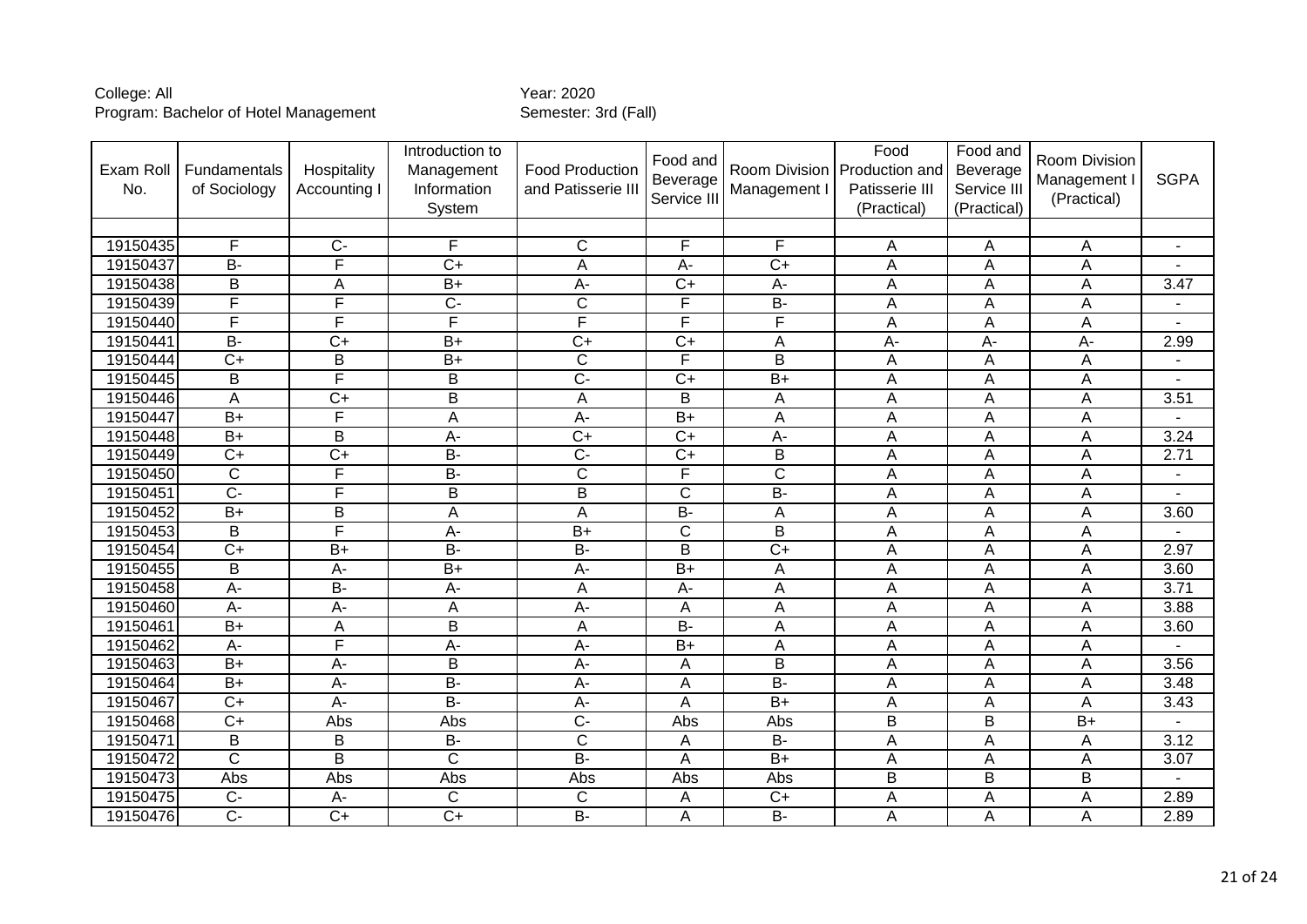| Exam Roll<br>No. | Fundamentals<br>of Sociology | Hospitality<br>Accounting I | Introduction to<br>Management<br>Information<br>System | <b>Food Production</b><br>and Patisserie III | Food and<br>Beverage<br>Service III | Management I            | Food<br>Room Division   Production and<br>Patisserie III<br>(Practical) | Food and<br>Beverage<br>Service III<br>(Practical) | Room Division<br>Management I<br>(Practical) | <b>SGPA</b>              |
|------------------|------------------------------|-----------------------------|--------------------------------------------------------|----------------------------------------------|-------------------------------------|-------------------------|-------------------------------------------------------------------------|----------------------------------------------------|----------------------------------------------|--------------------------|
|                  |                              |                             |                                                        |                                              |                                     |                         |                                                                         |                                                    |                                              |                          |
| 19150478         | F                            | F                           | <b>B-</b>                                              | F                                            | $C+$                                | B                       | A-                                                                      | $A-$                                               | $A -$                                        | $\blacksquare$           |
| 19150485         | $\overline{C}$               | $\overline{C}$              | $\overline{\text{c}}$                                  | $B -$                                        | $\overline{C}$                      | $\overline{C+}$         | $B+$                                                                    | $A -$                                              | $\overline{B+}$                              | 2.34                     |
| 19150486         | F                            | F                           | $B -$                                                  | $\overline{C}$                               | $\overline{C}$                      | $\overline{C}$          | B                                                                       | $B+$                                               | <b>B-</b>                                    |                          |
| 19150487         | F                            | $\overline{\mathsf{F}}$     | F                                                      | $\overline{\text{C}}$                        | $\overline{C+}$                     | $\overline{\text{c}}$   | $\overline{B+}$                                                         | A                                                  | $\overline{\mathsf{B}}$                      | $\overline{\phantom{a}}$ |
| 19150489         | F                            | $\overline{C}$              | $\overline{B+}$                                        | $\overline{\text{c}}$                        | $\overline{C+}$                     | $\overline{B}$          | A                                                                       | A                                                  | A                                            | $\blacksquare$           |
| 19150490         | B                            | F                           | $\overline{B}$                                         | $\overline{B}$                               | $\overline{C}$                      | $\overline{\text{c}}$   | Α                                                                       | A                                                  | A                                            | $\blacksquare$           |
| 19150491         | $\overline{\text{c}}$        | F                           | $\overline{B}$                                         | $\overline{C}$                               | F                                   | $\overline{C+}$         | A                                                                       | A                                                  | A                                            | $\blacksquare$           |
| 19150492         | $\overline{C+}$              | F                           | $B -$                                                  | $\overline{C}$                               | F                                   | $\overline{C+}$         | A                                                                       | A                                                  | A                                            | $\blacksquare$           |
| 19150493         | $B -$                        | F                           | $\overline{C}$                                         | $\overline{B}$                               | F                                   | $\overline{C+}$         | A                                                                       | A                                                  | A                                            | $\blacksquare$           |
| 19150494         | $\overline{C}$               | F                           | $B -$                                                  | $\overline{C}$                               | C                                   | $\overline{C}$          | Α                                                                       | A                                                  | A                                            | $\blacksquare$           |
| 19150495         | $C+$                         | F                           | $\overline{B}$                                         | $B -$                                        | $\overline{\text{c}}$               | $\overline{B}$          | A                                                                       | A                                                  | A                                            | $\overline{\phantom{a}}$ |
| 19150496         | <b>NQ</b>                    | <b>NQ</b>                   | <b>NQ</b>                                              | <b>NQ</b>                                    | <b>NQ</b>                           | <b>NQ</b>               | Abs                                                                     | Abs                                                | Abs                                          | $\blacksquare$           |
| 19150497         | $\mathsf{C}$                 | F                           | $A-$                                                   | A-                                           | B                                   | $A-$                    | Α                                                                       | A                                                  | Α                                            | $\blacksquare$           |
| 19150498         | $\overline{\text{c}}$        | F                           | $\overline{B}$                                         | $\overline{B}$                               | $\overline{C}$                      | $\overline{B}$          | Ā                                                                       | A                                                  | $\overline{A}$                               | $\blacksquare$           |
| 19150499         | B                            | F                           | $\overline{B+}$                                        | B                                            | F                                   | $\overline{C}$          | A                                                                       | A                                                  | A                                            | $\blacksquare$           |
| 19150500         | $\overline{B}$               | F                           | $\overline{B+}$                                        | $\overline{B}$                               | $\overline{C}$                      | $\overline{\text{c}}$   | A                                                                       | $\overline{A}$                                     | A                                            | $\blacksquare$           |
| 19150501         | $\overline{C}$               | F                           | F                                                      | $\overline{C}$                               | F                                   | $\overline{\mathsf{C}}$ | Ā                                                                       | $\overline{A}$                                     | A                                            | $\blacksquare$           |
| 19150502         | F                            | F                           | $\overline{\text{c}}$                                  | $\overline{\mathsf{F}}$                      | $\overline{C}$                      | $\overline{\text{c}}$   | $\overline{\mathsf{B}}$                                                 | $\overline{B}$                                     | A                                            | $\blacksquare$           |
| 19150504         | $\overline{C}$               | F                           | F                                                      | F                                            | Abs                                 | F                       | $\overline{\mathsf{B}}$                                                 | B                                                  | $B+$                                         | $\blacksquare$           |
| 19150505         | $B -$                        | F                           | $\overline{C}$                                         | $\overline{B+}$                              | Α                                   | $B -$                   | Ā                                                                       | A                                                  | A                                            | $\blacksquare$           |
| 19150506         | $B -$                        | Abs                         | $\overline{C+}$                                        | $\overline{B+}$                              | $\overline{\text{c}}$               | $\overline{B}$          | $B+$                                                                    | $A -$                                              | A                                            | $\blacksquare$           |
| 19150507         | $\overline{C}$               | F                           | $\overline{C}$                                         | $\sf B$                                      | $\overline{C}$                      | $B -$                   | B                                                                       | B                                                  | A-                                           | $\blacksquare$           |
| 19150508         | $\overline{D+}$              | F                           | $\overline{C}$                                         | $\overline{B}$                               | F                                   | $\overline{C}$          | $B+$                                                                    | $B+$                                               | $\overline{B+}$                              | $\blacksquare$           |
| 19150509         | F                            | F                           | $B -$                                                  | $A -$                                        | C                                   | А-                      | $B+$                                                                    | $A-$                                               | Α                                            | L.                       |
| 19150510         | F                            | Abs                         | Abs                                                    | F                                            | Abs                                 | $\overline{\mathsf{F}}$ | B                                                                       | B                                                  | B                                            | $\blacksquare$           |
| 19150511         | $\overline{\mathsf{C}}$      | Abs                         | F                                                      | $\overline{B}$                               | Abs                                 | $\overline{\mathsf{C}}$ | $B+$                                                                    | A                                                  | $\overline{A}$                               | $\blacksquare$           |
| 19150513         | F                            | Abs                         | F                                                      | F                                            | F                                   | F                       | $\mathsf C$                                                             | B                                                  | $B+$                                         | $\blacksquare$           |
| 19150514         | $\overline{C}$               | $\overline{\mathsf{F}}$     | $\overline{B}$                                         | $\overline{C}$                               | $\overline{\text{c}}$               | $\overline{C+}$         | $\overline{A}$ -                                                        | A                                                  | A                                            | $\blacksquare$           |
| 19150515         | $\overline{C}$               | F                           | $\overline{C}$                                         | $A -$                                        | $\overline{B+}$                     | C                       | $B+$                                                                    | $B+$                                               | A                                            | $\blacksquare$           |
| 19150516         | $B -$                        | F                           | $\overline{B}$                                         | $\overline{B}$                               | F                                   | $\overline{B}$          | $B+$                                                                    | $A -$                                              | A-                                           | $\blacksquare$           |
| 19150517         | $\overline{C}$               | Abs                         | F                                                      | $\overline{C}$                               | F                                   | $\overline{C}$          | $B -$                                                                   | $\overline{B+}$                                    | $B+$                                         | $\blacksquare$           |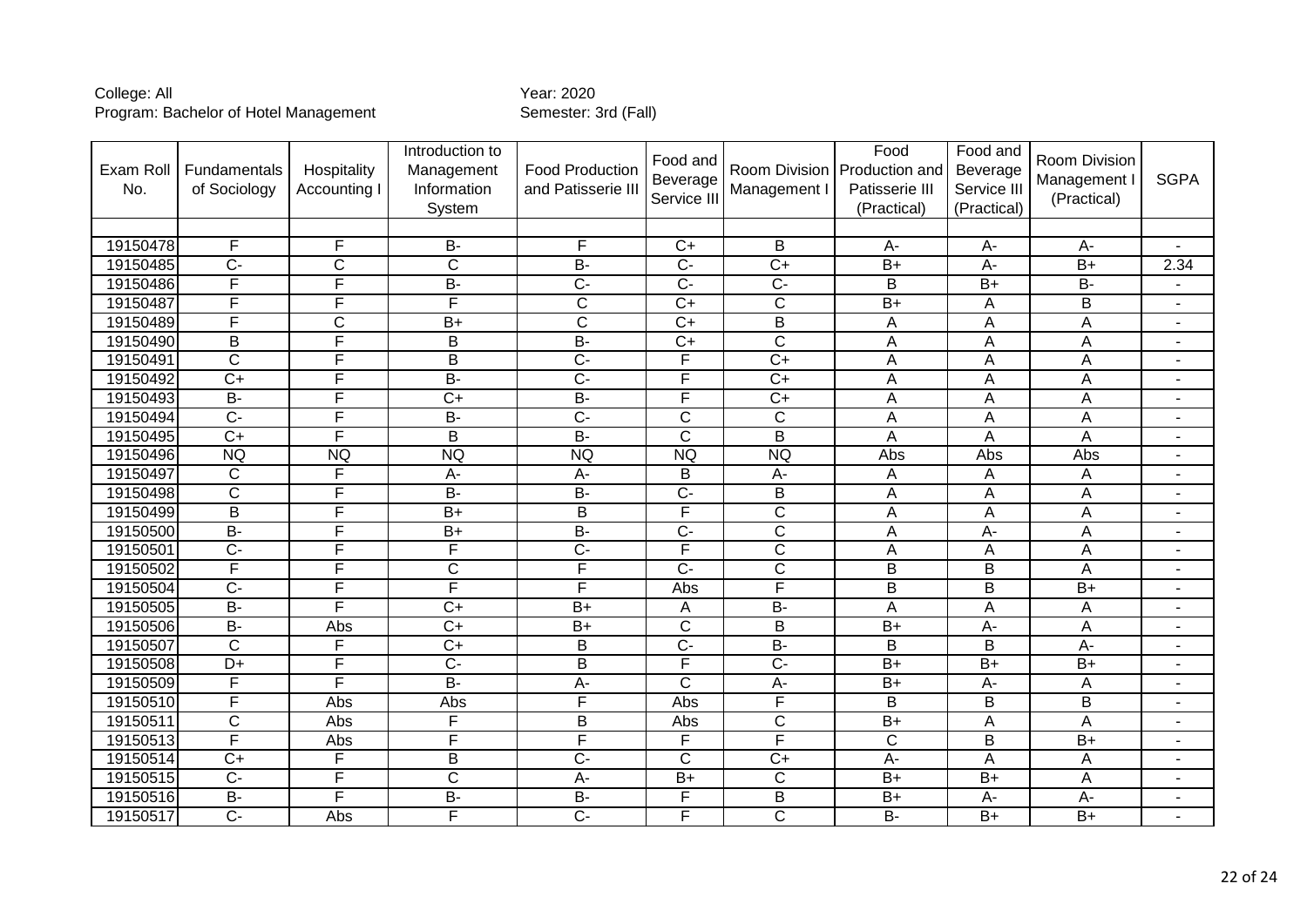| Exam Roll<br>No. | Fundamentals<br>of Sociology | Hospitality<br>Accounting I | Introduction to<br>Management<br>Information<br>System | <b>Food Production</b><br>and Patisserie III | Food and<br>Beverage<br>Service III | Room Division<br>Management I | Food<br>Production and<br>Patisserie III<br>(Practical) | Food and<br>Beverage<br>Service III<br>(Practical) | Room Division<br>Management I<br>(Practical) | <b>SGPA</b>       |
|------------------|------------------------------|-----------------------------|--------------------------------------------------------|----------------------------------------------|-------------------------------------|-------------------------------|---------------------------------------------------------|----------------------------------------------------|----------------------------------------------|-------------------|
|                  |                              |                             |                                                        |                                              |                                     |                               |                                                         |                                                    |                                              |                   |
| 19150518         | F                            | Abs                         | F                                                      | $\overline{C}$                               | F                                   | $\overline{C}$                | $B+$                                                    | А-                                                 | А-                                           | ٠                 |
| 19150519         | $\overline{C}$ -             | F                           | $\overline{C}$                                         | $\overline{C}$                               | $\overline{C}$ -                    | $\overline{C+}$               | $\overline{A}$ -                                        | $A -$                                              | $\overline{A}$ -                             | $\blacksquare$    |
| 19150520         | F                            | F                           | D+                                                     | F                                            | Expelled                            | F                             | A                                                       | $B+$                                               | A-                                           | $\blacksquare$    |
| 19150521         | $\overline{C}$               | F                           | F                                                      | F                                            | F                                   | $C+$                          | A                                                       | A-                                                 | $A -$                                        | $\blacksquare$    |
| 19150522         | F                            | F                           | $\overline{\text{c}}$                                  | F                                            | $\overline{\text{c}}$               | $\overline{C+}$               | $\overline{A}$                                          | $B+$                                               | A                                            | $\blacksquare$    |
| 19150523         | Abs                          | Abs                         | Abs                                                    | Abs                                          | Abs                                 | Abs                           | A-                                                      | A-                                                 | A                                            | $\blacksquare$    |
| 19150524         | F                            | F                           | F                                                      | F                                            | $\mathsf{C}$                        | $\overline{D+}$               | A                                                       | $\overline{B+}$                                    | $\overline{B+}$                              | $\blacksquare$    |
| 19150526         | Α                            | F                           | A-                                                     | A-                                           | $\overline{A}$ -                    | A                             | Α                                                       | A                                                  | Α                                            |                   |
| 19150529         | $\overline{C}$ -             | F                           | F                                                      | $\overline{C}$                               | $\overline{C}$                      | $\overline{C}$                | A                                                       | A                                                  | A-                                           |                   |
| 19150530         | A-                           | B                           | A-                                                     | $\overline{B}$                               | B                                   | A-                            | A                                                       | Α                                                  | A                                            | 3.44              |
| 19150531         | $\overline{C}$               | F                           | $\overline{C+}$                                        | $\overline{D+}$                              | $\overline{D+}$                     | $\overline{\text{c}}$         | $B+$                                                    | $\overline{B+}$                                    | $\overline{A}$ -                             | ٠                 |
| 19150532         | $\overline{C}$               | F                           | $C+$                                                   | $\overline{C}$                               | $C+$                                | $\overline{C}$                | $B+$                                                    | $A-$                                               | $B+$                                         | $\blacksquare$    |
| 19150533         | $\overline{C}$ -             | F                           | F                                                      | $\overline{C+}$                              | F                                   | $\overline{C}$                | $\overline{A}$                                          | $\overline{A}$                                     | $\overline{B+}$                              | $\blacksquare$    |
| 19150534         | $\overline{\text{c}}$        | F                           | C                                                      | $\overline{D+}$                              | F                                   | $\overline{C+}$               | $\overline{B+}$                                         | $\overline{A}$                                     | $\overline{B+}$                              | $\blacksquare$    |
| 19150535         | $\overline{B}$               | $\overline{C}$              | $B -$                                                  | $\overline{B}$                               | $\overline{C+}$                     | $B -$                         | A-                                                      | A-                                                 | A-                                           | 2.71              |
| 19150537         | $\overline{A}$               | $\overline{B}$              | A-                                                     | $\overline{B}$                               | $\overline{C}$                      | $\overline{B+}$               | $\overline{A}$                                          | $A -$                                              | $\overline{A}$ -                             | 3.11              |
| 19150538         | $\overline{C}$               | $\overline{C}$              | $\overline{B}$                                         | B-                                           | $\overline{C}$                      | $\overline{B}$                | $\overline{A}$ -                                        | $\overline{A}$                                     | A                                            | 2.66              |
| 19150539         | $B -$                        | $\overline{\text{C}}$       | $A -$                                                  | $\overline{A}$                               | $\overline{A}$ -                    | A                             | A-                                                      | A-                                                 | $A -$                                        | 3.38              |
| 19150540         | $\overline{C}$               | F                           | <b>B-</b>                                              | $C+$                                         | $\mathsf{C}$                        | $C+$                          | A                                                       | A                                                  | А                                            | ٠                 |
| 19150541         | $\overline{\text{c}}$        | F                           | $\overline{B}$                                         | $\overline{C+}$                              | $\overline{\text{c}}$               | $\overline{C+}$               | $A -$                                                   | $\overline{A}$ -                                   | A                                            | $\blacksquare$    |
| 19150542         | $\overline{C}$               | F                           | F                                                      | $\overline{C}$                               | $\mathsf{C}$                        | $C+$                          | A-                                                      | A-                                                 | A                                            |                   |
| 19150543         | $\overline{C}$               | $\overline{B}$              | $\overline{C+}$                                        | $\overline{C+}$                              | $\overline{\text{c}}$               | $\overline{C}$                | A                                                       | A                                                  | A-                                           | 2.55              |
| 19150544         | $B+$                         | A                           | Α                                                      | $A -$                                        | $B+$                                | A                             | A                                                       | A                                                  | A                                            | $\overline{3.77}$ |
| 19150546         | F                            | F                           | F                                                      | $\overline{\mathsf{F}}$                      | F                                   | $\overline{C}$                | A-                                                      | A                                                  | A                                            |                   |
| 19150547         | $\mathsf{C}$                 | $\mathsf{C}$                | $B -$                                                  | $\overline{C}$                               | <b>B-</b>                           | $\overline{C}$                | Α                                                       | $A -$                                              | A-                                           | 2.47              |
| 19150548         | $B -$                        | F                           | A-                                                     | $B -$                                        | $\overline{B}$                      | $\overline{B}$                | A-                                                      | Α                                                  | $A-$                                         | $\blacksquare$    |
| 19150549         | Abs                          | Abs                         | Abs                                                    | Abs                                          | Abs                                 | Abs                           | A-                                                      | A                                                  | $A -$                                        | $\blacksquare$    |
| 19150550         | $\mathsf{C}$                 | F                           | A-                                                     | $\overline{C}$                               | $\mathsf C$                         | $\mathsf{C}$                  | A-                                                      | A-                                                 | $A -$                                        |                   |
| 19150551         | $\overline{B}$               | $\overline{B}$              | $\overline{A}$ -                                       | $B -$                                        | $\overline{C+}$                     | $\overline{B}$                | A                                                       | A                                                  | A                                            | 3.12              |
| 19150552         | F                            | $\overline{C}$              | $\overline{C}$                                         | F                                            | $\overline{C}$                      | $\overline{C}$                | A-                                                      | A                                                  | A                                            | $\blacksquare$    |
| 19150554         | $\overline{\text{c}}$        | F                           | F                                                      | $B+$                                         | B                                   | $\overline{C}$                | $B+$                                                    | $B+$                                               | A-                                           |                   |